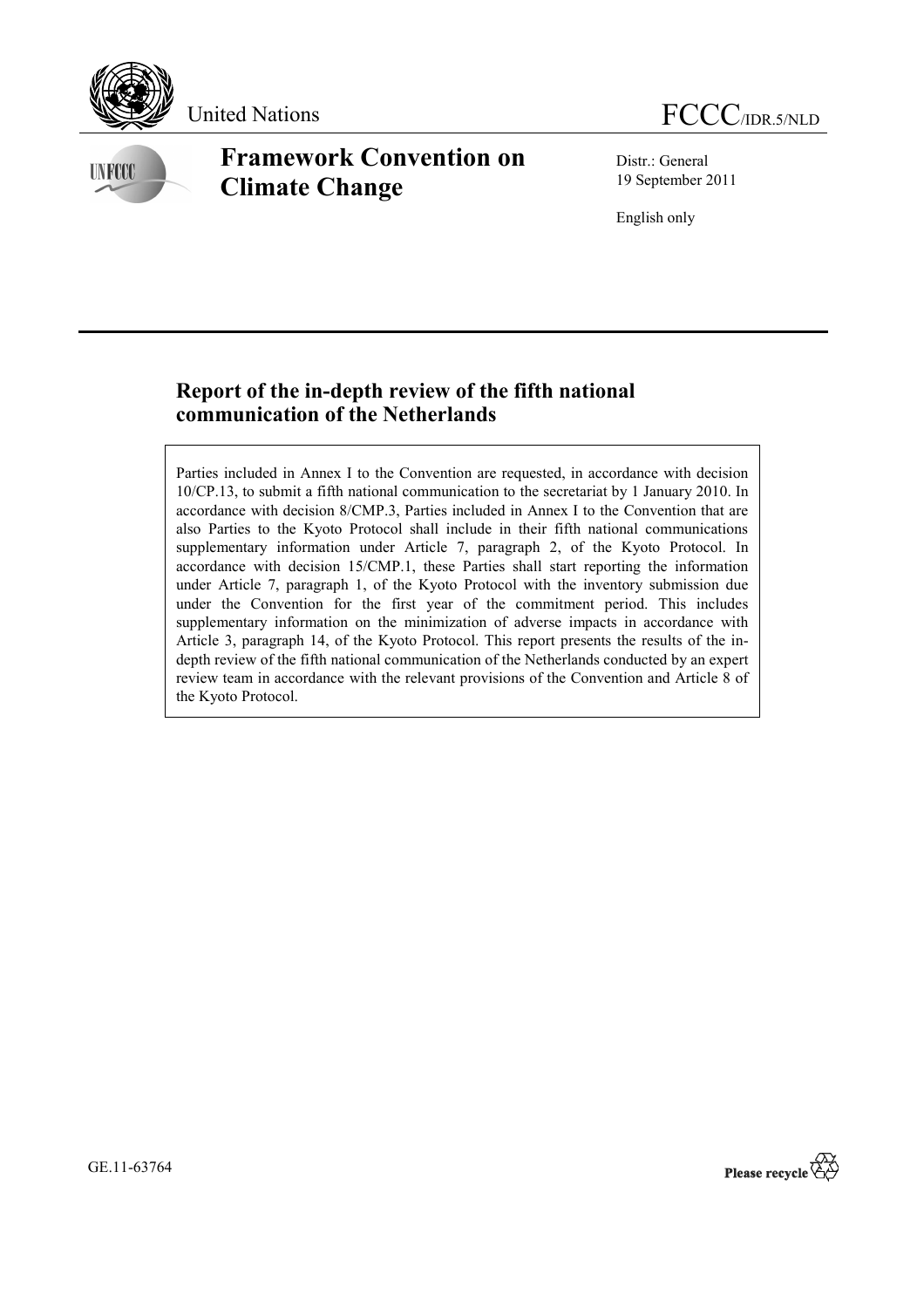## **FCCC/IDR.5/NLD**

## Contents

|       |     |           |                                                                                                                                               | Paragraphs  | Page           |
|-------|-----|-----------|-----------------------------------------------------------------------------------------------------------------------------------------------|-------------|----------------|
|       | Ι.  |           |                                                                                                                                               | $1 - 10$    | 3              |
|       |     | A.        |                                                                                                                                               | $1 - 4$     | 3              |
|       |     | <b>B.</b> |                                                                                                                                               | $5 - 10$    | 3              |
|       | П.  |           |                                                                                                                                               | $11 - 115$  | $\overline{4}$ |
|       |     | А.        | National circumstances relevant to greenhouse gas emissions and removals,<br>including legislative arrangements and administrative procedures | $11 - 27$   | $\overline{4}$ |
|       |     | <b>B.</b> | Policies and measures, including those in accordance with Article 2                                                                           | $28 - 65$   | 9              |
|       |     | C.        | Projections and the total effect of policies and measures, and                                                                                | $66 - 88$   | 18             |
|       |     | D.        | Vulnerability assessment, climate change impacts and adaptation measures.                                                                     | $89 - 92$   | 25             |
|       |     | Ε.        | Financial resources and transfer of technology, including information                                                                         | $93 - 102$  | 28             |
|       |     | F.        |                                                                                                                                               | $103 - 105$ | 30             |
|       |     | G.        |                                                                                                                                               | $106 - 108$ | 31             |
|       |     | Н.        | Evaluation of supplementary information under Article 7, paragraph 2,                                                                         | 109         | 31             |
|       |     | L         | Minimization of adverse impacts in accordance with Article 3,                                                                                 | $110 - 115$ | 32             |
|       | Ш.  |           |                                                                                                                                               | $116 - 128$ | 33             |
|       | IV. |           |                                                                                                                                               | 129         | 35             |
| Annex |     |           |                                                                                                                                               |             |                |
|       |     |           |                                                                                                                                               |             | 36             |

Annex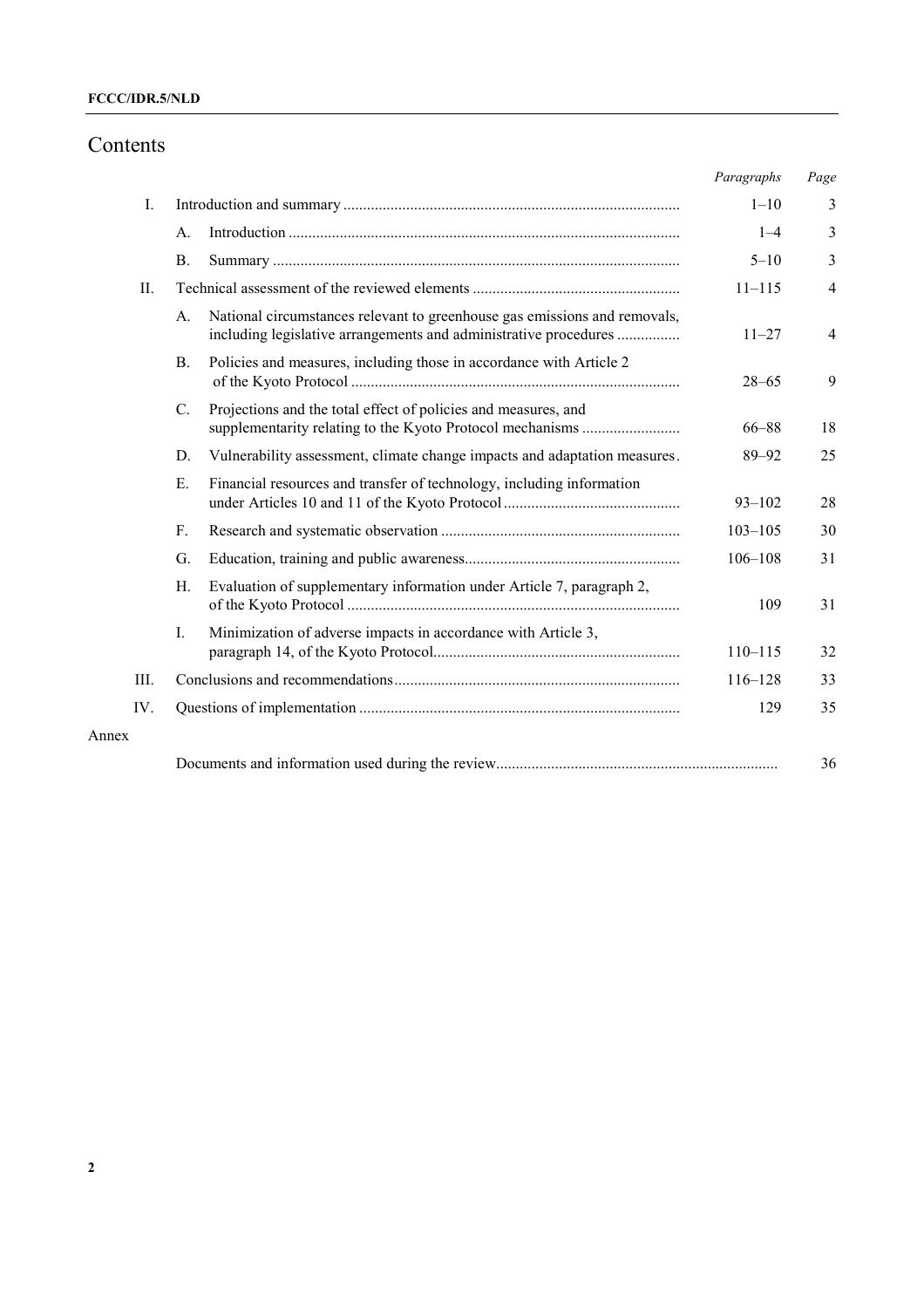## **I. Introduction and summary**

### **A. Introduction**

1. For the Netherlands the Convention entered into force on 21 March 1994 and the Kyoto Protocol on 16 February 2005. Within the burden-sharing agreement of the European Union (EU) for meeting commitments under the Kyoto Protocol, the Netherlands committed itself to reducing its greenhouse gas (GHG) emissions by 6 per cent compared with the base year<sup>1</sup> level during the first commitment period from 2008 to 2012.

2. This report covers the in-country in-depth review (IDR) of the fifth national communication (NC5) of the Netherlands, coordinated by the UNFCCC secretariat, in accordance with the guidelines for review under Article 8 of the Kyoto Protocol (decision 22/CMP.1). The review took place from 28 March to 2 April 2011 in The Hague, the Netherlands, and was conducted by the following team of nominated experts from the UNFCCC roster of experts: Ms. Patricia Grobben (Belgium), Mr. Yuki Hoshino (Japan), Mr. Marcelo Rocha (Brazil) and Mr. Vute Wangwacharakul (Thailand). Mr. Hoshino and Mr. Rocha were the lead reviewers. The review was coordinated by Mr. Roman Payo (UNFCCC secretariat).

3. During the IDR, the expert review team (ERT) examined each section of the NC5. The ERT also evaluated the supplementary information provided by the Netherlands as a part of the NC5 in accordance with Article 7, paragraph 2, of the Kyoto Protocol. In addition, the ERT reviewed the information on the minimization of adverse impacts in accordance with Article 3, paragraph 14, of the Kyoto Protocol, which was provided by the Netherlands in its 2011 annual submission under Article 7, paragraph 1, of the Kyoto Protocol.

4. In accordance with decision 22/CMP.1, a draft version of this report was communicated to the Government of the Netherlands, which provided comments that were considered and incorporated, as appropriate, in this final version of the report.

## **B. Summary**

5. The ERT noted that the Netherlands' NC5 complies in general with the "Guidelines" for the preparation of national communications by Parties included in Annex I to the Convention, Part II: UNFCCC reporting guidelines on national communications" (hereinafter referred to as the UNFCCC reporting guidelines). As required by decision 15/CMP.1, supplementary information required under Article 7, paragraph 2, of the Kyoto Protocol<sup>2</sup> is provided in the NC5. The Netherlands considered the recommendations provided in the report of the centralized in-depth review of the fourth national communication of the Netherlands.<sup>3</sup> The ERT commended the Netherlands for its improved reporting.

<sup>&</sup>lt;u>1</u>  $<sup>1</sup>$  "Base year" refers to the base year under the Kyoto Protocol, which is 1990 for carbon dioxide,</sup> methane and nitrous oxide, and 1995 for perfluorocarbons, hydrofluorocarbons and sulphur hexafluoride. The base year emissions include emissions from sectors/source categories listed in

Annex A to the Kyoto Protocol.<br><sup>2</sup> Decision 15/CMP.1, annex, chapter II.

<sup>3</sup> FCCC/IDR.4/NLD.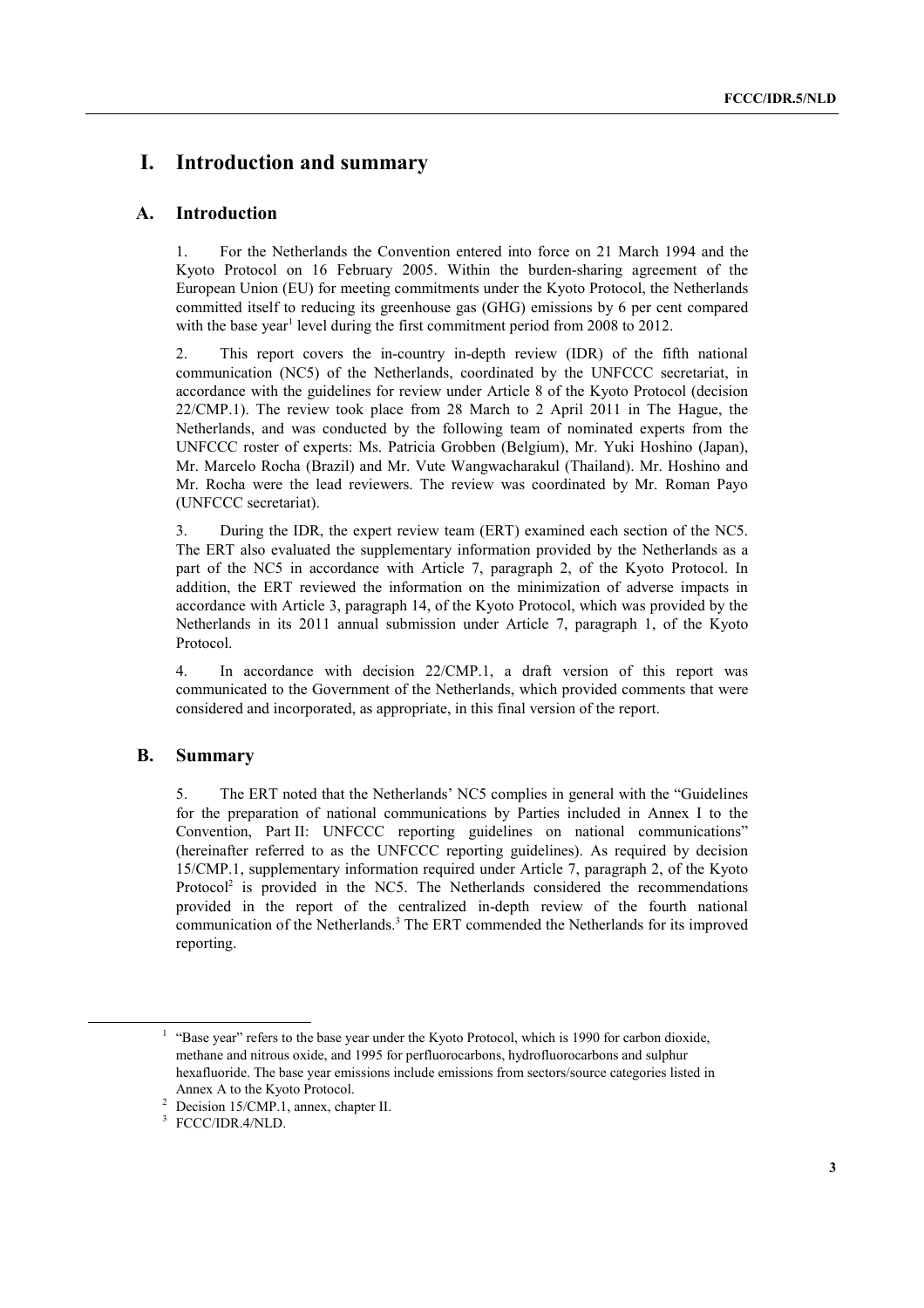6. The supplementary information on the minimization of adverse impacts referred to in paragraph 3 above is transparent and mostly complete, and was provided on time. During the review, the Netherlands provided further relevant information.

#### **1. Completeness**

7. The NC5 covers all sections required by the UNFCCC reporting guidelines, almost all of the mandatory information required by the UNFCCC reporting guidelines and all supplementary information under Article 7, paragraph 2, of the Kyoto Protocol. The NC5 does not include some information required by the guidelines on projections (see paras. 68 and 82 below) and the 2011 annual submission does not include some required information on the minimization of adverse impacts (see para. 110 below). The ERT recommends that the Netherlands enhance the completeness of its reporting by providing this information in its next national communication or annual submission, as applicable.

#### **2. Transparency**

8. The ERT acknowledged that the Netherlands' NC5, including supplementary information provided under Article 7, paragraph 2, of the Kyoto Protocol, is mostly transparent. The NC5 provides clear information on all aspects of implementation of the Convention and its Kyoto Protocol. The NC5 is structured following the outline contained in the annex to the UNFCCC reporting guidelines and supplementary information submitted under Article 7, paragraph 2, of the Kyoto Protocol is easily identifiable.

9. In the course of the review, the ERT formulated a number of recommendations that could help the Netherlands to further increase the transparency of its reporting with regard to national circumstances (see para. 14 below), projections and total effects of policies and measures (PaMs) (see paras. 68, 71 and 82 below), information on supplementarity relating to the mechanisms pursuant to Articles 6, 12 and 17 of the Kyoto Protocol (see para. 86 below) and financial resources and transfer of technology (see para. 102 below).

#### **3. Timeliness**

10. The NC5 was submitted on 19 December 2009, before the deadline of 1 January 2010 mandated by decision 10/CP.13.

## **II. Technical assessment of the reviewed elements**

## **A. National circumstances relevant to greenhouse gas emissions and removals, including legislative arrangements and administrative procedures**

11. In its NC5, the Netherlands has concisely described its national circumstances and has elaborated on the framework legislations and key climate policy documents. The NC5 provides a reference to the description of the national system included in the national inventory report of the Party's 2009 annual submission. Further technical assessment of the institutional and legislative arrangements for the coordination and implementation of PaMs is provided in chapter II.B.1 below.

#### **1. National circumstances**

12. In its NC5, the Netherlands has provided: a description of its national circumstances; information on how these national circumstances affect its GHG emissions and removals; and information on how changes in these national circumstances affect its GHG emissions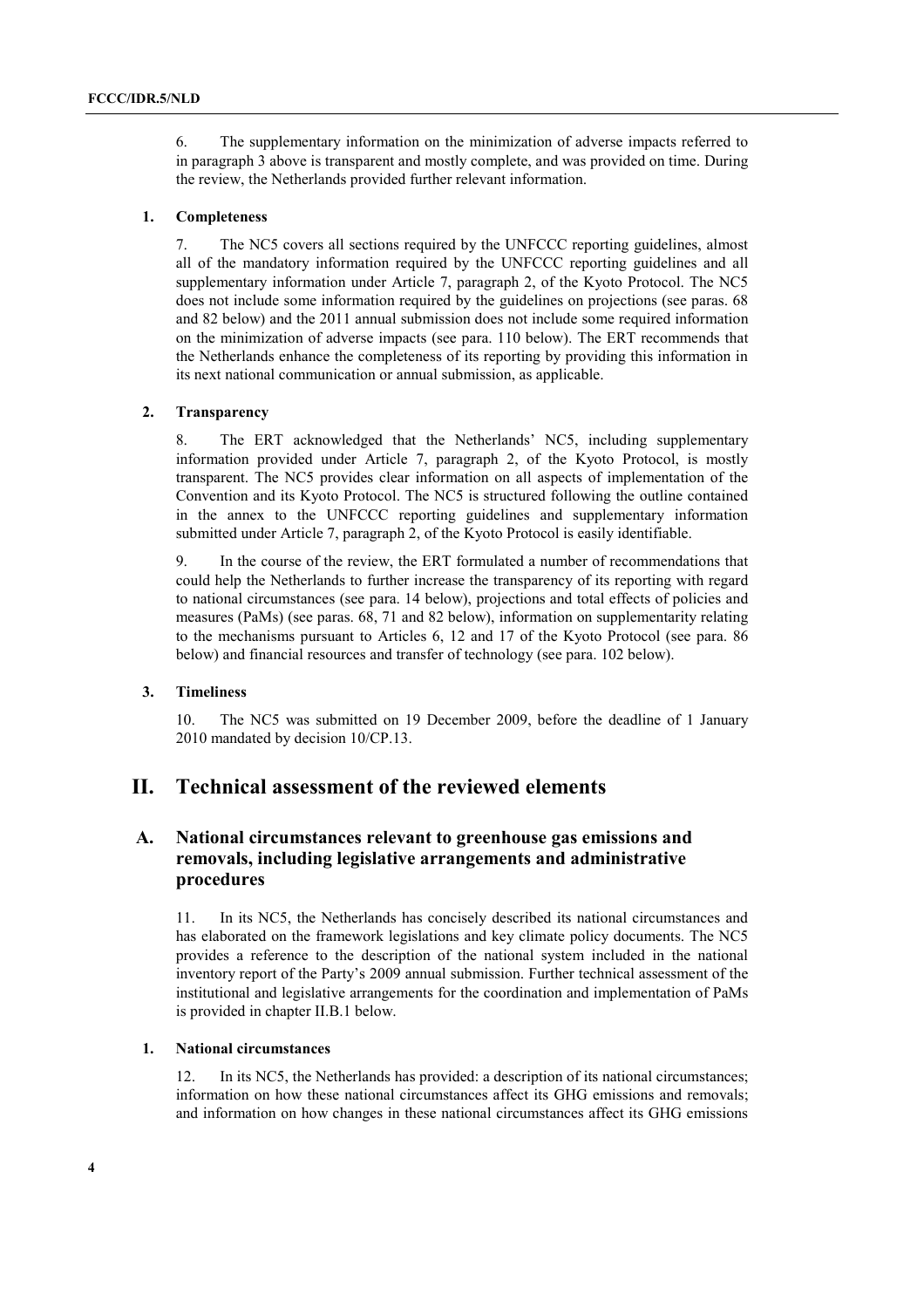and removals over time. Information is provided on the government structure, population, geography, climate, economy and relevant economic sectors. The ERT noted that the main drivers that define the emission profile and trends in the Netherlands include trends in gross domestic product (GDP), mobility, energy consumption and waste production. During the review, the Netherlands further explained some of the drivers. To improve transparency, the ERT encourages the Netherlands to report in more detail on how other drivers, such as the industrial output and structure, as well as building stock and urban structure, have influenced the emission profile and trends in the country. Table 1 illustrates the national circumstances of the Netherlands by providing some indicators relevant to GHG emissions and removals.

|                                                                | 1990  | 1995  | 2000  | 2005  | 2009  | Change<br>$1990 -$<br>2000<br>(%) | Change<br>$2000 -$<br>2009<br>(%) | Change<br>$1990 -$<br>2009<br>(%) |
|----------------------------------------------------------------|-------|-------|-------|-------|-------|-----------------------------------|-----------------------------------|-----------------------------------|
| Population (million)                                           | 15.0  | 15.5  | 15.9  | 16.3  | 16.6  | 6.5                               | 4.0                               | 10.8                              |
| GDP (2000 USD billion<br>using PPP)                            | 342.9 | 384.0 | 468.3 | 500.0 | 531.0 | 36.6                              | 13.4                              | 54.9                              |
| TPES (Mtoe)                                                    | 65.7  | 70.7  | 73.2  | 78.8  | 77.2  | 11.5                              | 5.5                               | 17.6                              |
| GDP per capita<br>(2000 USD thousand using<br>PPP)             | 22.9  | 24.8  | 29.4  | 30.6  | 32.1  | 28.3                              | 9.0                               | 39.8                              |
| TPES per capita (toe)                                          | 4.39  | 4.57  | 4.60  | 4.83  | 4.66  | 4.7                               | 1.4                               | 6.2                               |
| GHG emissions without<br>LULUCF (Mt $CO2$ eq)                  | 211.9 | 223.2 | 213.2 | 211.1 | 198.9 | 0.6                               | $-6.7$                            | $-6.1$                            |
| GHG emissions with<br>LULUCF (Mt $CO2$ eq)                     | 214.5 | 225.8 | 215.7 | 213.8 | 201.3 | 0.6                               | $-6.7$                            | $-6.2$                            |
| $CO2$ emissions per capita (t)                                 | 10.7  | 11.0  | 10.7  | 10.8  | 10.3  | 0.2                               | $-3.9$                            | $-3.7$                            |
| $CO2$ emissions per GDP unit<br>(kg per 2000 USD using<br>PPP) |       |       |       |       |       |                                   |                                   |                                   |
|                                                                | 0.46  | 0.44  | 0.36  | 0.35  | 0.32  | $-21.9$                           | $-11.9$                           | $-31.2$                           |
| GHG emissions per capita<br>(t CO <sub>2</sub> eq)             | 14.2  | 14.4  | 13.4  | 12.9  | 12.0  | $-5.5$                            | $-10.3$                           | $-15.3$                           |
| GHG emissions per GDP<br>unit (kg $CO2$ eq per 2000            |       |       |       |       |       |                                   |                                   |                                   |
| USD using PPP)                                                 | 0.62  | 0.58  | 0.46  | 0.42  | 0.37  | $-26.3$                           | $-17.7$                           | $-39.4$                           |

#### **Indicators relevant to greenhouse gas emissions and removals for the Netherlands**

Table 1

*Sources*: (1) GHG emissions data: The Netherlands<sup>2</sup> 2011 GHG inventory submission, submitted on 15 April 2011; (2) Population, GDP and TPES data: International Energy Agency.

*Note*: The ratios per capita and per GDP unit are calculated relative to GHG emissions without LULUCF; the ratios are calculated using the exact (not rounded) values and may therefore differ from a ratio calculated with the rounded numbers provided in the table.

*Abbreviations*: GDP = gross domestic product, GHG = greenhouse gas, LULUCF = land use, land-use change and forestry, PPP = purchasing power parity, TPES = total primary energy supply.

13. The Netherlands is a constitutional monarchy with two Chambers of Parliament, the first elected by the provinces and the second elected directly by the citizens. The territory is distributed into 12 provinces and 441 municipalities. The NC5 reports that the overall responsibility for climate change policymaking lies within the Ministry of Housing, Spatial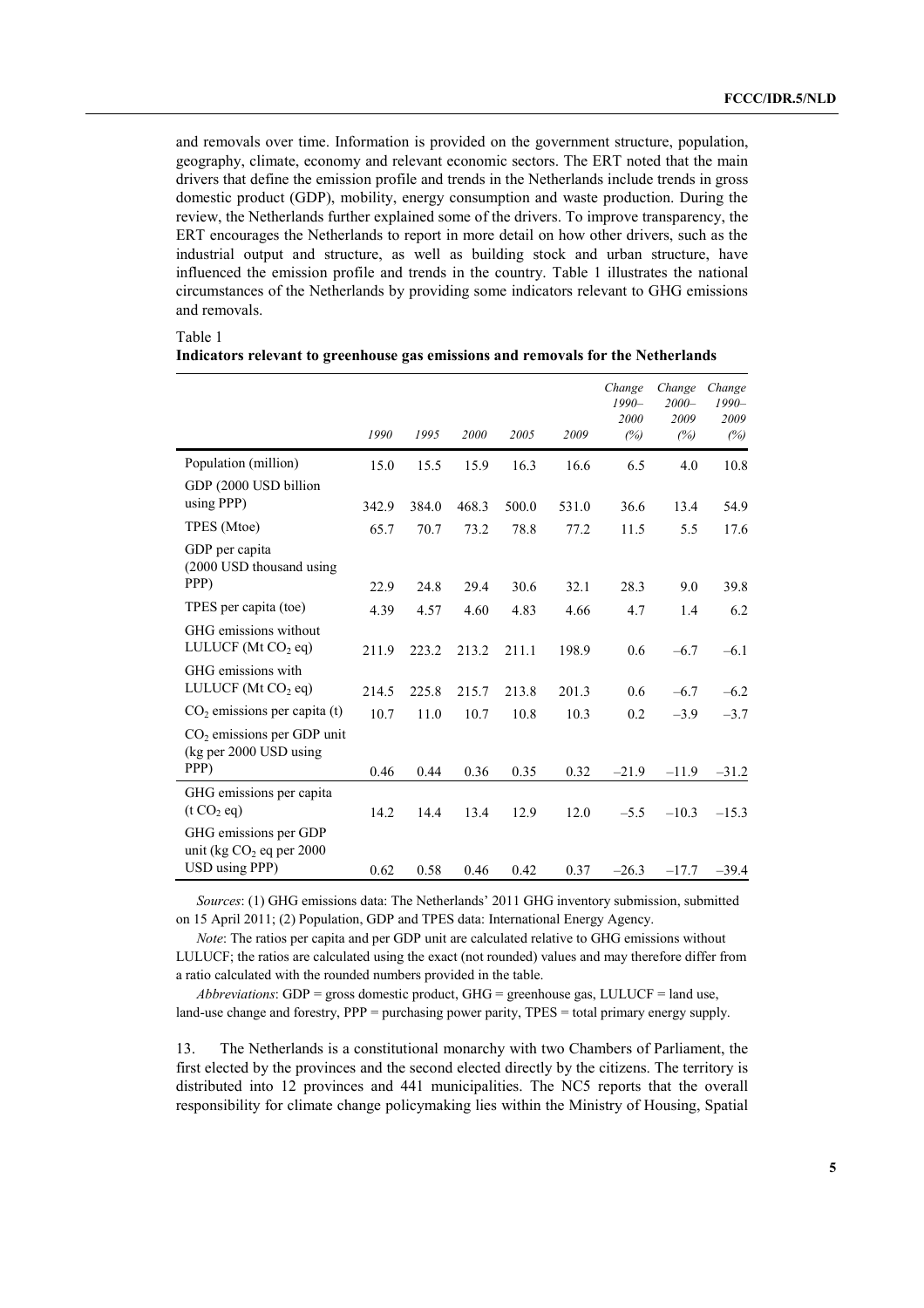Planning and the Environment (VROM) and that a number of national institutions are involved in the implementation of this policy. Implementation of the Kyoto Protocol is underpinned by the National Climate Policy Implementation Plan (NCPIP), issued in 1999 (domestic measures) and 2000 (use of Kyoto units), while the Clean and Efficient Programme (CEP), issued in 2007, sets three policy targets for 2020; reducing GHG emissions by 30 per cent between 1990 and 2020, increasing energy efficiency by 2 per cent annually between 2011 and 2020, and increasing the share of renewable energy sources (RES) in the energy mix from 2 per cent in 2007 to 20 per cent by 2020. Further legislative arrangements and administrative procedures, including those for the national system and the national registry, are presented in chapters II.A.2, II.A.3 and II.B below.

14. During the review, the Netherlands reported that after the change of its Government in 2010 the CEP was withdrawn, although most of its PaMs continued, as their legal basis was in the Environmental Management Act. In addition, the new Government changed the structure of several ministries with responsibility for climate policy (see para. 37 below). Further, the Netherlands explained the voluntary agreements and covenants between the Government and different private-sector actors, regions and municipalities, the process of establishing these agreements and the role of such agreements vis- $\dot{a}$ -vis regulations to support the national climate policy. To increase transparency, the ERT recommends that the Netherlands explain in more detail the voluntary agreements and the changes in climate change policymaking and responsibilities in its next national communication.

15. The NC5 provides a summary of the Partyís GHG emission trends for the period 1990–2007. This information is consistent with the Party's 2009 annual submission. Summary tables, including trend tables for emissions in carbon dioxide equivalent  $(CO, \text{eq})$ (given in the common reporting format), are also provided in an annex to the NC5. During the review, the ERT noted the Party's recently submitted 2011 annual submission and it has reflected the related findings in this report.

16. Total GHG emissions excluding emissions and removals from land use, land-use change and forestry (LULUCF) decreased by 6.1 per cent between 1990 and 2009 (the decrease is 6.2 per cent when emissions and removals from LULUCF are included). The decrease is mainly the result of the decreases in methane  $(CH_4)$  and nitrous oxide  $(N_2O)$ emissions, which decreased by 33.7 per cent and 51.7 per cent, respectively, over that period, while carbon dioxide  $(CO<sub>2</sub>)$  emissions increased by 6.6 per cent. Table 2 provides an overview of GHG emissions by sector in the Netherlands from 1990 to 2009.

17. The ERT noted that the Netherlands is decoupling its economic growth from its GHG emissions: between 1990 and 2009, GDP increased by 55 per cent, while total GHG emissions<sup>4</sup> decreased by 6 per cent. The decrease in emissions was driven by the decrease in emissions of non- $CO<sub>2</sub>$  gases, which decreased by 23.5 Mt  $CO<sub>2</sub>$  eq (44 per cent), while  $CO<sub>2</sub>$  emissions increased by 10.6 Mt  $CO<sub>2</sub>$  eq (6.6 per cent). The ERT also noted the decrease in GHG emissions from the industrial processes and waste sectors, which suggests the effectiveness of PaMs in those sectors (see paras. 59 and 62 below).

18. Total GHG emissions peaked in 1996 (at 9.2 per cent above the 1990 level). CO<sub>2</sub> emissions increased from 1990 to 1996 (up to 11.6 per cent above the 1990 level), declined and then increased again up to their absolute peak in 2004 (at 13.7 per cent above the 1990 level), from which they declined and then began increasing again until they dropped in 2009. CH4 emissions declined steadily from 1990 until 2006 (down to 34.2 per cent below the 1990 level) and have remained around that level ever since.  $N_2O$  emissions peaked in 1993 (at 3.9 per cent above the 1990 level) and then declined steadily until 2003 (down to 22.8 per cent below the 1990 level), stayed around that level until 2006, and then declined

 <sup>4</sup> <sup>4</sup> In this report, "total GHG emissions" refers to the aggregated national GHG emissions expressed in terms of  $CO<sub>2</sub>$  eq excluding LULUCF, unless otherwise specified.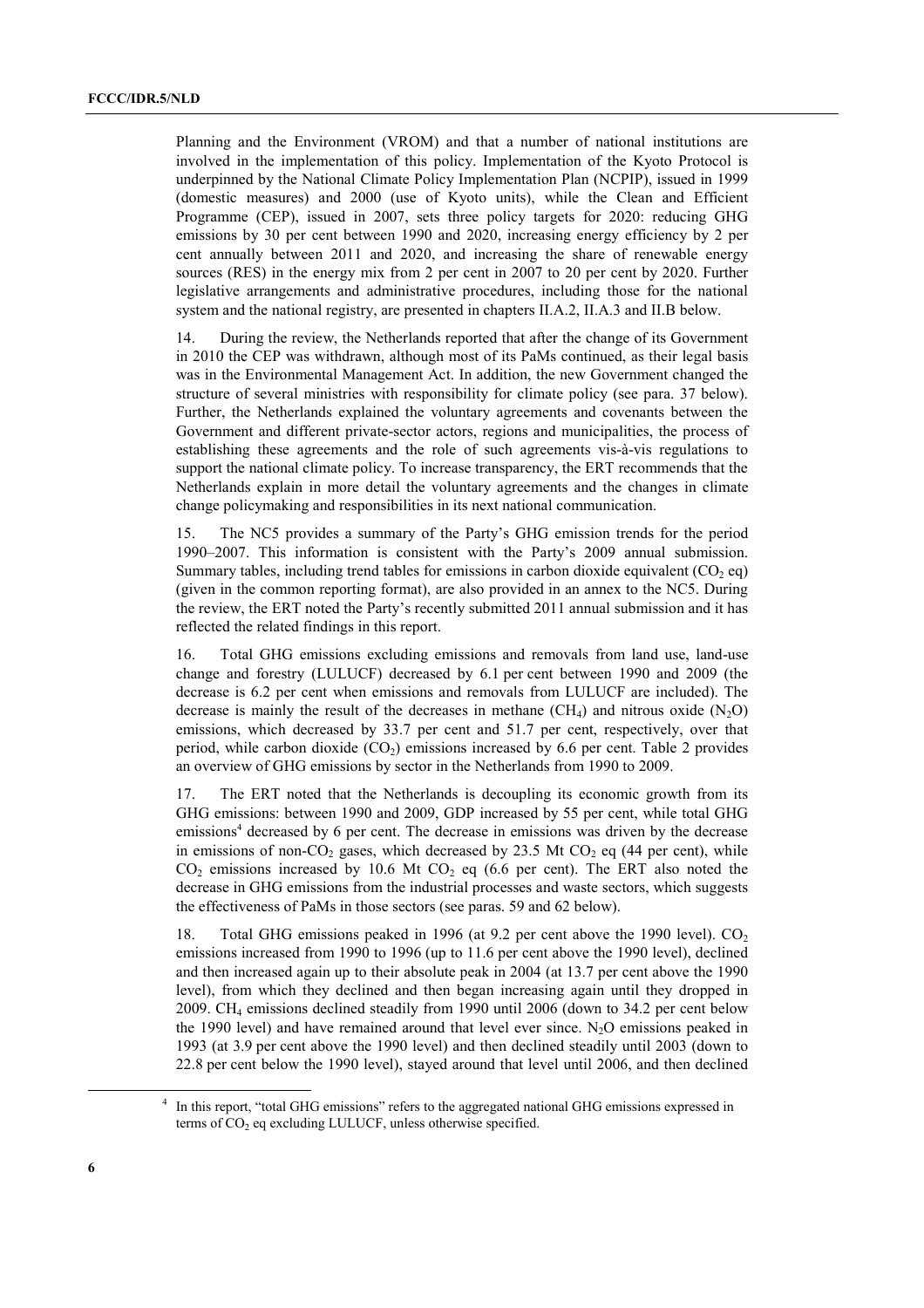abruptly in 2007 and 2008 to reach 50.6 per cent below the 1990 level. Emissions of fluorinated gases (F-gases) accounted for about 3.3 per cent of total GHG emissions in 1990 and 1.1 per cent in 2009. Trends in total GHG emissions were mostly underpinned by GHG emission trends in the energy sector, the only sector from which emissions have increased. Analysis of drivers for GHG emission trends in each sector is provided in chapter II.B below. The ERT noted the decrease in total GHG emissions between 2008 and 2009, which was mainly as a result of the global downturn and the associated decrease in economic activity in the Netherlands.

|                                        |       |       | GHG emissions ( $Mt$ CO <sub>2</sub> eq) |       |       |       | Change (%)      |                  | sector $(\%)$ | Shares <sup><math>a</math></sup> by |
|----------------------------------------|-------|-------|------------------------------------------|-------|-------|-------|-----------------|------------------|---------------|-------------------------------------|
| Sector                                 | 1990  | 1995  | 2000                                     | 2005  | 2008  | 2009  | $1990-$<br>2009 | $2008 -$<br>2009 | 1990          | 2009                                |
| 1. Energy                              | 154.0 | 165.9 | 164.9                                    | 171.2 | 171.8 | 166.7 | 8.3             | $-3.0$           | 72.7          | 83.8                                |
| A1. Energy<br>industries               | 52.7  | 61.7  | 63.9                                     | 67.7  | 65.6  | 64.6  | 22.6            | $-1.5$           | 24.9          | 32.5                                |
| A2. Manufacturing<br>industries and    |       |       |                                          |       |       |       |                 |                  |               |                                     |
| construction                           | 33.1  | 29.0  | 27.5                                     | 27.5  | 27.6  | 25.0  | $-24.4$         | $-9.4$           | 15.6          | 12.6                                |
| A3. Transport                          | 26.4  | 29.8  | 33.0                                     | 35.2  | 36.0  | 34.6  | 30.7            | $-4.0$           | 12.5          | 17.4                                |
| $A4 - A5$ . Other                      | 38.9  | 42.9  | 39.1                                     | 38.4  | 40.1  | 40.2  | 3.4             | 0.1              | 18.3          | 20.2                                |
| B. Fugitive<br>emissions               | 2.9   | 2.6   | 1.5                                      | 2.5   | 2.5   | 2.4   | $-17.2$         | $-6.2$           | 1.3           | 1.2                                 |
| 2. Industrial<br>processes             | 22.2  | 23.6  | 20.3                                     | 16.0  | 10.2  | 9.9   | $-55.5$         | $-3.1$           | 10.5          | 5.0                                 |
| 3. Solvent and<br>other product use    | 0.5   | 0.4   | 0.3                                      | 0.2   | 0.2   | 0.2   | $-63.9$         | $-5.4$           | 0.3           | 0.1                                 |
| 4. Agriculture                         | 22.4  | 22.0  | 18.8                                     | 16.9  | 16.7  | 16.7  | $-25.2$         | 0.2              | 10.6          | 8.4                                 |
| 5. LULUCF                              | 2.7   | 2.5   | 2.6                                      | 2.7   | 2.7   | 2.5   | $-8.1$          | $-7.2$           | 1.3           | 1.2                                 |
| 6. Waste                               | 12.8  | 11.3  | 8.9                                      | 6.8   | 5.7   | 5.3   | $-58.2$         | $-5.9$           | 6.0           | 2.7                                 |
| <b>GHG</b> total with<br><b>LULUCF</b> | 214.5 | 225.8 | 215.7                                    | 213.8 | 207.3 | 201.3 | $-6.2$          | $-2.9$           | <b>NA</b>     | <b>NA</b>                           |
| <b>GHG</b> total<br>without LULUCF     | 211.9 | 223.2 | 213.2                                    | 211.1 | 204.6 | 198.9 | $-6.1$          | $-2.8$           | 100.0         | 100.0                               |

#### Table 2 Greenhouse gas emissions by sector in the Netherlands, 1990–2009

*Source*: The Netherlands' 2011 GHG inventory submission, submitted on 15 April 2011.

*Note*: The changes in emissions and the shares by sector are calculated using the exact (not rounded) values and may therefore differ from values calculated with the rounded numbers provided in the table.

*Abbreviations*: GHG = greenhouse gas, LULUCF = land use, land-use change and forestry, NA= not applicable.

*a* The shares of sectors are calculated relative to GHG emissions without LULUCF; for the LULUCF sector, the negative values indicate the share of GHG emissions that was offset by GHG removals through LULUCF.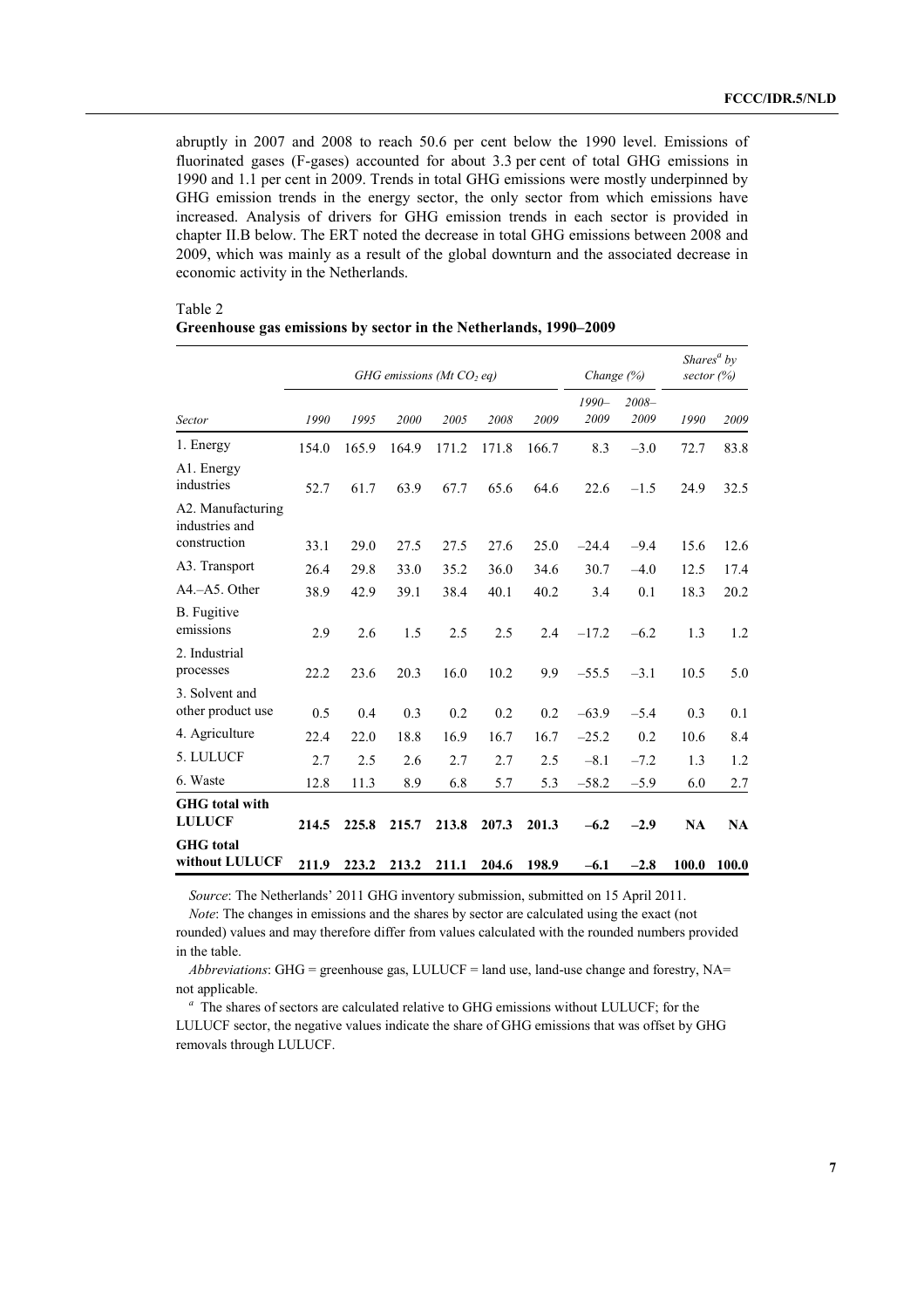#### **2. National system**

19. In accordance with decision 15/CMP.1, the Netherlands has provided in its NC5 a description of how its national system is performing the general and specific functions defined in the guidelines for national systems under Article 5, paragraph 1 (decision 19/CMP.1). The NC5 also provides a reference to the Partyís 2009 annual submission, which contains a more detailed description of the national system. The description includes all the elements as required in decision 15/CMP.1.

20. The NC5 describes the national legislative arrangements and administrative procedures that seek to ensure that the implementation of activities under Article 3, paragraph 3, of the Kyoto Protocol<sup>5</sup> also contributes to the conservation of biodiversity and the sustainable use of natural resources. Specifically, the Biodiversity Policy Programme  $(2008–2011)$ , the Spatial Planning Act, the Nature Protection Act and the Flora and Fauna Act contribute to preventing deforestation and establish compensation measures for when deforestation is unavoidable.

21. During the review, the Netherlands provided additional information on the national system, elaborating on the capacity of the national system, institutional and legislative arrangements and administrative procedures for GHG inventory planning, preparation and management, and quality assurance/quality control (QA/QC).

22. The ERT took note of the report of the individual review of the 2010 annual submission of the Netherlands.<sup>6</sup> During the review, the ERT learned that the Netherlands has made improvements to its QA/QC processes, such as including a consistency check with data from the European Union emissions trading scheme (EU ETS). The ERT concluded that the national system continued to perform its required functions as set out in decision 19/CMP.1.

#### **3. National registry**

23. In its NC5, the Netherlands has provided information on its national registry, including a description of how its national registry performs the functions defined in the annex to decision 13/CMP.1 and the annex to decision 5/CMP.1, and how it complies with the requirements of the technical standards for data exchange between registry systems.

24. During the review, the Netherlands provided additional information on the measures put in place to safeguard, maintain and recover registry data, the security measures employed in the registry to prevent unauthorized data manipulations, the measures put in place to protect the registry against security compromises, the test procedures related to the performance of the current version of the national registry, and the recording of the changes and discrepancies in the national registry. In response to questions raised by the ERT, the Netherlands provided documents demonstrating how it records the changes related to the national registry and how it maintains these records. The ERT noted that updates of databases and applications, implemented security measures, and changes to the national registry software are documented on a regular basis by nominated responsible staff.

25. The ERT took note of the conclusion of the standard independent assessment report that the national registry continues to perform the functions set out in the annex to decision 13/CMP.1 and the annex to decision 5/CMP.1, and continues to adhere to the technical standards for data exchange between registry systems in accordance with decisions 16/CP.10 and 12/CMP.1.

 $\frac{1}{5}$ <sup>5</sup> The Netherlands has not elected any activity under Article 3, paragraph 4, of the Kyoto Protocol.

<sup>6</sup> FCCC/ARR/2010/NLD.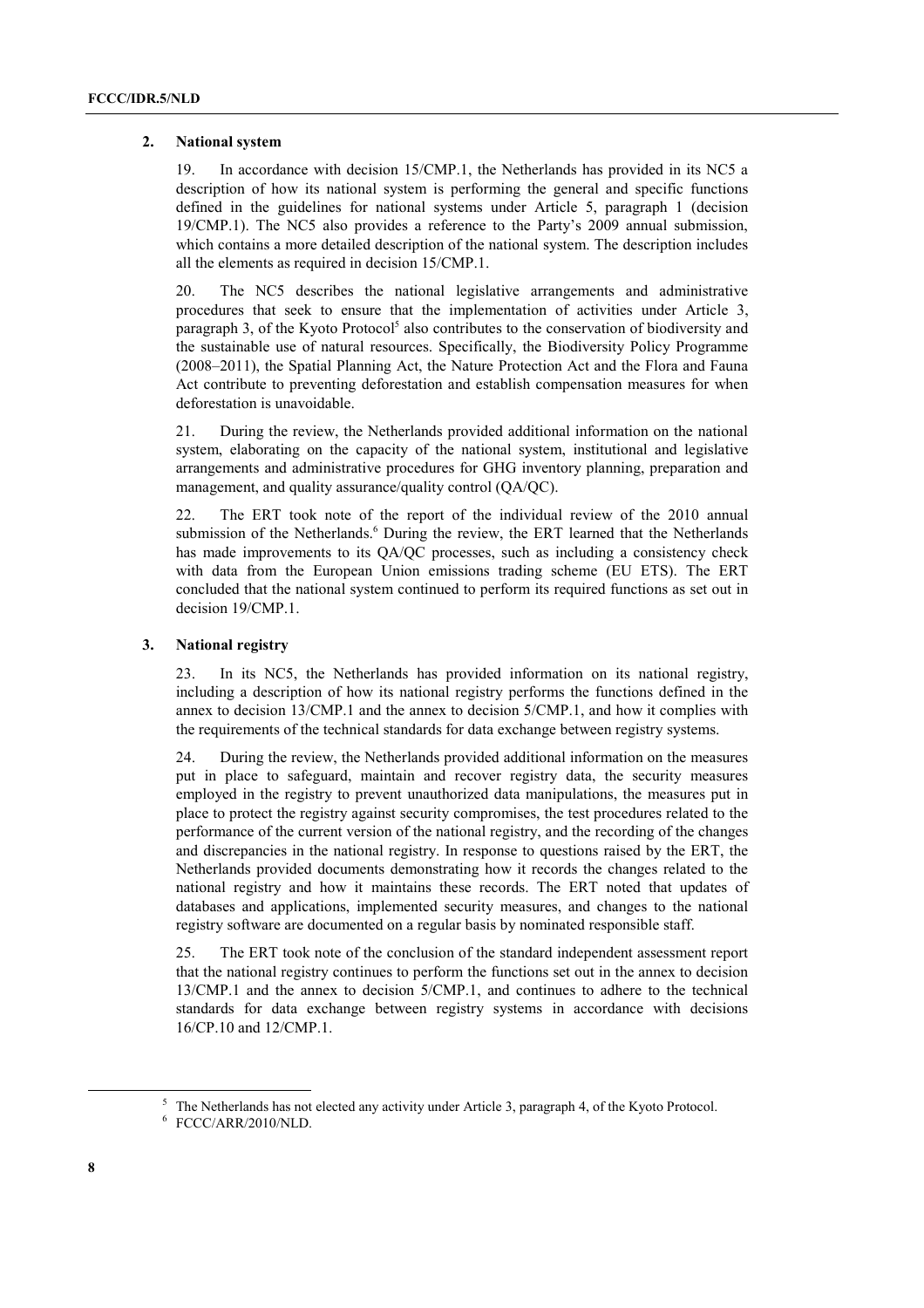26. The ERT noted that the national registry experienced unsuccessful attempts to breach its security in early 2011. During the review, the Netherlands informed the ERT that additional higher-level security measures were being implemented. The ERT recommends that the Netherlands pursue the implementation of these security measures to prevent and resolve unauthorized manipulations in accordance with paragraph 115(e) of the annex to decision 22/CMP.1.

27. The ERT concluded that the Netherlands' national registry continues to perform the functions set out in the annex to decision 13/CMP.1 and the annex to decision 5/CMP.1, and continues to adhere to the technical standards for data exchange between registry systems in accordance with decisions 16/CP.10 and 12/CMP.1.

## **B. Policies and measures, including those in accordance with Article 2 of the Kyoto Protocol**

28. As required by the UNFCCC reporting guidelines, the Netherlands has provided in its NC5 complete and well-organized information on its package of PaMs implemented, adopted and planned in order to fulfil its commitments under the Convention and its Kyoto Protocol. Each sector has its own textual description of the principal PaMs, supplemented by summary tables on PaMs by sector and gas. The Netherlands has also provided information on how it believes its PaMs are modifying longer-term trends in anthropogenic GHG emissions and removals, consistent with the objective of the Convention.

29. However, the NC5 does not provide information on policies and practices which encourage activities that lead to higher levels of anthropogenic GHG emissions than would otherwise occur. During the review, the Netherlands provided information on some of these PaMs, such as the increase in 2011 of the speed limits for vehicles on certain roads. The ERT encourages the Netherlands to include information on such PaMs in its next national communication.

30. The ERT noted a few inconsistencies between the textual descriptions of the PaMs and the information in the summary tables: major PaMs in the transport sector (on biofuels and emission performance standards for cars) are not included in the summary table, and the estimates of the effect of the measure to reduce  $N<sub>2</sub>O$  emissions from nitric acid industry differ. The ERT encourages the Netherlands to improve the consistency of its reporting in its next national communication.

31. The ERT also noted that some PaMs that have a significant impact on GHG emissions, such as the energy tax (one of the central PaMs for energy efficiency) and the milk quota in the agriculture sector, are listed in the relevant summary table but not described in the text. To improve transparency, the ERT encourages the Netherlands to report and describe in its next national communication all PaMs that have a significant impact on GHG emissions and, for PaMs that have been thoroughly described in previous national communications, to provide a reference.

32. Regarding PaMs at the regional and local levels, the NC5 reports on climate agreements between the national Government and the associations of provinces and municipalities. Under these agreements, the provinces and municipalities take on initiatives to reduce GHG emissions, supported financially and technically by the national Government. During the review, the Netherlands reported as an example the Rotterdam Climate Initiative: Rotterdam city and port is aiming to become the first city in the world that does not emit  $CO_2$  from energy, and the first step is to halve its  $CO_2$  emissions by 2025 compared with the 1990 level.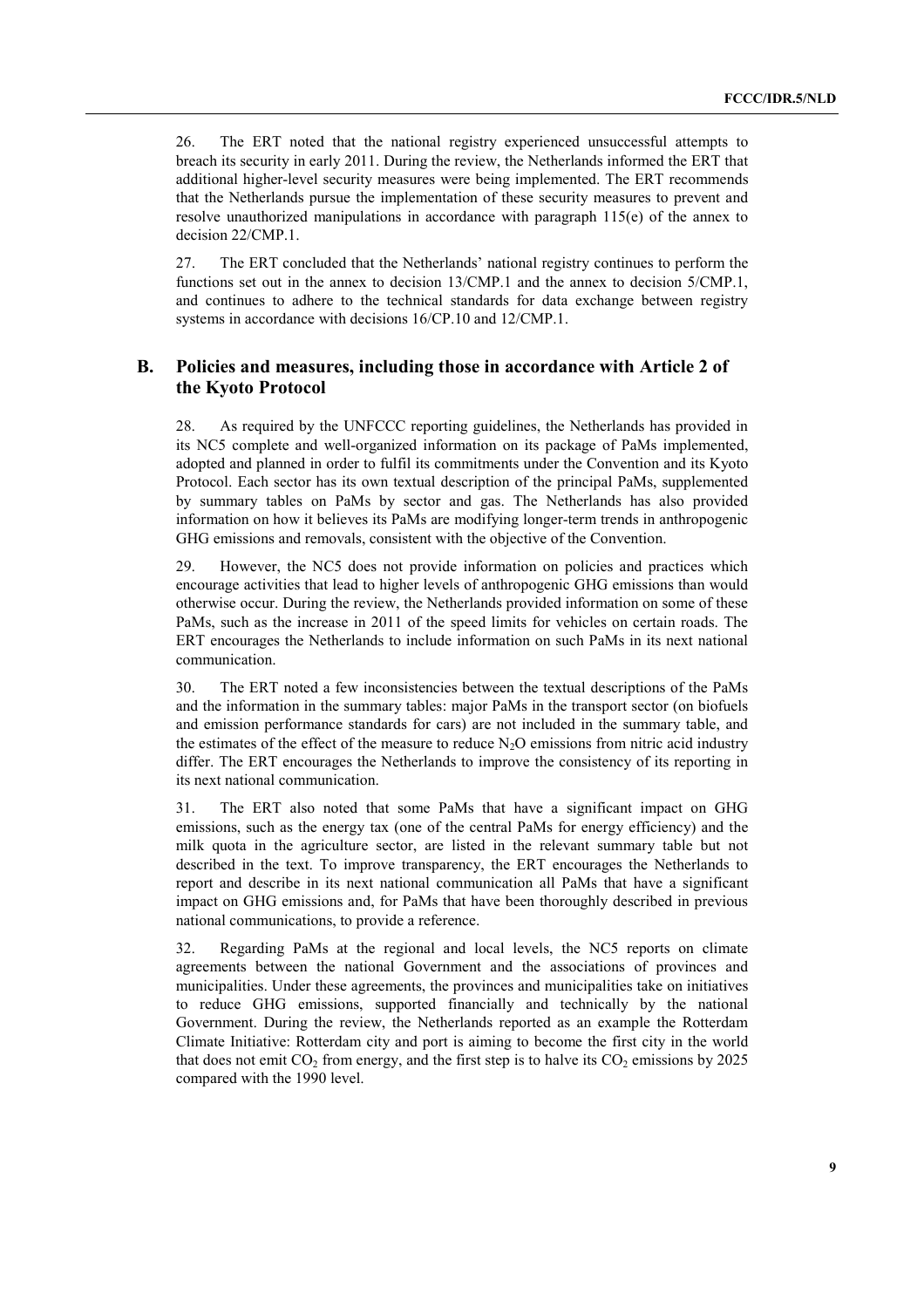33. The NCPIP is the key framework plan for the Netherlands to meet its target under the Kyoto Protocol for the 2008–2012 period. The NC5 provides a reference to the Party's third national communication, in which the NCPIP is described in detail. The ERT noted that the NC5 does not provide information on the progress made towards achieving the sectoral targets set in the NCPIP.

34. The NC5 presents quantitative estimates of the effects of individual PaMs and clusters of PaMs (owing to the difficulty of separating the impacts of individual PaMs that target the same emission source or activity) for each sector. The PaMs are grouped by sector (energy, industry, transport, agriculture, forestry, waste and built environment). The differences between this sectoral classification and the sectoral classification used in the Party's annual submission are clearly explained. The ERT noted that a quantitative estimate of the impact of the EU ETS is not provided, as its effect has been included in the reference scenario against which the effects of PaMs are estimated. Quantitative estimates of the effects of important PaMs in the transport sector, such as those related to biofuels and emission performance standards for cars, are not presented in the NC5 either. The ERT encourages the Netherlands to present quantitative estimates of the impacts of all PaMs in its next national communication. The Netherlands may wish to present also the aggregated impact of PaMs by sector, with an explanation of synergies and overlap between the effects of individual PaMs.

35. The NC5 reports on the costs of the implementation of some PaMs, in the form of amount of budget set aside for their implementation, but not for a few key PaMs in the energy sector, such as the Stimulating Renewable Energy Production scheme (SDE) and the Energy Investment Allowance (EIA). During the review, the Netherlands reported that, for 2010, EUR 1.4 billion was allocated to support RES, including the SDE and other PaMs. In addition, the Netherlands indicated that in 2010 the EIA cost the Government EUR 150 million. The ERT encourages the Netherlands to report the implementation costs of its major PaMs in its next national communication.

36. The NC5 reports on PaMs that are no longer in place, such as the Environmentally Friendly Electricity Production Programme (MEP), which has been replaced by the SDE, but the reasons for their discontinuation are not provided. Table 3 summarizes the reported information on the PaMs of the Netherlands.

#### **1. Policy framework and cross-sectoral measures**

37. During the review, the Netherlands reported on the significant institutional changes in relation to climate policy that have occurred since the NC5 was submitted. The NC5 reports that the Board of the CEP is responsible for coordinating climate policies between ministries, but, during the review, the ERT was informed that the CEP was abolished in October 2010 and that the responsibilities of a few ministries have changed: the former VROM has become the Ministry of Infrastructure and the Environment, also responsible for PaMs in the transport sector and PaMs addressing non- $CO<sub>2</sub>$  GHGs (except in the agriculture sector); the new Ministry of Economic Affairs, Agriculture and Innovation has become responsible for PaMs in the energy, industrial and agriculture sectors; and the Interior Ministry has become responsible for PaMs relating to the building stock, previously the responsibility of VROM.

38. The Environmental Management Act provides the legal basis for some important PaMs, including voluntary agreements between the national Government and industries (see paras.  $46-48$  and 50 below), the EU ETS and the National Waste Management Plan. The ERT noted that voluntary agreements that play a significant role in the Netherlands' climate policy are not necessarily backed by legislation.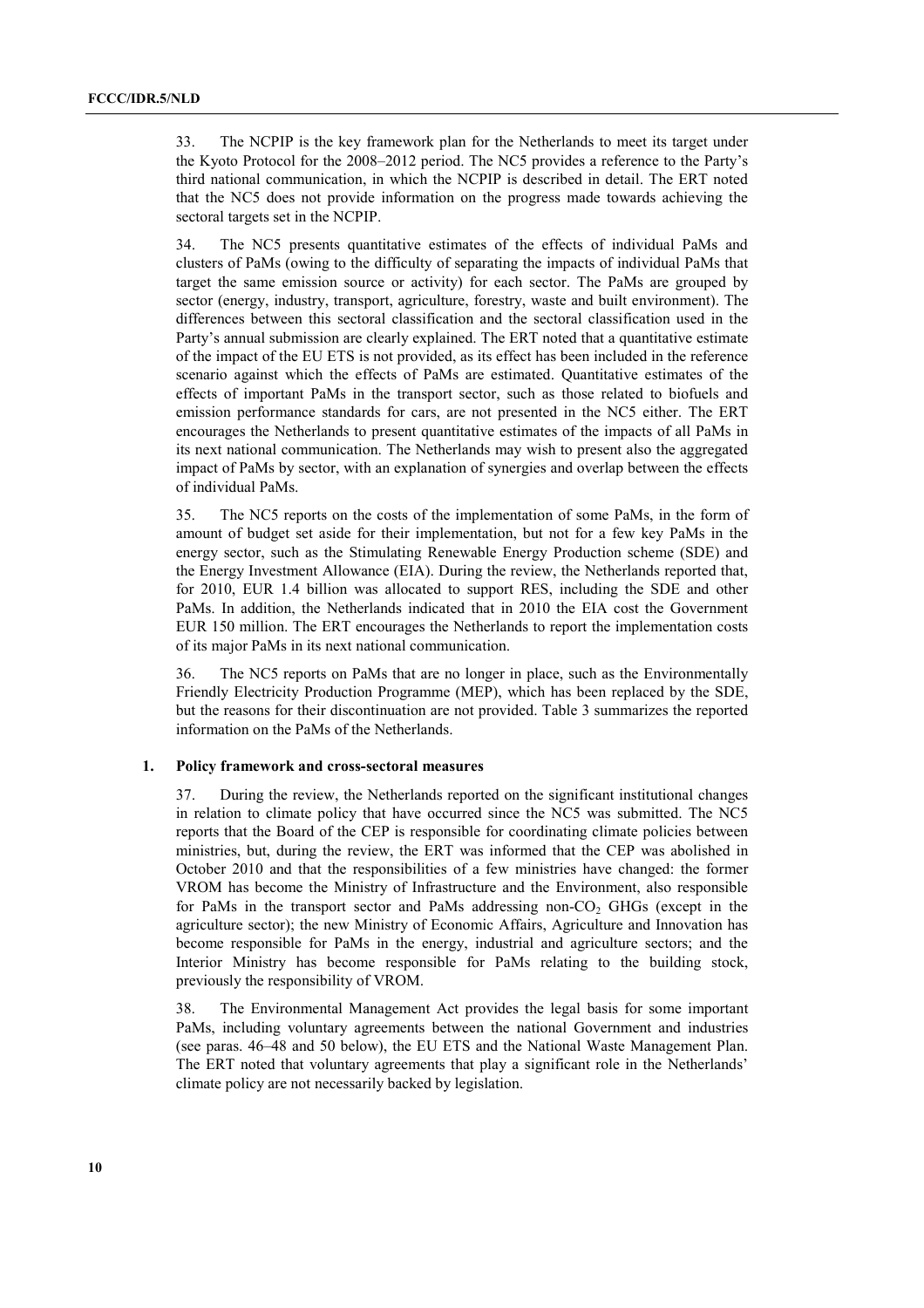#### Table 3 **Summary of information on policies and measures**

*Major policies and measures Examples/comments* 

### *Policy framework and cross-sectoral measures*

### *Policy framework*

| The National Climate<br>Policy Implementation<br>Plan (issued in 1999<br>and 2000)                | A framework plan that includes a package of policies and<br>measures for the Netherlands to meet its target under the Kyoto<br>Protocol for the 2008-2012 period. Part 1, issued in 1999, deals<br>with domestic measures, while part 2, issued in 2000, deals with<br>the use of Kyoto units                                                                                                                                                      |
|---------------------------------------------------------------------------------------------------|----------------------------------------------------------------------------------------------------------------------------------------------------------------------------------------------------------------------------------------------------------------------------------------------------------------------------------------------------------------------------------------------------------------------------------------------------|
| The Clean and Efficient<br>Programme (adopted in<br>2007, withdrawn in<br>2010)                   | This cross-sectoral programme set targets for 2020 for<br>greenhouse gas (GHG) emissions, energy efficiency<br>improvements and increasing the share of renewable energy in<br>total energy consumption. The programme was withdrawn in<br>2010 and its targets modified                                                                                                                                                                           |
| Legislative framework                                                                             |                                                                                                                                                                                                                                                                                                                                                                                                                                                    |
| The Environmental<br>Management Act (1993,<br>amended in 2004)                                    | A framework act that provides the legal basis for environmental<br>regulations, including the European Union emissions trading<br>scheme (EU ETS), waste management and voluntary agreements<br>with stakeholders. The Act identifies the authorities responsible<br>for monitoring compliance and enforcement                                                                                                                                     |
| Cross-sectoral measures                                                                           |                                                                                                                                                                                                                                                                                                                                                                                                                                                    |
| The EU ETS and Dutch<br>national allocation plans<br>(NAPs)                                       | The first Dutch NAP, for the period 2005–2007, allocated 86.4<br>Mt $CO2$ eq/year for sources under the EU ETS. Actual emissions<br>under the EU ETS were on average 79.0 Mt $CO2$ eq annually, 8.6<br>per cent below the allocation<br>The second NAP, for the period 2008–2012, allocated on average<br>84.3 Mt CO <sub>2</sub> eq/year. Actual annual emissions in the period<br>2008–2010 were on average 83.0 Mt $CO2$ eq (1.5 per cent below |
|                                                                                                   | the allocation)                                                                                                                                                                                                                                                                                                                                                                                                                                    |
|                                                                                                   | For the period 2013–2020, the target is a 21 per cent emission<br>reduction compared with the 2005 level. No allocation is<br>available yet                                                                                                                                                                                                                                                                                                        |
| The Reduction<br>Programme for Non-<br>$CO2$ Gases (ROB)<br>(adopted in 1998,<br>amended in 2007) | The ROB is a subsidy and research programme to reduce<br>emissions of non- $CO2$ GHGs from the agriculture, industry<br>(aluminium, semi-conductor and nitric acid production) and<br>waste sectors and, since 2007, from the cooling sector. Its budget<br>was EUR 1.5 million in 2007 and EUR 1.25 million in 2008 (8-<br>10 Mt $CO_2$ eq in 2020)                                                                                               |
| Policies and measures by sector                                                                   |                                                                                                                                                                                                                                                                                                                                                                                                                                                    |

## *Energy*

| The Energy Investment<br>Allowance (EIA)                                 | The EIA lets companies deduct the costs of energy-saving and<br>renewable energy projects from their taxes. This scheme cost<br>EUR 150 million in 2010 |
|--------------------------------------------------------------------------|---------------------------------------------------------------------------------------------------------------------------------------------------------|
| Energy tax                                                               | The energy tax is a regressive tariff tax on fossil fuel and<br>electricity consumption for both industries and households                              |
| <b>Stimulating Renewable</b><br><b>Energy Production</b><br>(SDE) (2008) | The SDE is a subsidy scheme for investments in renewable<br>electricity and gas                                                                         |

(The EIA, energy tax, SDE and other PaMs to promote renewable energy are expected to save 11 Mt  $CO<sub>2</sub>$  eq in 2010 and 18 Mt  $CO<sub>2</sub>$  eq in 2020)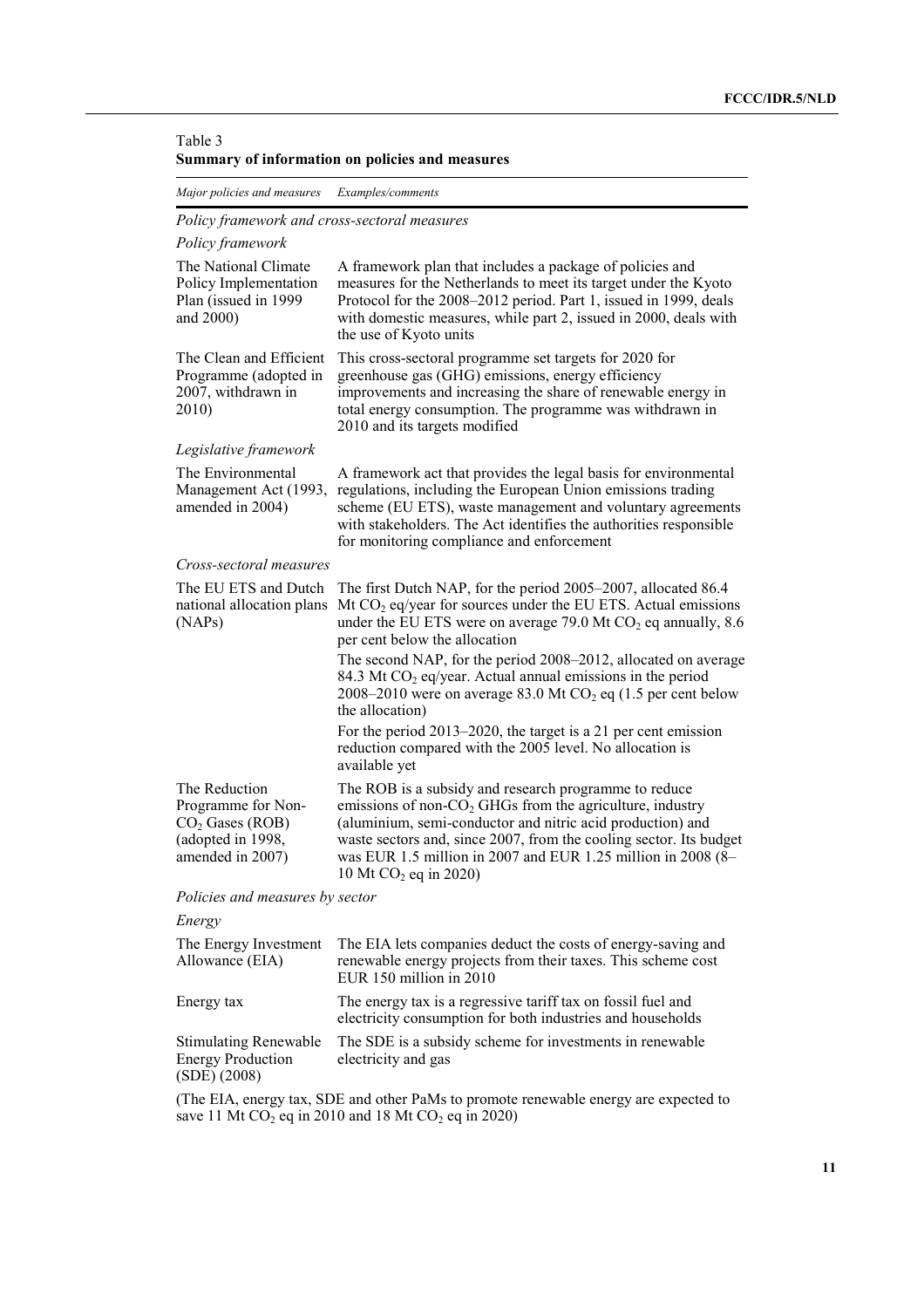| Major policies and measures                                                                     | Examples/comments                                                                                                                                                                                                                                                                                                                                                                                                                                                                                                                                                                                                        |  |  |  |  |  |  |
|-------------------------------------------------------------------------------------------------|--------------------------------------------------------------------------------------------------------------------------------------------------------------------------------------------------------------------------------------------------------------------------------------------------------------------------------------------------------------------------------------------------------------------------------------------------------------------------------------------------------------------------------------------------------------------------------------------------------------------------|--|--|--|--|--|--|
| Subsidy for<br>cogeneration                                                                     | The subsidies of this programme incentivise cogeneration by<br>lowering the investment cost for the developer $(1.9 \text{ Mt } CO_2 \text{ eq } \text{in }$<br>2010; 1.3 Mt CO <sub>2</sub> eq in 2020)                                                                                                                                                                                                                                                                                                                                                                                                                 |  |  |  |  |  |  |
| The Benchmarking<br>Covenant (BC) and<br>Long-term Agreements<br>(LTAs) on energy<br>efficiency | The BC and LTAs are voluntary agreements between the<br>Government and companies to promote energy efficiency. Large<br>energy consumers (of more than 0.5 PJ/year) can join the BC,<br>while smaller consumers can join other LTAs. Companies under<br>the BC commit to being among the most energy-efficient in the<br>world by 2012. Companies under other LTAs develop an energy<br>plan and implement the most profitable measures, aiming at a 2<br>per cent annual improvement in energy efficiency. The BC was<br>replaced in 2009 by the LTA on energy efficiency for companies<br>under the EU ETS (see below) |  |  |  |  |  |  |
| LTA on energy<br>efficiency for<br>companies under the<br>EU ETS (2009)                         | In this voluntary agreement, each participating company develops<br>and implements an energy efficiency plan. The implementation is<br>verified (0.4 Mt $CO_2$ eq in 2010; 2.1 Mt $CO_2$ eq in 2020)                                                                                                                                                                                                                                                                                                                                                                                                                     |  |  |  |  |  |  |
| The Housing Act                                                                                 | The Housing Act establishes stricter energy standards for new<br>residential and commercial buildings. Compared with the<br>standards in 2005, the new standards require new residential<br>buildings to improve energy efficiency by 25 per cent from 2011<br>and by 50 per cent from 2015, while new commercial buildings<br>from 2017 will be required to improve energy efficiency by 50<br>per cent                                                                                                                                                                                                                 |  |  |  |  |  |  |
| <b>Energy Investment</b><br>Deduction for<br>retrofitting existing<br>buildings                 | Commercial buildings and private houses that significantly<br>improve their energy performance qualify for tax deduction of the<br>cost of the retrofitting measures                                                                                                                                                                                                                                                                                                                                                                                                                                                     |  |  |  |  |  |  |
| The More with Less<br>Covenant for existing<br>buildings (2008)                                 | The target is to make 500,000 existing buildings 30 per cent more<br>efficient between 2008 and 2011, and thereafter 300,000 existing<br>buildings more efficient annually                                                                                                                                                                                                                                                                                                                                                                                                                                               |  |  |  |  |  |  |
| Mt $CO2$ eq in 2020)                                                                            | (Energy performance standards, Energy Investment Deduction and other PaMs for<br>enhancing energy efficiency in buildings are expected to save 1 Mt $CO2$ eq in 2010 and 2.3                                                                                                                                                                                                                                                                                                                                                                                                                                             |  |  |  |  |  |  |
| Transport                                                                                       |                                                                                                                                                                                                                                                                                                                                                                                                                                                                                                                                                                                                                          |  |  |  |  |  |  |
| European Union (EU)<br>emission performance<br>standards for new<br>passenger cars (2009)       | From 2012, the emission limit for new passenger cars will be on<br>average 130 g $CO2/km$                                                                                                                                                                                                                                                                                                                                                                                                                                                                                                                                |  |  |  |  |  |  |
| <b>Transport Biofuels Act</b><br>(2007) (EU directive<br>2003/30/EC)                            | The targets for the share of energy from biofuels in road transport<br>fuels are 4 per cent by 2010 and 10 per cent by 2020. This share<br>was 2.6 per cent in 2008 and 3.3 per cent in 2009                                                                                                                                                                                                                                                                                                                                                                                                                             |  |  |  |  |  |  |
| Tax breaks favourable<br>to efficient cars $(2006)$                                             | Fuel-efficient cars are exempt from both purchase tax and annual<br>vehicle tax                                                                                                                                                                                                                                                                                                                                                                                                                                                                                                                                          |  |  |  |  |  |  |
| The Dutch ecodriving<br>programme (1999)                                                        | The ecodriving programme promotes more energy-efficient and<br>safer driving and the purchase of more efficient vehicles among<br>professional drivers and fleet owners $(0.9 \text{ Mt } CO_2 \text{ eq }$ in 2010; 0.9<br>Mt $CO2$ eq in 2020)                                                                                                                                                                                                                                                                                                                                                                         |  |  |  |  |  |  |
| EU ETS: inclusion of<br>international aviation<br>bunkers                                       | The GHG emissions from all international flights departing from<br>or arriving at any EU member State from 2013 will be covered by<br>the EU ETS                                                                                                                                                                                                                                                                                                                                                                                                                                                                         |  |  |  |  |  |  |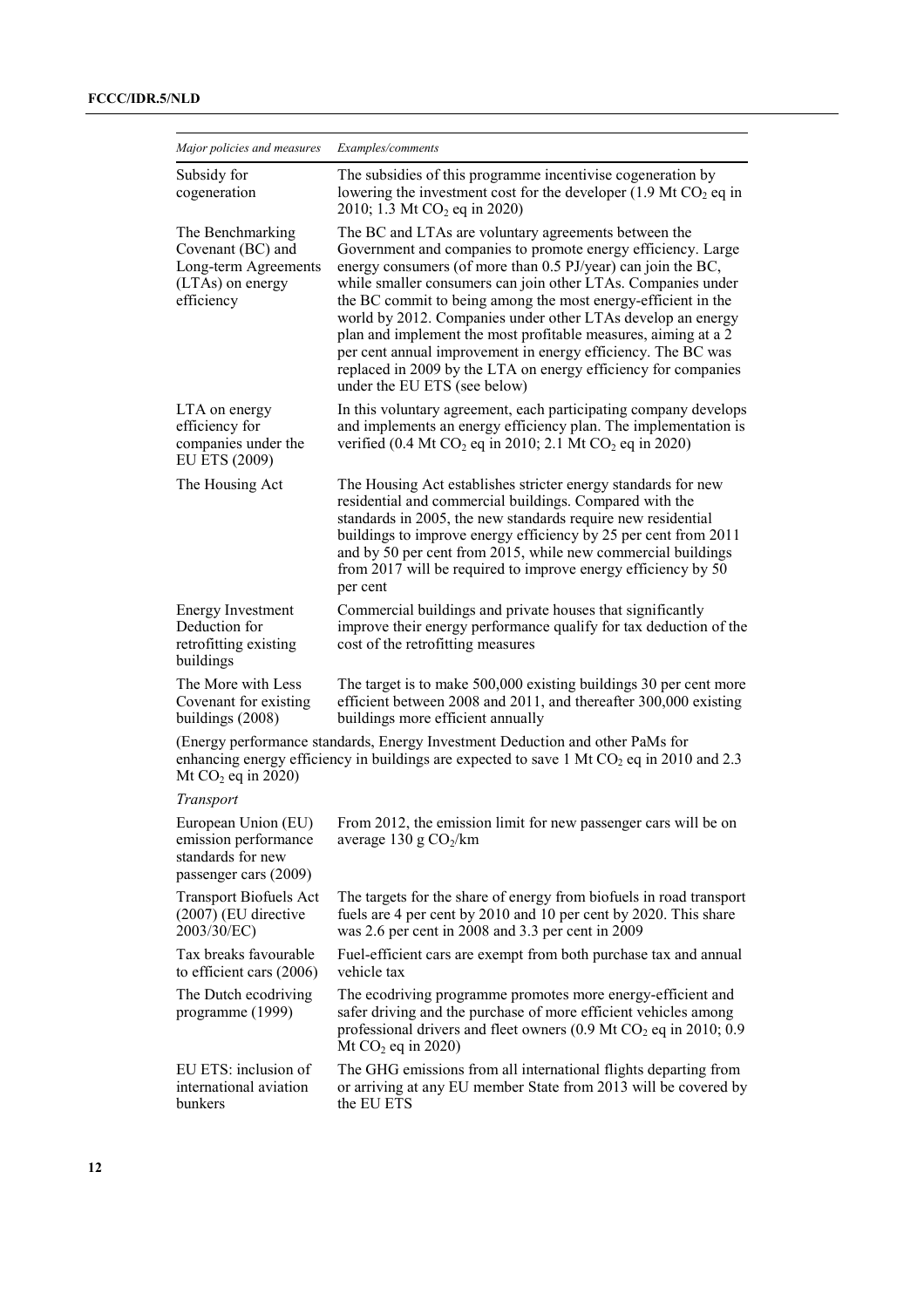| Major policies and measures                                                  | Examples/comments                                                                                                                                                                                                                                                            |
|------------------------------------------------------------------------------|------------------------------------------------------------------------------------------------------------------------------------------------------------------------------------------------------------------------------------------------------------------------------|
| Industrial processes                                                         |                                                                                                                                                                                                                                                                              |
| $N_2O$ catalyser in nitric<br>acid production (part of<br>the ROB programme) | This subprogramme promotes the introduction of a catalyser to<br>abate N <sub>2</sub> O emissions in nitric acid plants (4.7 Mt CO <sub>2</sub> eq in 2010;<br>5.2 Mt $CO2$ eq in 2020)                                                                                      |
| <b>Agriculture</b>                                                           |                                                                                                                                                                                                                                                                              |
| The Clean and Efficient<br><b>Agriculture Covenant</b><br>(2008)             | This voluntary agreement between the national Government and<br>agricultural companies sets a target to reduce $CO2$ and non- $CO2$<br>emissions by 3.5–4.5 Mt $CO2$ eq and 4–6 Mt $CO2$ eq,<br>respectively, by 2020 compared with the 1990 level                           |
| Ammonia and manure<br>policy                                                 | These regulations establish standards and best practices for<br>manure and ammonia management ( $0.6$ Mt CO <sub>2</sub> eq in 2010)                                                                                                                                         |
| Milk quota                                                                   | This EU regulation establishes for each EU member State an<br>annual cap on the quantity of milk produced. In the Netherlands,<br>the regulation has resulted in a lower number of dairy cattle (0.3)<br>Mt $CO2$ eq in 2010)                                                |
| Greenhouses as Energy<br>Sources programme                                   | This programme encourages innovations in greenhouses in<br>relation to: using and producing renewable energy; energy<br>efficiency; and using purified waste $CO2$ from other industries                                                                                     |
| Waste                                                                        |                                                                                                                                                                                                                                                                              |
| The National Waste<br>Management Plan<br>$(2009 - 2021)$                     | The waste plan, under the Environmental Management Act,<br>reduces the amount of waste sent to landfill or incinerators by<br>reducing the rate of generation of waste and promoting the<br>recycling and reusing of waste (4 Mt $CO2$ eq in 2010; 6 Mt $CO2$<br>eq in 2020) |

*Note*: The GHG reduction estimates, given for some measures (in parentheses), are reductions in  $CO<sub>2</sub>$  or  $CO<sub>2</sub>$  eq for the year indicated, compared with the reference scenario that begins in 2005.

39. The NC5 reports that the CEP set policy targets for GHG emissions, energy efficiency and RES for 2020 (see para. 13 above). During the review, the Netherlands reported that the targets of the CEP had been withdrawn and that new targets for 2020 had been set in line with the EU targets for 2020 under the effort-sharing decision (decision 406/2009/EC): for GHG emissions, a 21 per cent decrease compared with the 2005 level for sources covered by the EU ETS (ETS sector) and a 16 per cent decrease for sources not covered by the EU ETS (non-ETS sector); and for RES, a 14 per cent share of RES in total energy consumption. However, most of the PaMs of the CEP are still in place, except for the important new policy on vehicle taxation based on kilometres driven. During the review, the Netherlands provided information on the latest assessment, which shows that the PaMs in place are expected to be sufficient to achieve the GHG emission target for 2020 for the non-ETS sector. The ERT noted that the new targets adopted are less ambitious, in the sense of aiming at a higher maximum level of GHG emissions, than the targets in the CEP.

40. The EU ETS plays a crucial role in curbing emissions from the ETS sector in the Netherlands (see table 3). Emissions from the ETS sector account for around 40 per cent of the national emissions. The Netherlands considers the EU ETS to be the most important measure to reduce emissions from the ETS sector, but the NC5 does not provide an estimate of the effect of the EU ETS, as its effect is incorporated in the reference scenario. In addition to the EU ETS, the NC5 identifies other cross-sectoral PaMs, such as the Reduction Programme for Non-CO<sub>2</sub> Gases (ROB) (see para. 58 below), the energy tax and EIA (see paras. 45 and 49 below) and the SDE (see paras. 35 above and 43 below).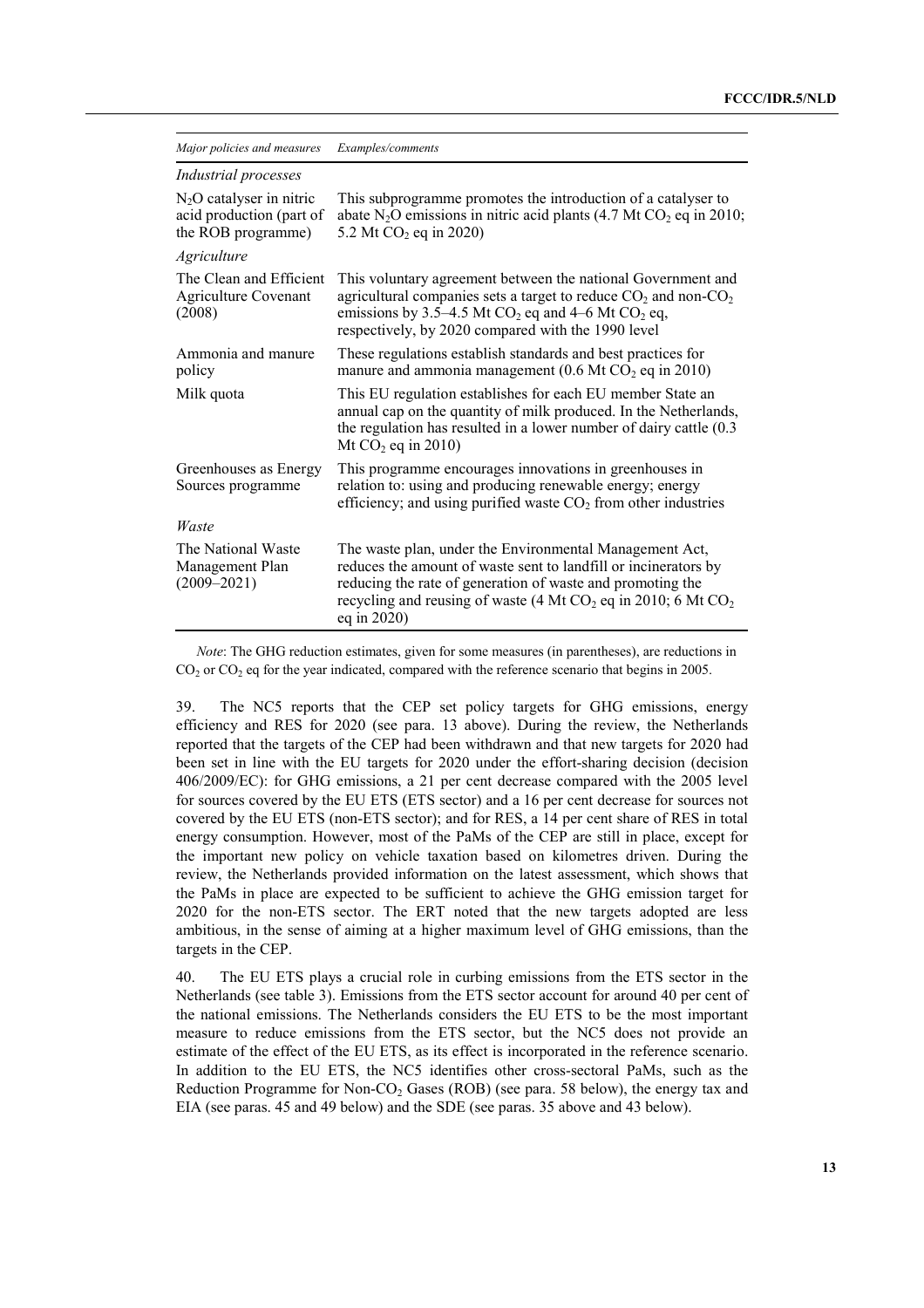#### **2. Policies and measures in the energy sector**

41. The energy sector is the largest contributor to the Netherlands' total GHG emissions (contributing 84 per cent in 2009 and 73 per cent in 1990). Between 1990 and 2009, GHG emissions from the energy sector increased by 8.3 per cent (12.8 Mt CO<sub>2</sub> eq), driven mainly by notable increases in emissions from transport (by 31 per cent, or 8.1 Mt  $CO<sub>2</sub>$  eq) and from energy industries (by 23 per cent, or 11.9 Mt  $CO<sub>2</sub>$  eq) and despite the 24 per cent decrease  $(8.1 \text{ Mt } CO_2 \text{ eq})$  in GHG emissions from the manufacturing industries and construction sector.

42. *Energy supply.* Total primary energy supply increased by 18 per cent between 1990 and 2009 (a 6.2 per cent increase in per capita terms), driven mainly by growing demand for heat, power and transport services. During the same period, the Netherlands' GDP grew by 55 per cent (40 per cent in per capita terms), resulting in a 31 per cent decrease in  $CO<sub>2</sub>$ emissions per GDP unit. GHG emissions from energy industries increased by 23 per cent from 1990 to 2009, accounting for 32 per cent of the total emissions in 2009, driven by the strong growth of the public power and heat generation sector. Natural gas and waste increased their shares in the fuel mix of power plants, while coal's share decreased. As a result, the emission factor of the electricity produced dropped from 665 g  $CO_2/kWh$  in 1990 to 546 g  $CO<sub>2</sub>/kWh$  in 2008. Overall, in 2009, natural gas accounted for about 45 per cent of the total primary energy supply, followed by liquid fuels (38 per cent) and coal (10 per cent). The central PaMs to reduce emissions from energy supply are encouraging the use of RES and the market penetration of combined heat and power (CHP).

43. *RES*. The share of RES (mostly biomass (wood pellets) and wind power) in the total primary energy supply increased from less than 1 per cent in 1990 to 4 per cent in 2009. The NC5 reports that the central instruments to support and stimulate investment in RES are subsidy programmes such as the SDE and the MEP, although renewable heat is not eligible under the SDE. Together, the SDE and the MEP have a budget of nearly EUR 1.4 billion annually. The target to raise the share of RES in total energy consumption to 14 per cent by 2020 (see para. 39 above) is expected to be met by increases in wind and biomass use. During the review, the Netherlands reported that the SDE+, a new scheme for financing RES, including heat, is expected to be launched in 2013, with a EUR 100 million budget for that year, which will be gradually increased, and is expected to displace the SEP and the MEP.

44. *CHP*. Together with RES, CHP is the other important pillar to reduce GHG emissions and improve energy efficiency in the supply of energy, especially for the horticulture subsector. In 2009, CHP plants produced a third of the total electricity of the Netherlands (40 per cent in 1995; 37 per cent in 2000). The ERT noted that the rapid growth of CHP in the 1990s stopped after the liberalization of the gas and electricity markets, and that growth in CHP is expected mainly in the horticulture subsector, to cope with the subsector's growing demand for heat. Until 2006, CHP was encouraged in the horticulture subsector by the subsidies of the MEP, now discontinued.

45. *Energy efficiency*. The NC5 reports on the target established in the CEP. However, during the review, the Netherlands indicated that all targets of the CEP were withdrawn in 2010 and that it does not have an economy-wide energy efficiency target. The energy tax is levied on the fossil fuels and electricity consumed by industries and households. However, the ERT noted that the energy prices for households and industry are similar to the average energy prices of the EU 15.<sup>7</sup>

 <sup>7</sup> <sup>7</sup> Austria, Belgium, Denmark, Finland, France, Germany, Greece, Ireland, Italy, Luxembourg, Netherlands, Portugal, Spain, Sweden and United Kingdom of Great Britain and Northern Ireland.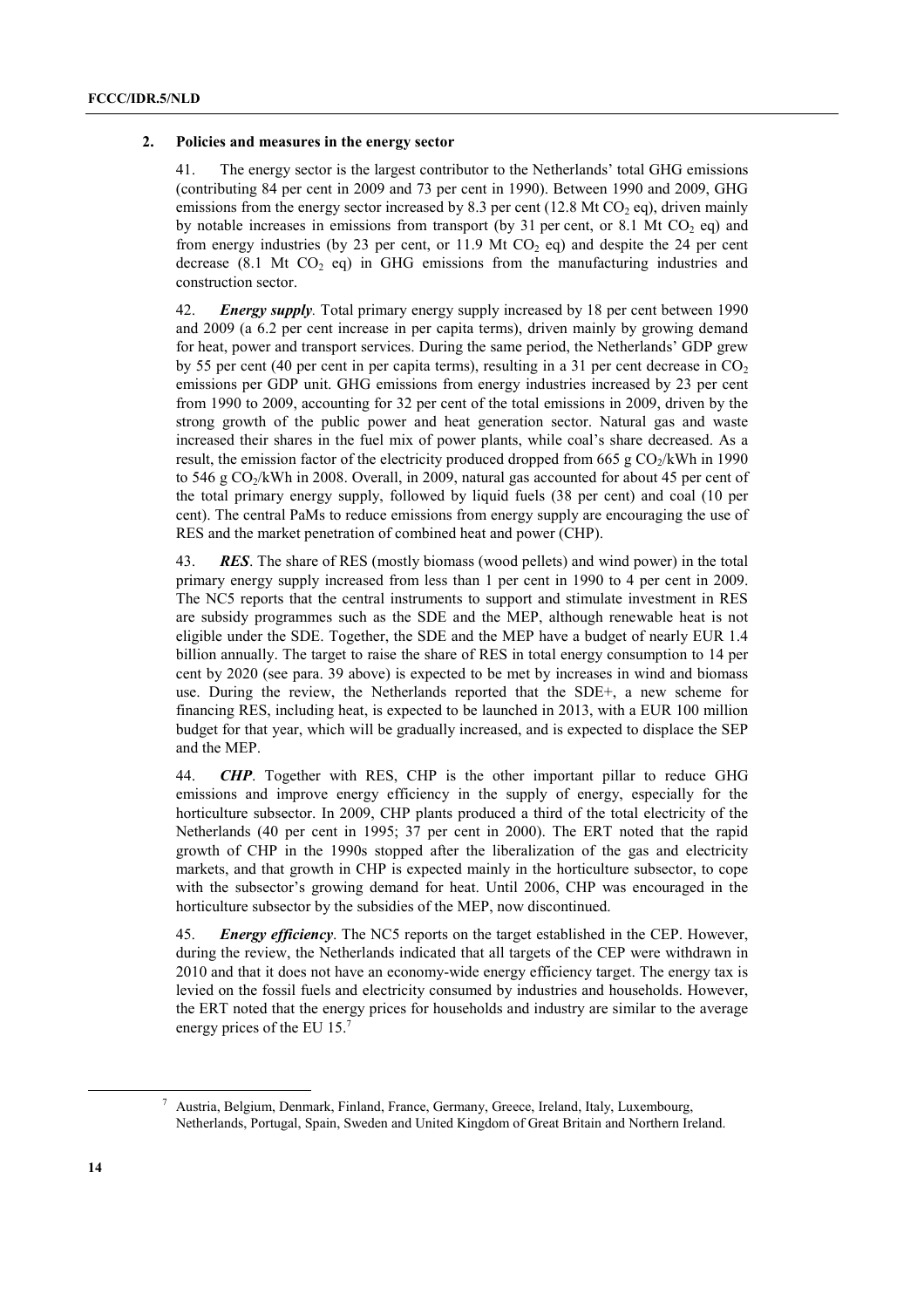46. *Industrial sector*. The share of emissions from energy use in the industrial and construction sector in the Partyís total GHG emissions decreased from 16 per cent in 1990 to 13 per cent in 2009, as GHG emissions from energy use in this sector decreased by 24 per cent during the same period. The key PaMs in this sector are the EU ETS, voluntary agreements with industrial companies, such as the Benchmarking Covenant (BC) and Long-term Agreements (LTAs), and tax incentives. Large industrial energy consumers (consuming more than 0.5 PJ/year) are covered by the BC, while other industrial consumers are covered by other LTAs.

47. The NC5 reports that under the BC companies are committed to achieving or maintaining by 2012 a position among the most energy-efficient companies in their sector worldwide, while the Government agrees not to impose energy efficiency regulations. During the review, the Netherlands reported that the BC was replaced in early 2009 by the LTA on energy efficiency for companies under the EU ETS (LEE), and the energy efficiency goal to be achieved by 2012 withdrawn. The installations under the EU ETS that join the LEE develop an energy efficiency plan, with support from the Government if required, every four years and implement all the measures with an internal rate of return of at least 15 per cent. The ERT noted that for companies under the EU ETS the main policy has gradually shifted from voluntary agreements on energy efficiency to an absolute limit on their GHG emissions.

48. Installations not covered by the EU ETS may join other LTAs on energy efficiency. The objective is a 30 per cent improvement in energy efficiency between 2005 and 2020. Under these LTAs, companies implement systematic energy management throughout the supply chain and incorporate RES, in addition to developing an energy efficiency plan that evaluates the potential energy efficiency measures. These companies report yearly on their energy performance compared with the original plan. Companies (both covered and not covered by the EU ETS) that do not join an LTA are required under their operation permits to implement all energy-saving measures with an internal rate of return of at least 15 per cent after tax. In addition, they face more detailed permitting procedures. EUR 14 million has been allocated to increase the capacity of the authorities giving permits and monitoring compliance.

49. The EIA provides tax incentives, as it allows companies to deduct 44 per cent of the purchase or operation costs of energy-saving equipment from their profits when calculating taxes. The total cost of this scheme in 2010 for the Government is estimated at EUR 150 million.

50. *Residential and commercial sectors*. Emissions from these sectors accounted for 15 per cent of the Partyís total GHG emissions in 2009, with remarkably different trends: GHG emissions from the commercial sector increased by 36 per cent from 1990 to 2009, in line with the sector's growth in employees, whereas GHG emissions from the residential sector decreased by 8 per cent during the same period, despite the increase in the number of households. Regulations, specifically the Housing Act, play a significant role for new buildings (see table 3), while financial incentives and voluntary agreements address existing buildings (see para. 51 below). During the review, the Netherlands explained that the decrease in GHG emissions from the residential sector is mainly the result of improving the insulation of new and existing buildings. The ERT encourages the Netherlands to present the lessons learned from the success in decreasing these emissions in its next national communication.

51. The key measures to encourage the retrofitting of existing buildings are financial incentives, such as the Energy Investment Deduction, which allows commercial buildings to deduct the costs incurred for improving energy efficiency from their taxable revenue, and voluntary agreements with the construction sector (the More with Less Covenant). During the review, the Netherlands reported on Block by Block, a new initiative to retrofit existing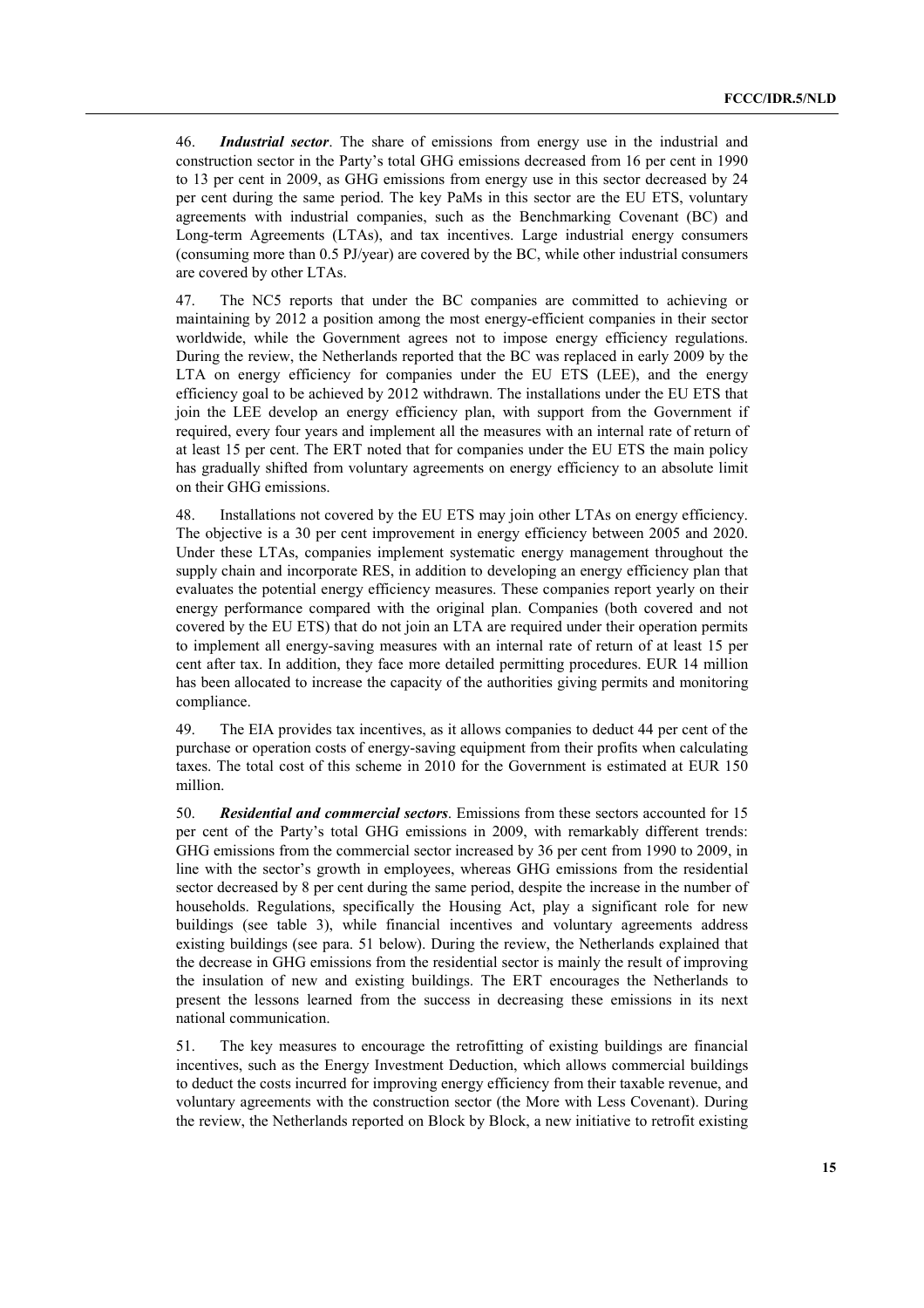households in a more cost-effective way by retrofitting all households in the same block at the same time.

52. The promotion of more energy-efficient appliances in residential and commercial buildings is another way to curb energy consumption. The EU ecodesign directive (directive 2009/125/EC) is the most important measure.

53. *Agriculture sector*. The NC5 reports that the horticulture subsector is a source of rapidly increasing GHG emissions, owing to the increasing number of dedicated CHP plants. During the review, the Netherlands reported that in 2009 the CHP plants in the horticulture subsector supplied nearly 10 per cent of the total electricity consumption of the Netherlands, emitting 7 Mt  $CO<sub>2</sub>$  eq. The Netherlands strives to curb the emissions from this subsector by promoting energy conservation measures and RES. Under the Clean and Efficient Agriculture Covenant, the horticulture subsector committed to a 57 per cent improvement in energy efficiency compared with the 1990 level by 2020 (by 2009 there had already been a 53 per cent improvement). During the review, the Netherlands reported that setting a ceiling on the emissions from the horticulture subsector from 2013 was under consideration. The current Greenhouses as Energy Sources programme promotes using and producing renewable energy, increasing energy efficiency and using purified waste  $CO<sub>2</sub>$ from other industries.

54. *Transport sector*. Emissions from the transport sector increased notably (by 31 per cent) from 1990 to 2009, as a result of the increase in both freight and passenger road transport. Emissions from the transport sector accounted for 17 per cent of the Party's total GHG emissions in 2009 and 12 per cent in 1990. Regulations, financial incentive schemes and increasing awareness (see para. 55 below) address emissions from transport. The ERT noted that, in its NC5, the Netherlands has not provided information on the effects of important PaMs such as the Transport Biofuels Act and the EU emission performance standards for new cars (regulation 443/2009/EC). The ERT encourages the Netherlands to include such information in its next national communication.

55. The key PaMs in the transport sector include fiscal policies (both purchase tax and, for leased cars, income tax) favourable to efficient cars, the EU  $CO<sub>2</sub>$  emission performance standards for new passenger cars and the Transport Biofuels Act. In addition, the Netherlands continues to encourage the use of non-motor modes of transportation, such as cycling and walking. During the review, the Netherlands reported that, as a result of the taxation incentives, average  $CO<sub>2</sub>$  emissions of new passenger cars decreased by nearly 15 per cent between 2007 and 2010, and that passenger cars labelled as energy-efficient represent nearly one third of the total annual sales of new cars. The Netherlands has been promoting more energy-efficient and safer ways of driving through the ecodriving programme. This programme has resulted in reductions in  $CO<sub>2</sub>$  emissions at a cost of EUR  $9/t$  CO<sub>2</sub>. The NC5 describes a vehicle tax based on the number of kilometres driven per year, a highly innovative and replicable measure; however, during the review, the ERT was informed that it was never implemented.

56. Between 1990 and 2009, GHG emissions from international aviation fuels rose by 125 per cent (from 4.6 Mt  $CO<sub>2</sub>$  eq to 10.2 Mt  $CO<sub>2</sub>$  eq) and emissions from international marine fuels by 33 per cent (from 34.5 Mt  $CO<sub>2</sub>$  eq to 45.9 Mt  $CO<sub>2</sub>$  eq), reflecting the international hub-seaport and hub-airport position of the Netherlands. In its NC5, the Netherlands has provided information on its engagement with the International Civil Aviation Organization (ICAO) and the International Maritime Organization. The Netherlands supported the inclusion of aviation under the EU ETS, taking into account the agreements and regulations under ICAO. In addition, the NC5 reports that the flight tax for international passengers introduced in July 2008 was repealed one year later. To enhance transparency, the ERT encourages the Netherlands to report on the PaMs influencing international transport in the transport section of its next national communication.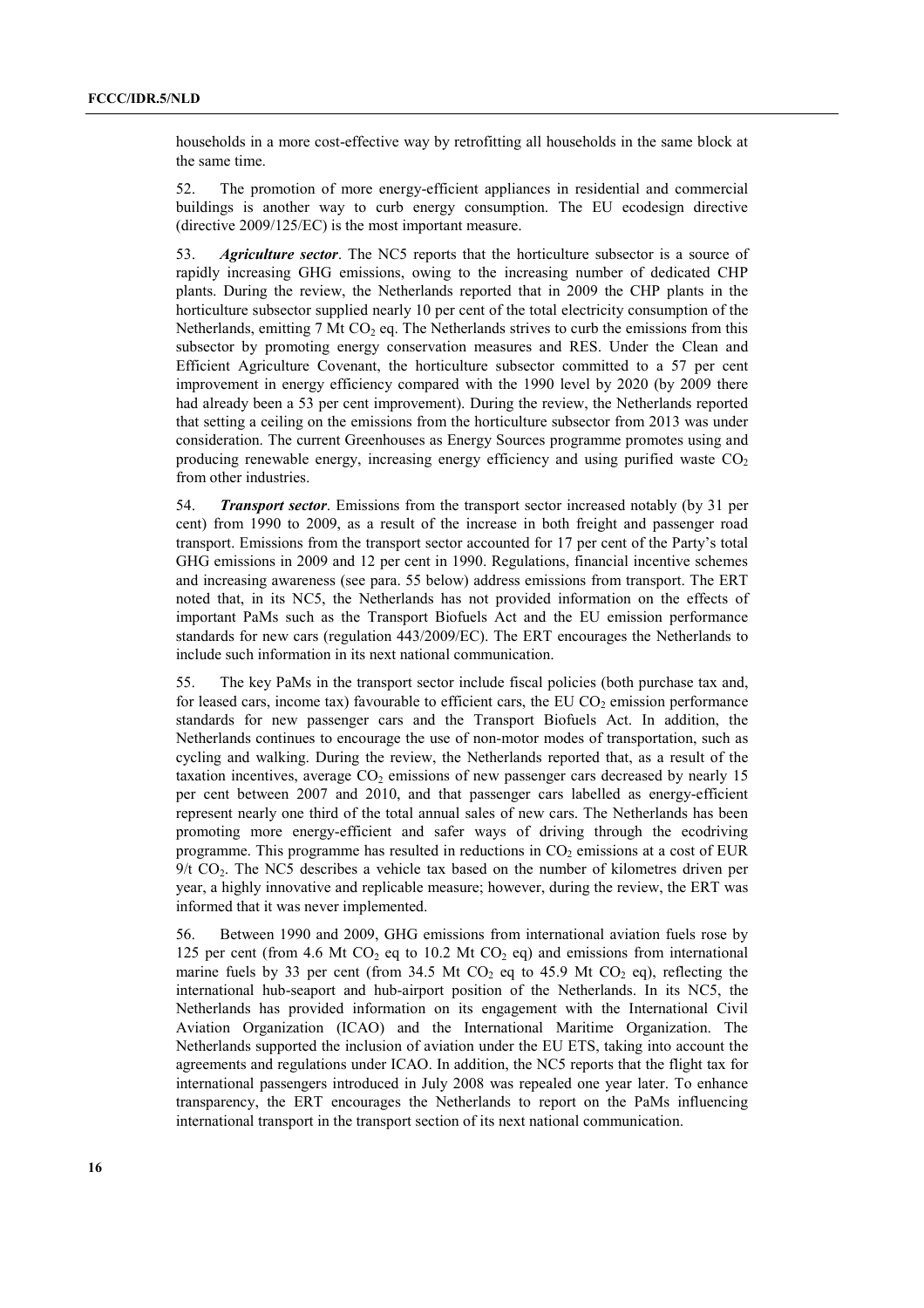#### **3. Policies and measures in other sectors**

57. Between 1990 and 2009, the aggregated GHG emissions from industrial processes (including solvent and other product use), agriculture and waste decreased by 44 per cent  $(25.7 \text{ Mt CO}_2 \text{ eq})$ , driven by considerable emission decreases in the industrial processes (12.7 Mt CO<sub>2</sub> eq), agriculture (5.6 Mt CO<sub>2</sub> eq) and waste sectors (7.4 Mt CO<sub>2</sub> eq) (see table 2).

58. The ROB is a cross-sectoral PaM that focuses on non-CO<sub>2</sub> GHGs, which subsidized more than 170 projects between 1998 and 2010, including research and development, feasibility studies, demonstration projects and market introduction. The ROB promotes cooperation and technological innovation among the national and local governments, private companies, research institutions and other stakeholders. The NC5 reports that the CEP set a target for reducing non-CO<sub>2</sub> GHG emissions by  $25-27$  Mt CO<sub>2</sub> eq by 2020 from around 35 Mt  $CO<sub>2</sub>$  eq in 2005. During the review, the Netherlands reported that the new target for the maximum level of emissions of non-CO<sub>2</sub> gases in 2020 is 29 Mt CO<sub>2</sub> eq (a 16) per cent reduction in emissions from the 2005 level). The ERT noted that the new target for the maximum level of emissions of non-CO<sub>2</sub> gases (29 Mt CO<sub>2</sub> eq in 2020) is considerably less ambitious that the previous target (10–12 Mt CO<sub>2</sub> eq).

59. *Industrial processes*. Between 1990 and 2009, N2O emissions from the industrial processes sector strongly decreased, by 85 per cent  $(6.0 \text{ Mt CO}_2 \text{ eq})$ , driven by the decrease in  $N<sub>2</sub>O$  emissions from nitric acid production and in hydrofluorocarbon-23 (HFC-23) emissions from the production of hydrochlorofluorocarbon-22. The key PaMs in the sector are the introduction of an N<sub>2</sub>O catalyser in nitric acid plants (estimated to avoid 4.7 Mt CO<sub>2</sub> eq in 2010 and 5.2 Mt  $CO<sub>2</sub>$  eq in 2020) and the installation of a thermal afterburner in the only plant that emits HFC-23. The 3.8 Mt  $CO<sub>2</sub>$  eq reduction between 1990 and 2009 in emissions from metal production  $(1.5 \text{ Mt CO}_2)$  eq reduction in emissions from iron and steel production and 2.2 Mt  $CO<sub>2</sub>$  eq reduction of perfluorocarbon (PFC) emissions from aluminium production) also contributed to the decrease in emissions from this sector. However, the ERT noted the 1.5 Mt  $CO<sub>2</sub>$  eq increase in GHG emissions from refrigeration and air conditioning. The aggregated emissions of F-gases (PFCs, hydrofluorocarbons (HFCs) and sulphur hexafluoride  $(SF_6)$ ) accounted for 1.1 per cent of the Party's total GHG emissions in 2009 and 3.3 per cent in 1990. Emissions of F-gases (6.9 Mt  $CO<sub>2</sub>$  eq in 1990) peaked in 1998 at 11.5 Mt  $CO<sub>2</sub>$  eq, decreased until 2003 (to 2.4 Mt  $CO<sub>2</sub>$  eq) and have remained stable ever since.

60. *Agriculture*. Between 1990 and 2009, GHG emissions from the agriculture sector decreased by 25 per cent (5.6 Mt CO<sub>2</sub> eq), driven mainly by the 4.3 Mt CO<sub>2</sub> eq decrease in N2O emissions from agricultural soils (41 per cent below the 1990 level) and the 1.0 Mt  $CO<sub>2</sub>$  eq decrease in CH<sub>4</sub> emissions from enteric fermentation (14 per cent below the 1990) level). Regulations on nitrates, based partly on the EU nitrates directive (directive 91/676/EEC), have, as a side effect, reduced  $N_2O$  emissions from agricultural soils, while the decrease in the number of livestock, coupled with production efficiency improvements, has reduced CH<sub>4</sub> emissions from enteric fermentation. Under the Clean and Efficient Agriculture Covenant, the Government provides subsidies and technical support for innovative projects, such as relating to animal nutrition and less fertilizer use, in the horticulture and livestock subsectors. The Covenant aims at achieving a maximum emission level of 15–18 Mt CO<sub>2</sub> eq of non-CO<sub>2</sub> gases in 2020, a reduction of 4–7 Mt CO<sub>2</sub> eq compared with the 1990 level.

61. *LULUCF*. The ERT noted that the LULUCF sector is a net source of GHG emissions in the Netherlands. GHG emissions from this sector decreased by  $0.2 \text{ Mt CO}_2$  eq between 1990 and 2009, an 8.1 per cent decrease. The National Ecological Network targets the creation by 2018 of a 728,500 ha network of nature reserves, including wetlands and terrestrial land. Specific afforestation and reforestation activities are not reported in the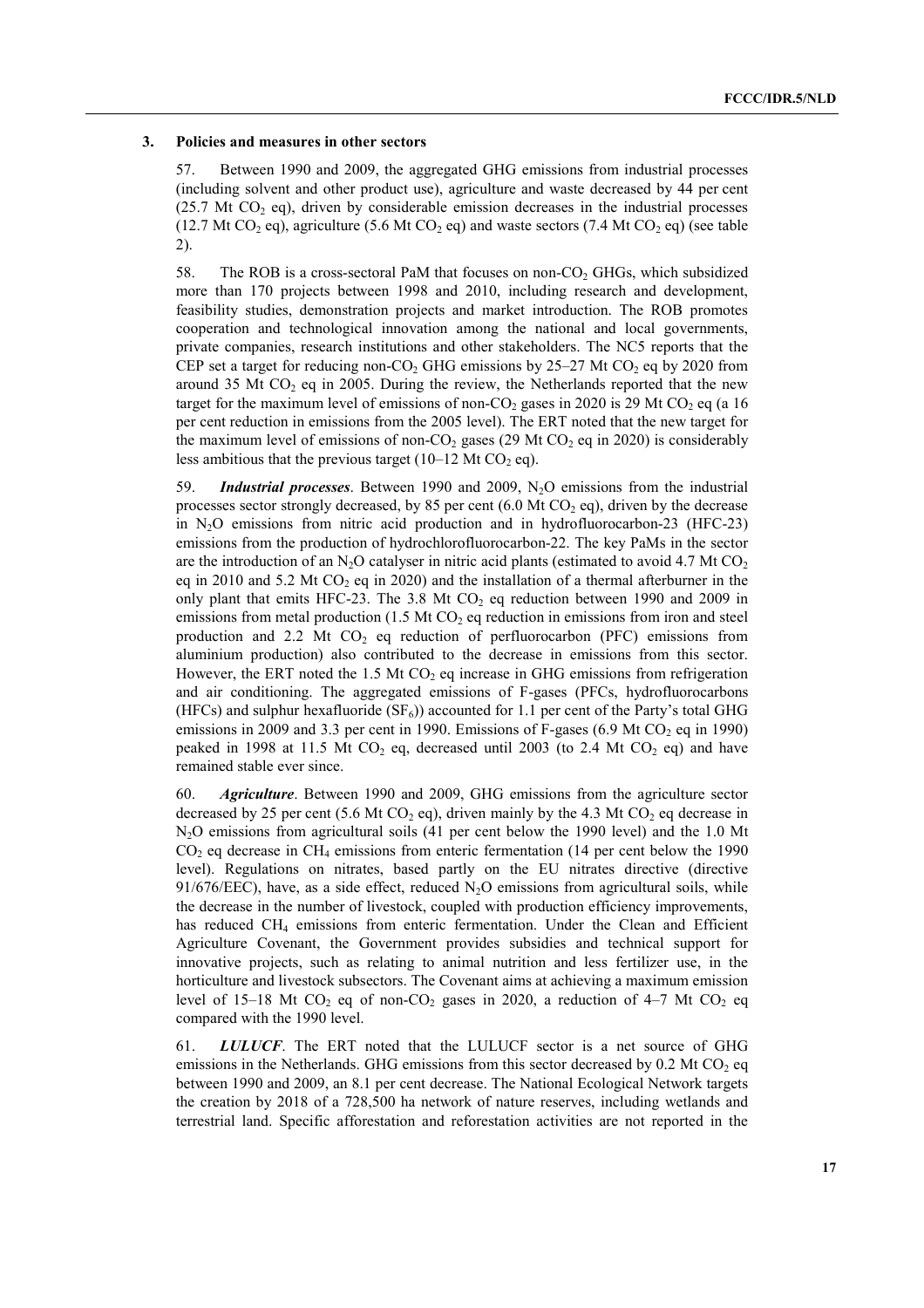NC5. The ERT encourages the Netherlands to report these activities in its next national communication.

62. *Waste management*. Between 1990 and 2009, GHG emissions from the waste sector decreased by 58 per cent (7.4 Mt CO<sub>2</sub> eq), reaching 5.3 Mt CO<sub>2</sub> eq. The share of the emissions from this sector in the Party's total GHG emissions dropped from 6.0 per cent in 1990 to 2.7 per cent in 2009. This reduction is mainly the result of the decrease in the amount of waste disposed of in landfills, from 13.9 million t in 1990 to 1.7 million t in 2008, which made the associated  $CH<sub>4</sub>$  emissions fall abruptly. The share of recycled waste rose from 62 per cent in 1990 to 84 per cent in 2008, and the amount of waste incinerated increased from 3.9 million t to 7.7 million t in the same period. The National Waste Management Plan for the period 2009–2021, the central sectoral PaM, includes guidelines for waste handling, and other measures such as funds for research and raising awareness.

63. To enhance the transparency of the PaMs section in its next national communication, the Netherlands may wish to clarify the link between its PaMs and the national circumstances and to provide any targets or goals.

#### **4. Minimization of adverse effects in accordance with Article 2, paragraph 3, of the Kyoto Protocol**

64. The NC5 reports information on how the Netherlands strives to implement PaMs under Article 2 of the Kyoto Protocol in such a way as to minimize adverse effects, including the adverse effects of climate change and effects on international trade and social, environmental and economic impacts, on other Parties, especially developing country Parties. Further information on how the Netherlands strives to implement its commitments under Article 3, paragraph 1, of the Kyoto Protocol in such a way as to minimize adverse social, environmental and economic impacts on developing country Parties, as reported in the Party's 2011 annual submission, is presented in chapter II.I below.

65. The NC5 reports that adverse impacts are reduced if global temperature increase is limited to 2 °C, if dependence on fossil fuels decreases and if Parties included in Annex I to the Convention are able to develop low-carbon energy systems. The NC5 also reports that, in the view of the Netherlands, the Parties generating the most GHG emissions should pay for the adaptation of the Parties with low levels of GHG emissions. The Netherlands participates in a number of bilateral and multilateral initiatives to minimize adverse effects when implementing PaMs. These initiatives include: promoting RES; increasing capacitybuilding and technology transfer for adaptation to climate change; adding new incentives to reduce deforestation; promoting the use of sustainable biofuels; and research and development in relation to carbon capture and storage and biofuels.

## **C. Projections and the total effect of policies and measures, and supplementarity relating to the Kyoto Protocol mechanisms**

66. In general, the GHG emission projections included in the NC5 give a fair indication of the future trends in GHG emissions and removals in the Netherlands given current and projected national circumstances and implemented, adopted and planned PaMs. During the review, the Netherlands provided updated GHG emission projections, finalized in December 2010.

#### **1. Projections overview, methodology and key assumptions**

67. The GHG emission projections in the Netherlands' NC5 include a 'with measures', a 'with additional measures' and a 'without measures' scenario until 2020, presented relative to historical data for the period 1990–2006. Projections are presented on a sectoral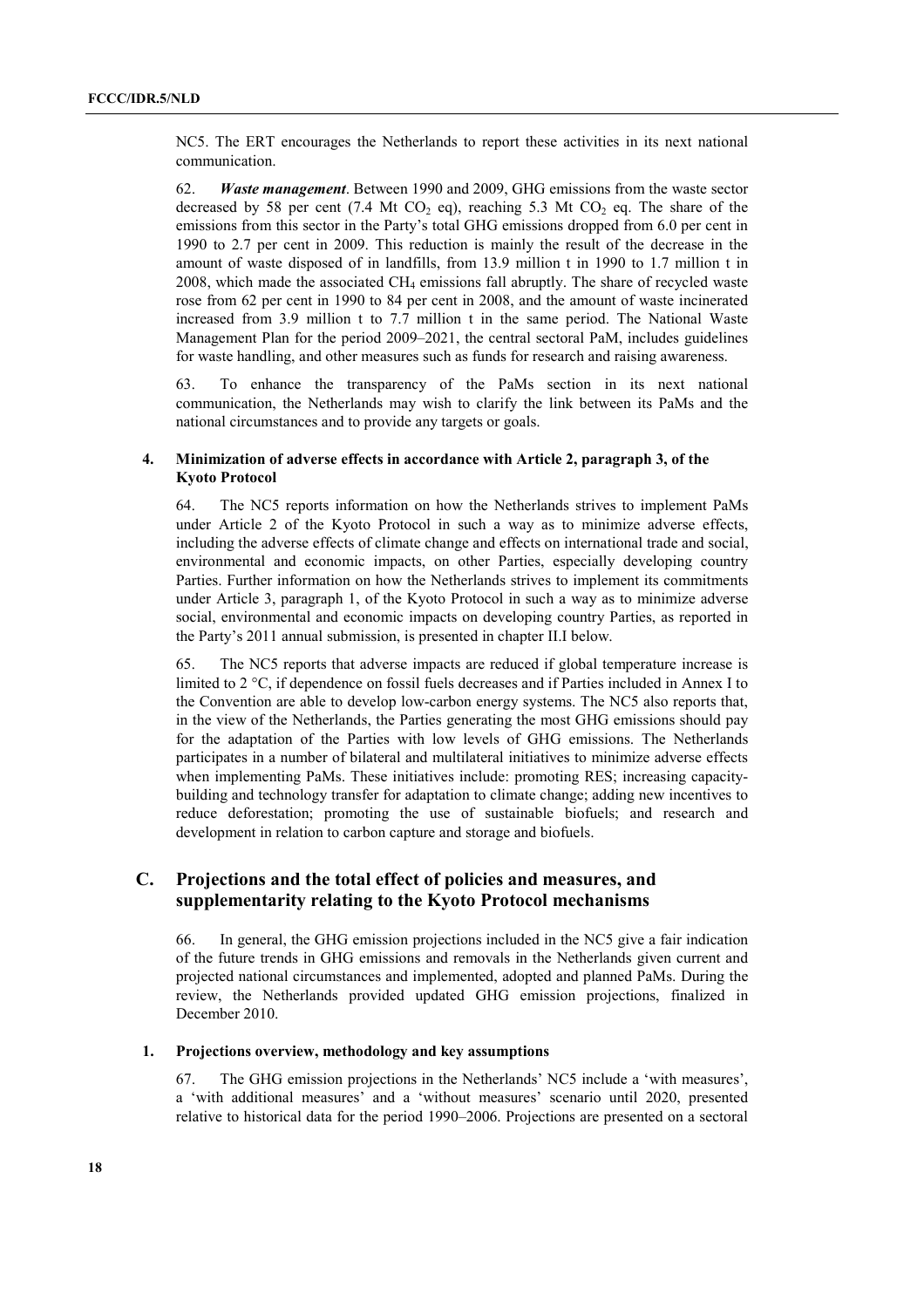basis, using the same sectoral categories used in the PaMs section of the NC5, and on a gasby-gas basis for all the GHGs  $(CO_2, CH_4, N_2O, PFCs, HFCs$  and  $SF_6$ ). Projections are also provided in an aggregated format for each sector and for the national total, using global warming potential values. Emission projections related to fuel sold to ships and aircraft engaged in international transport are reported separately and not included in the totals. In addition, the NC5 includes projections for the indirect emissions of nitrogen oxides, sulphur dioxide and non-methane volatile organic compounds. The ERT commends the Netherlands for providing projections for these indirect GHG emissions.

68. However, the ERT noted that the NC5 does not present the projections for non- $CO<sub>2</sub>$ GHG emissions or the sectoral projections relative to historical data. The projections for the LULUCF sector limit their scope to forest land remaining forest land and land converted to forest land and assume the continuation of the situation in 2007. The ERT recommends that the Netherlands include complete projections for the LULUCF sector in its next national communication. To improve the transparency of its national communication, the ERT also recommends that the Netherlands clarify the nature (actual or normalized) of the historical data used for the projections. The ERT encourages the Netherlands to present its projections relative to unadjusted inventory data for the period from 1990 until the latest year available, both in the tables and in the figures, and to include tabular information on the 'without measures' and 'with additional measures' scenarios. In addition, the Netherlands may wish to include a diagram showing the evolution of its total  $CO<sub>2</sub>$ emissions, its major GHG.

69. The different scenarios presented comply with the scenario definitions provided in the UNFCCC reporting guidelines. However, the targets of the planned PaMs in the ëwith additional measures' scenario are not clear. To increase transparency, the Netherlands may wish to report in its next national communication the assumptions used for the assessment of the PaMs included in the 'with additional measures' scenario.

70. The NC5 provides an update of the ëglobal economyí scenario presented in the Party's fourth national communication (NC4), characterized by relatively high economic growth (2.9 per cent annual GDP growth between 2010 and 2020) and material welfare. Population growth is also relatively high (0.6 per cent annually between 2010 and 2020). The main changes compared with the scenario presented in the NC4 include a higher  $CO<sub>2</sub>$ price under the EU ETS, new planned power plants, a strong increase in the demand for heat and power in the greenhouse horticulture subsector, new PaMs for renewable electricity, and the inclusion of new data regarding transport. The NC5 does not include a quantitative comparison of the projections provided in the NC4 and NC5, but this information was provided to the ERT during the review. The ERT encourages the Netherlands to include in its next national communication a comparison of the quantitative assumptions, models used and results of the new projections with those presented in the NC5.

71. The NC5 outlines the assumptions regarding several projection parameters. The projections do not fully account for the effects of the 2009 global downturn, but the effect of the lower economic growth is considered in the uncertainty analysis. The projections assume that the Netherlands will become a net exporter of electricity from 2015 onwards, leading to a sharp increase in the emissions from the energy sector in the 'with measures' scenario (from 65 Mt CO<sub>2</sub> eq in 2009 to 104 Mt CO<sub>2</sub> eq in 2020). However, these emissions will be covered by the EU ETS. The NC5 does not include information on some key variables considered in the projections, such as  $CO<sub>2</sub>$  prices, energy prices in the high energy prices variant, the evolution of the number of households, the evolution of the CHP capacity in the horticulture subsector, the evolution of the transport demand for passenger traffic, key drivers for the emissions from international bunker fuels and the emission factors applied for the projections, but this information was provided during the review. To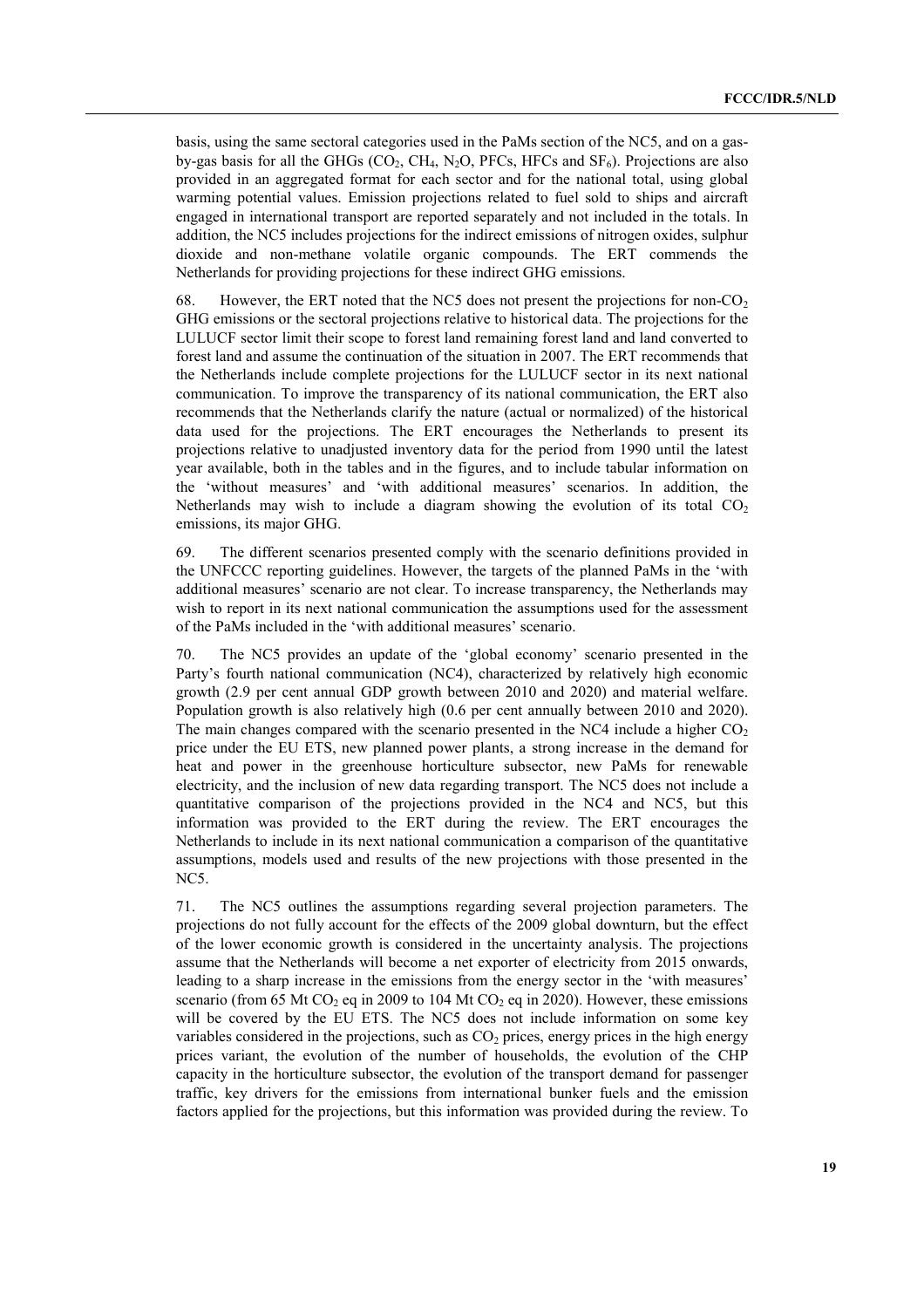increase transparency, the ERT recommends that the Netherlands include information on the assumptions used for all the important projection parameters and key drivers in its next national communication.

72. In the 'with measures' scenario, the Netherlands' total GHG emissions are estimated to reach 254 Mt  $CO<sub>2</sub>$  eq in 2020. The uncertainty analysis of this result shows a range of  $-29$  Mt CO<sub>2</sub> eq to  $+8$  Mt CO<sub>2</sub> eq around this estimate. Uncertainty factors include the entry into operation of new coal-fired power plants, the  $CO<sub>2</sub>$  price, the uncertainty of data regarding N2O emissions from agriculture, and the price ratio of natural gas to coal. The uncertainty analysis is a combination of model analysis and expert judgement on the factors for which large uncertainties exist. However, the NC5 does not specify which range of values for the projection parameters was used in this analysis, or for which factors expert judgement was applied and for which model analysis. In the high energy prices variant of the ëwith measuresí scenario, it is estimated that the higher prices might lead to a higher level of total GHG emissions in the short term (2010), owing to increased coal use in the energy sector, but the effects in the medium term (2020) are expected to be minimal. The ERT encourages the Netherlands to report in its next national communication the assumptions and ranges of values for parameters used in the uncertainty and sensitivity analyses. In the 'with additional measures' scenario, total GHG emissions in 2020 are expected to be between 215 and 240 Mt  $CO<sub>2</sub>$  eq. No precise assessment could be included. because the effects of the planned PaMs were still under development at the time of the elaboration of the NC5.

#### **2. Results of projections**

73. Table 4 shows the key results of the Netherlandsí GHG emission projections included in the NC5. The emission trends are illustrated in the figure below. The Netherlands' total GHG emissions are expected to be above its Kyoto Protocol target for the period 2008–2012 (annual average 200.3 Mt CO<sub>2</sub> eq) in both the 'with measures' and ëwith additional measuresí scenarios. In the ëwith measuresí scenario, total GHG emissions are estimated at  $212.8$  Mt CO<sub>2</sub> eq in 2010, 0.1 per cent below the base year level but 6.3 per cent above the Kyoto target. This scenario leaves a gap to the Kyoto target of  $12.5$  Mt CO<sub>2</sub> eq annually.<sup>8</sup> In the 'with additional measures' scenario, total GHG emissions in 2010 are estimated at 200–210 Mt CO<sub>2</sub> eq, leading to a gap to the Kyoto target of up to 10 Mt CO<sub>2</sub> eq annually. The Netherlands plans to meet its Kyoto Protocol target through a combination of domestic efforts (PaMs and accounting for activities under Article 3, paragraph 3, of the Kyoto Protocol) and use of Kyoto units (see para. 87 and 88 below).

74. During the review, the Netherlands provided updated GHG emission projections, which consider, among other factors, the effect of the global downturn. Total GHG emissions in 2010 are estimated to reach 204.2 Mt  $CO<sub>2</sub>$  eq in the 'with measures' scenario and 203.9 Mt  $CO<sub>2</sub>$  eq in the 'with additional measures' scenario, leading to a gap of around 4 Mt  $CO<sub>2</sub>$  eq annually to the Party's Kyoto target.

 $\frac{8}{3}$  $\delta$  Owing to the lack of values for every year in the period 2008–2012, the projections for 2010 are used as a proxy for the average annual emissions in the period.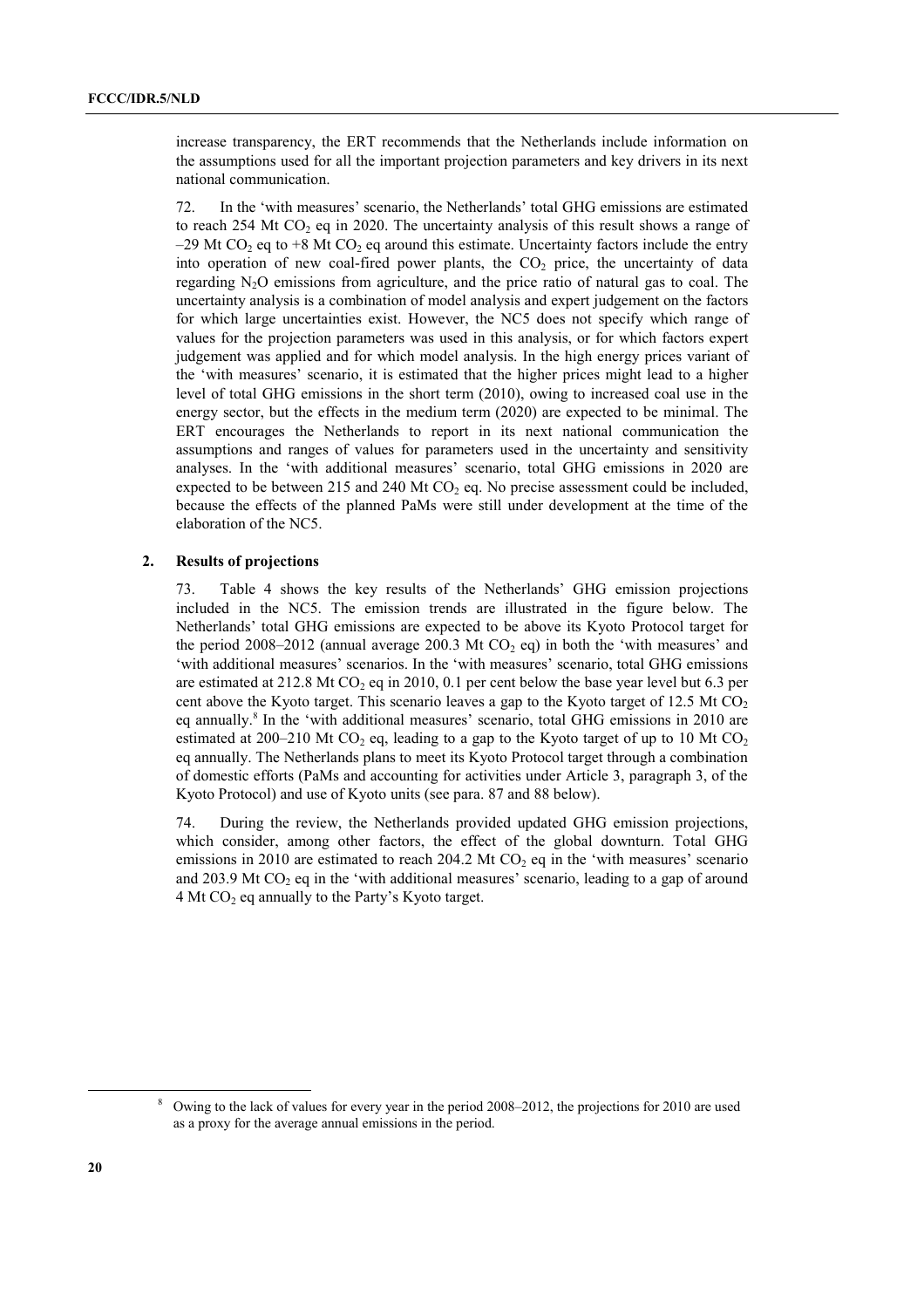|                                                        |                                      | Fifth national communication |                                                          | Updated projections                  |                           |                                                          |  |
|--------------------------------------------------------|--------------------------------------|------------------------------|----------------------------------------------------------|--------------------------------------|---------------------------|----------------------------------------------------------|--|
|                                                        | GHG emissions<br>(Mt CO,<br>eq/year) | Changes in<br>relation to    | Changes in<br>relation to<br>BY level (%) 1990 level (%) | GHG emissions<br>(Mt CO,<br>eq/year) | Changes in<br>relation to | Changes in<br>relation to<br>BY level (%) 1990 level (%) |  |
| Inventory data $1990^a$                                | 211.9                                | $-0.6$                       | 0.0                                                      | 211.9                                | $-0.6$                    | $0.0\,$                                                  |  |
| Inventory data $2009^a$                                | 198.9                                | $-6.6$                       | $-6.1$                                                   | 198.9                                | $-6.6$                    | $-6.1$                                                   |  |
| Kyoto Protocol base year <sup>b</sup>                  | 213.0                                | 0.0                          | 0.6                                                      | 213.0                                | 0.0                       | 0.6                                                      |  |
| Kyoto Protocol target <sup>b</sup>                     | 200.3                                | $-6.0$                       | $-5.5$                                                   | 200.3                                | $-6.0$                    | $-5.5$                                                   |  |
| 'Without measures'<br>projections for $2010^c$         | 239.6                                | 12.5                         | 13.1                                                     | 208.5                                | $-2.1$                    | $-1.6$                                                   |  |
| 'With measures' projections<br>for $2010^c$            | 212.8                                | $-0.1$                       | 0.4                                                      | 204.2                                | $-4.1$                    | $-3.6$                                                   |  |
| 'With additional measures'<br>projections for $2010^c$ | $200 - 210$                          | $-3.8^{d}$                   | $-3.2^{d}$                                               | 203.9                                | $-4.3$                    | $-3.8$                                                   |  |
| 'Without measures'<br>projections for $2020^c$         | 294.3                                | 38.1                         | 38.9                                                     | 237.5                                | 11.5                      | 12.1                                                     |  |
| 'With measures' projections<br>for $2020^c$            | 254.0                                | 19.2                         | 19.9                                                     | 218.8                                | 2.7                       | 3.3                                                      |  |
| 'With additional measures'<br>projections for $2020^c$ | 215-240                              | $6.8^{d}$                    | $7.4^{d}$                                                | 193.0                                | $-9.4$                    | $-8.9$                                                   |  |

#### Table 4 **Summary of greenhouse gas emission projections for the Netherlands**

*Abbreviations*: BY = base year, GHG = greenhouse gas.

<sup>a</sup> Data source: The Netherlands' 2011 GHG inventory submission, submitted on 15 April 2011;

the emissions are without land use, land-use change and forestry (LULUCF).

*b Data source*: Based on the initial report review contained in document FCCC/IRR/2007/NLD.

<sup>c</sup> Data source: The Netherlands' fifth national communication and updated projections provided

by the Party during the in-depth review; the projections are for GHG emissions without LULUCF.

 $\alpha$ <sup>d</sup> The average value of the projection range is used in the calculations.

#### **Greenhouse gas emission projections**



*Sources*: (1) Data for the years 1990–2009: the Netherlands<sup>2</sup> 2011 GHG inventory submission; the emissions are without land use, land-use change and forestry (LULUCF); (2) Data for the years  $2007 -$ 2020: the Netherlands' NC5 and updated projections provided by the Party during the in-depth review; the GHG emissions are without LULUCF.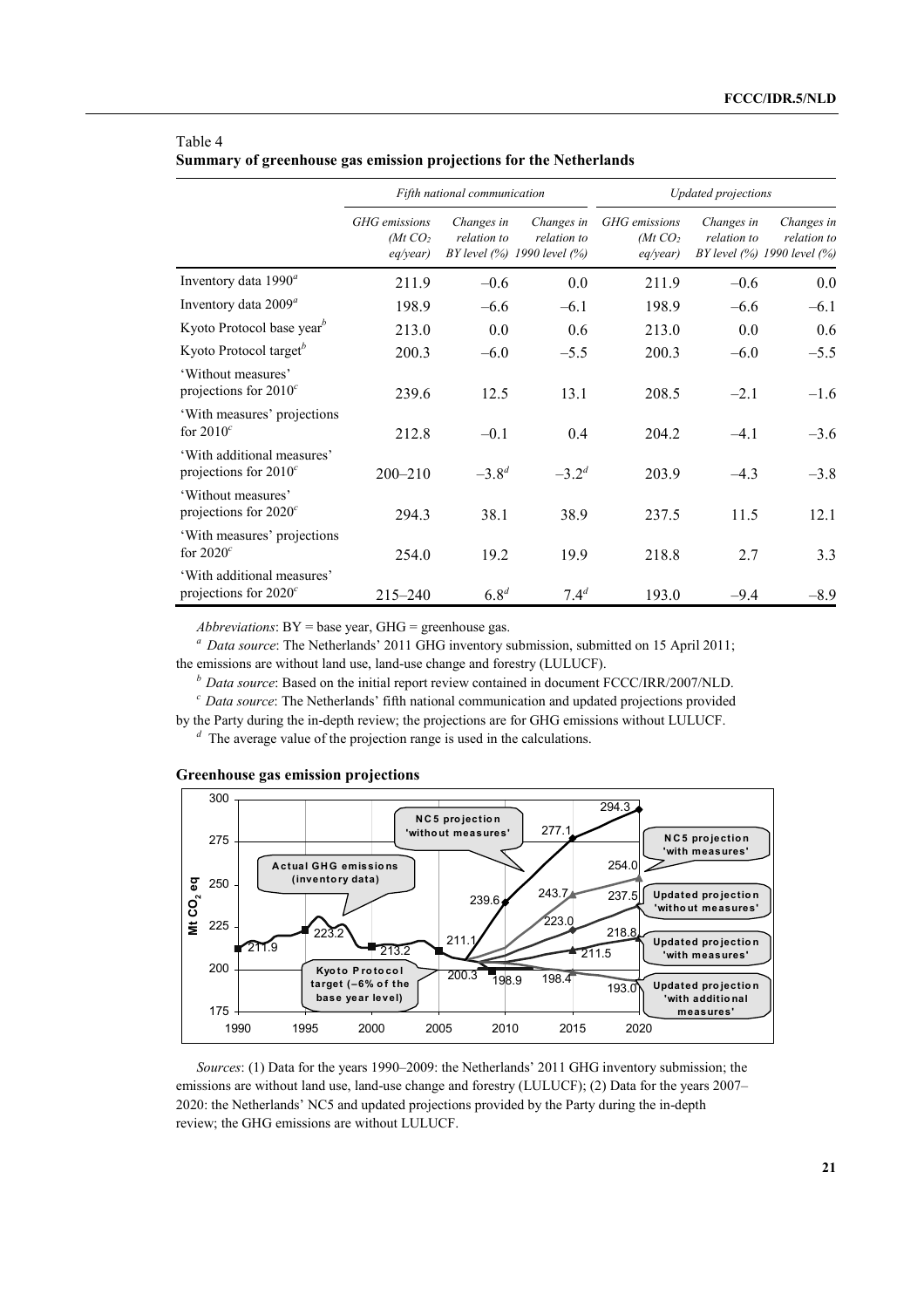*Abbreviations*: GHG = greenhouse gas,  $NC5$  = the Netherlands' fifth national communication.

75. The NC5 explains how the Netherlands is going to meet its Kyoto Protocol target in terms of targets for the sources covered and not covered by the EU ETS. The NC5 reports that, of the approximately 1,000 million assigned amount units (AAUs) for the period  $2008 - 2012$ , the Netherlands has allocated 437 million AAUs for the ETS sector and 563 million AAUs for the non-ETS sector. During the review, the Netherlands clarified that, in the 'with additional measures' scenario presented in the NC5, emissions from the non-ETS sector are expected to reach 555–615 Mt  $CO<sub>2</sub>$  eq (depending on the energy prices) in the period 2008–2012, up to a maximum of 52 Mt CO<sub>2</sub> eq above the Kyoto target for the period. The updated projections presented during the review show an expected shortage in AAUs for the non-ETS sector of between 28 and 53 Mt  $CO<sub>2</sub>$  eq over the 2008–2012 period.

76. In the 'with measures' scenario,  $CO<sub>2</sub>$  emissions are estimated to reach 224.6 Mt  $CO<sub>2</sub>$ eq in 2020, a 41 per cent increase on the 159.3 Mt  $CO<sub>2</sub>$  eq in 1990.  $CO<sub>2</sub>$  emissions from energy industries are expected to increase sharply after 2010, as a result of the expected entry into operation of new coal-fired power plants, while  $CO<sub>2</sub>$  emissions from the transport sector are expected to show continued growth. The share of  $CO<sub>2</sub>$  emissions in the Party's total GHG emissions is expected to reach 88 per cent in 2020 from 75 per cent in 1990.

77. CH<sub>4</sub> emissions are estimated to reach 14.6 Mt CO<sub>2</sub> eq in 2020 (compared with 25.5) Mt  $CO<sub>2</sub>$  eq in 1990), mainly as a result of the decrease in emissions from the waste sector and despite the estimated increase in CH<sub>4</sub> emissions from the agriculture sector. The share of CH4 emissions in the Partyís total GHG emissions in 2020 is estimated at 5.7 per cent (compared with 12.1 per cent in 1990). N<sub>2</sub>O emissions are projected to reach 12.1 Mt CO<sub>2</sub> eq in 2020 (40 per cent below the 1990 level, but 25 per cent above the 2009 level), while F-gas emissions are expected to increase slightly on the 2009 level.

78. In the 'with measures' scenario of the updated projections, total GHG emissions in 2020 are estimated at 218.8 Mt  $CO<sub>2</sub>$  eq, 3.3 per cent above the 1990 level and 10.0 per cent above the 2009 level. In the 'with additional measures' scenario, total GHG emissions in 2020 are estimated at 193.0 Mt CO<sub>2</sub> eq, a decrease of 3 per cent from the 2009 level (and a decrease of 8.9 per cent from the 1990 level).

79. The NC5 reports a national policy target of 150 Mt  $CO<sub>2</sub>$  eq for 2020. The emission target for the ETS sector is 59 Mt  $CO<sub>2</sub>$  eq and the target for the non-ETS sector is 89 Mt  $CO<sub>2</sub>$  eq,<sup>9</sup> a 30 per cent emission reduction compared with the 1990 level for both sectors. The NC5 also reports that, after the approval of the EU climate and energy package in 2008, the Netherlands adopted the policy target of that package (a 21 per cent emission reduction by 2020 compared with the 2005 level) for the ETS sector. The target for the non-ETS sector remained a 30 per cent emission reduction by 2020 compared with the 1990 level. The NC5 further reports that the implementation of EU climate policy and the adopted and proposed measures in the CEP lead to expected emissions of  $88-105$  Mt CO<sub>2</sub> eq from the non-ETS sector in 2020, a range of  $-1$  to +16 Mt CO<sub>2</sub> eq from the policy target. The ERT noted that this estimate is lower than the projections for the non-ETS sector included in the 'with additional measures' scenario, and therefore encourages the Netherlands to ensure consistent reporting in its next national communication.

80. During the review, the Netherlands explained that for the non-ETS sector the new Government withdrew the 30 per cent national emission reduction target and adopted the target included in the EU climate and energy package. This target, a reduction in emissions of 16 per cent compared with the 2005 level, sets the maximum emission level in 2020 at 99 Mt  $CO<sub>2</sub>$  eq. The ERT noted that the new target is less ambitious that the previous target.

 <sup>9</sup> The ERT noted that the sum of the targets for the ETS and non-ETS sectors for 2020 is 148 Mt  $CO<sub>2</sub>$ eq.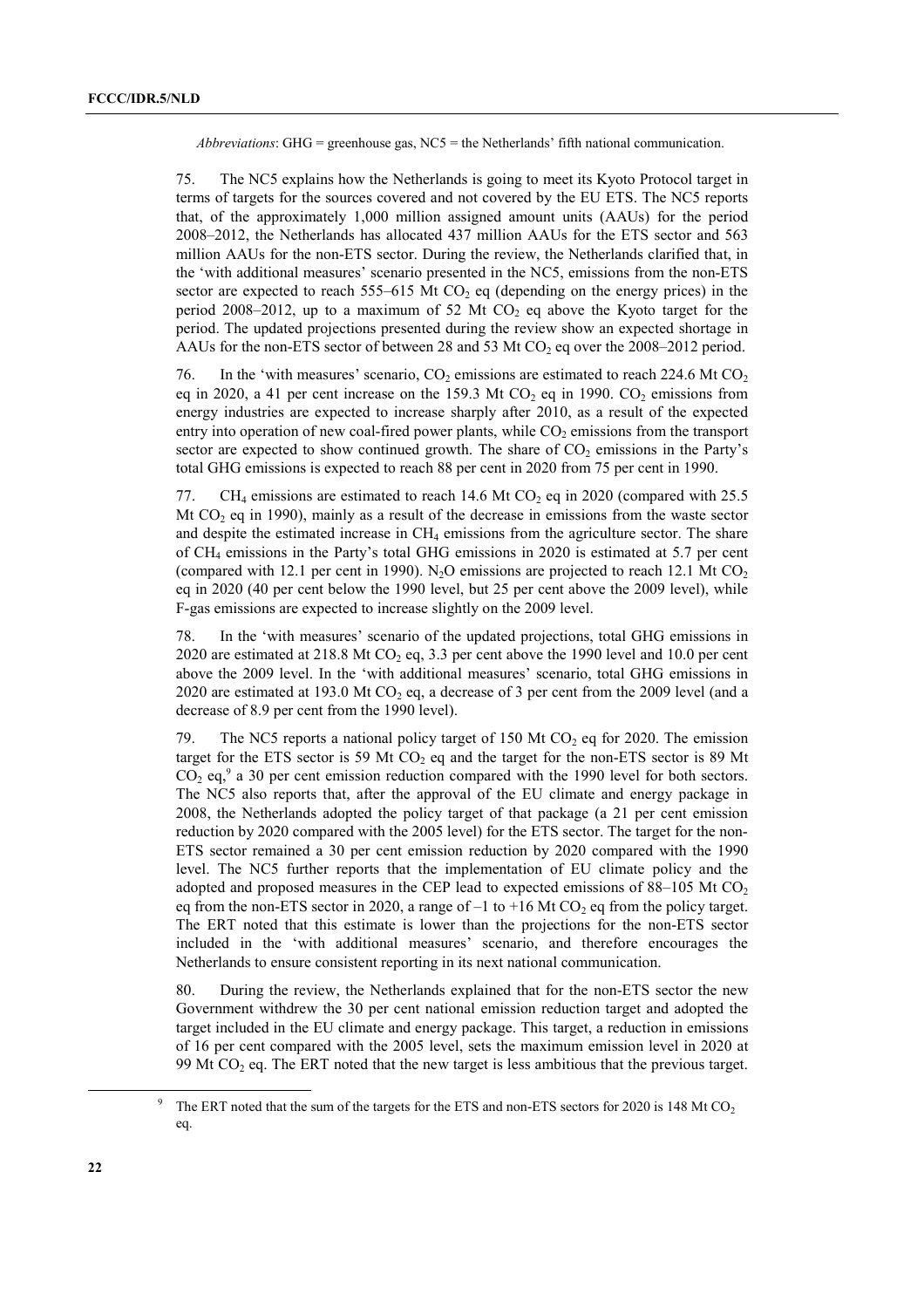In the 'with additional measures' scenario in the updated projections, the emissions in 2020 from the non-ETS sector are estimated at  $87-104$  Mt CO<sub>2</sub> eq. The 2020 target for the non-ETS sector is within reach if adopted and planned PaMs are implemented and if the flexibility mechanisms allowed under the EU effort-sharing decision are used if necessary.

#### **3. Total effect of policies and measures**

81. The NC5 presents the estimated effect of implemented and adopted PaMs, individually or by cluster of PaMs addressing the same source, by sector and by gas. This effect is calculated on the basis of the 'reference scenario' developed in 2005 and presented in the NC4. Information is presented in terms of GHG emissions avoided or sequestered, by gas (on a  $CO<sub>2</sub>$  eq basis), in 2010, 2015 and 2020. The NC5 also presents relevant information on factors and activities for most sectors for the years 1990 to 2020.

82. However, the ERT noted that while the NC5 provides an aggregated estimate of the effect of all the Partyís implemented and adopted PaMs, and a bandwidth for the aggregated estimate of the effect of all its additional (planned) PaMs in graphical format, it does not provide these estimates in tabular format. From the estimates of the effects of the Party's individual PaMs, the ERT estimated the total effect of the Party's adopted and implemented PaMs at 26.8 Mt CO<sub>2</sub> eq in 2010, 33.4 Mt CO<sub>2</sub> eq in 2015 and 40.3 Mt CO<sub>2</sub> eq in 2020. The ERT recommends that the Netherlands improve the transparency of its reporting of the total effect of its implemented and adopted PaMs in its next national communication.

83. PaMs implemented in the energy sector will deliver more than half of the total emission reductions in both 2010 and 2020. PaMs implemented in the industrial sector will contribute a fifth of the total emission reductions, the same as PaMs implemented in the waste sector. PaMs in the transport sector, the sector with the fastest-growing emissions, will contribute less than 10 per cent of the total effect of the Party's PaMs. The most effective PaMs and the drivers behind GHG emission reductions are described in chapters II.B.1 to II.B.3 above. Table 5 provides an overview of the total effect of the Netherlands<sup>3</sup> PaMs as reported in the NC5.

#### Table 5

|                                 |                        | 2010                                                                                                                             | 2020                                                                               |                                                                                            |  |  |
|---------------------------------|------------------------|----------------------------------------------------------------------------------------------------------------------------------|------------------------------------------------------------------------------------|--------------------------------------------------------------------------------------------|--|--|
| <b>Sector</b>                   | <i>implemented and</i> | Effect of Relative value (% of<br>GHG emissions in<br>adopted measures 2010 in the 'without<br>$(Mt CO2 eq)$ measures' scenario) | <i>Effect of</i><br>implemented and<br>adopted measures<br>(Mt CO <sub>2</sub> eq) | Relative value (% of<br>GHG emissions in<br>$2020$ in the 'without'<br>measures' scenario) |  |  |
| Energy (without $CO2$           |                        |                                                                                                                                  |                                                                                    |                                                                                            |  |  |
| from transport)                 | 15.3                   | 6.4                                                                                                                              | 26.3                                                                               | 8.9                                                                                        |  |  |
| $Transport - CO2$               | 1.8                    | 0.8                                                                                                                              | 2.2                                                                                | 0.7                                                                                        |  |  |
| Industrial processes            | 4.8                    | 2.0                                                                                                                              | 5.8                                                                                | 2.0                                                                                        |  |  |
| Agriculture                     | 0.9                    | 0.4                                                                                                                              | 0.0                                                                                | 0.0                                                                                        |  |  |
| Land-use change and<br>forestry | NA                     | NA                                                                                                                               | NA                                                                                 | <b>NA</b>                                                                                  |  |  |
| Waste management                | 4                      | 1.7                                                                                                                              | 6                                                                                  | 2.0                                                                                        |  |  |
| Total                           | 26.8                   | 11.2                                                                                                                             | 40.3                                                                               | 13.7                                                                                       |  |  |

#### **Projected effects of planned, implemented and adopted policies and measures in 2010 and 2020**

*Data source*: The Netherlands' fifth national communication.

*Note*: The total effect of implemented and adopted policies and measures (PaMs) is defined as the sum of the individual effects of the implemented and adopted PaMs.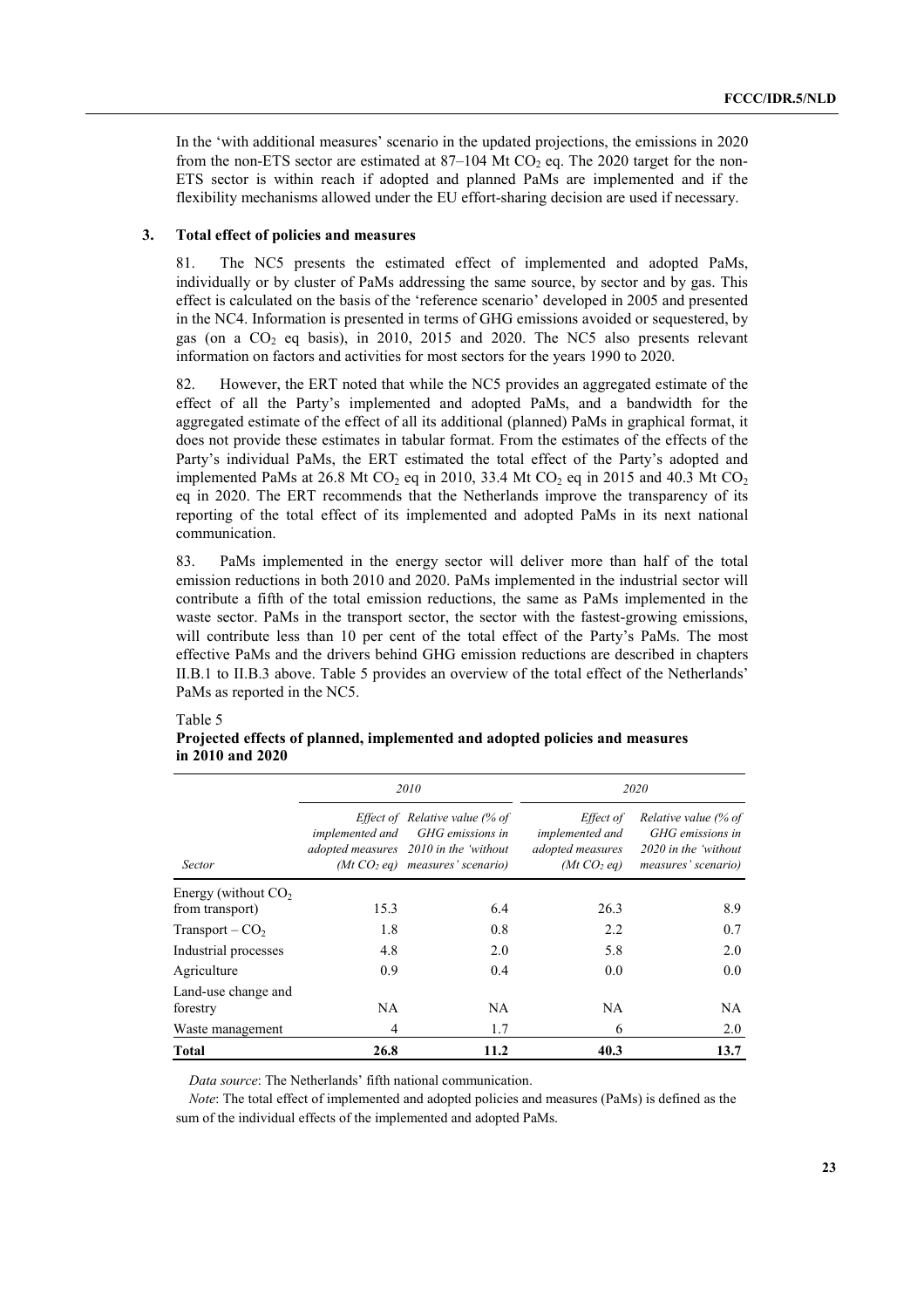*Abbreviations*: GHG = greenhouse gas, NA = not available.

84. In the ëwith measuresí scenario, GHG emissions from the energy sector are expected to increase by over 60 per cent between 2006 and 2020, but most of these emissions are covered by the EU ETS. For the industrial sector, the expected increase in emissions is 6 per cent over the same period, and most of these emissions will also be covered by the EU ETS. Emissions from the agriculture and transport sectors are projected to increase by 14 per cent and 12 per cent, respectively. Emissions from the sector other, which includes emissions from the residential, commercial and services sectors, are expected to decrease by 6 per cent. The ERT encourages the Netherlands to provide further information on the expected developments in each of the sectors in its next national communication.

85. The ERT encourages the Netherlands to enhance the transparency of its reporting on its GHG emission projections in general. In particular, the ERT recommends that the Netherlands, in its next national communication, provide information on the assumptions used for all key projection parameters and key drivers, on the values used for the sensitivity analysis, and on the effects of the planned PaMs included in the 'with additional measures' scenario, and that it include the estimated total effect of its PaMs. The ERT encourages the Netherlands to provide, in its next national communication: further explanation of the results of its projections; the results in tabular format for all the scenarios presented, including the historical emissions data for the period from 1990 until the latest year available; and further information on how emission projections for non- $CO<sub>2</sub>$  GHGs are made.

#### **4. Supplementarity relating to mechanisms pursuant to Articles 6, 12 and 17 of the Kyoto Protocol**

86. The NC5 provides implicit information on how the Netherlands' use of the Kyoto Protocol mechanisms is supplemental to domestic action, but it does not elaborate on supplementarity as such. In the NC5, the Party's estimated use of Kyoto units (13 Mt annually) is compared with the estimated GHG emissions avoided by its domestic actions (in 2008, 60 Mt  $CO<sub>2</sub>$  eq) and by domestic actions and autonomous developments together (139 Mt  $CO<sub>2</sub>$  eq). During the review, the Netherlands explained that the use of Kyoto units is considered supplemental to domestic action if the number of Kyoto units used is equal to or lower than the estimated effect of domestic actions. The ERT recommends that the Netherlands provide, in its next national communication, further information on how its use of the Kyoto Protocol mechanisms is supplemental to domestic action. The ERT noted that the estimate of the total effect of the Partyís PaMs in 2010 as reported in the PaMs section of the NC5 (26.8 Mt CO<sub>2</sub> eq) is less than half of the estimated effect of domestic PaMs used to demonstrate the supplementarity of the Partyís use of the Kyoto Protocol mechanisms  $(60$  Mt CO<sub>2</sub> eq in 2008). To enhance transparency, the ERT encourages the Netherlands to use a consistent approach in the assessment of the effect of domestic policies for its next national communication.

87. The NC5 reports a maximum annual use by the Government of 13 Mt Kyoto units for the non-ETS sector, but, during the review, the Netherlands reported that the latest estimates indicate an annual need for  $5.6-10.6$  Mt Kyoto units, or 8.1 Mt on average. Also, the Netherlands clarified that Dutch companies under the EU ETS are allowed to use up to 8.7 Mt Kyoto units annually (43 Mt in the period 2008–2012), 10 per cent<sup>10</sup> of their average annual allocation. The aggregated maximum use of Kyoto units (19.3 Mt: 10.6 Mt by the Government and 8.7 Mt by EU ETS companies), therefore, is not expected to exceed 42

<sup>&</sup>lt;sup>10</sup> Limit on the use of units from joint implementation and clean development mechanism projects in the approved national allocation plan.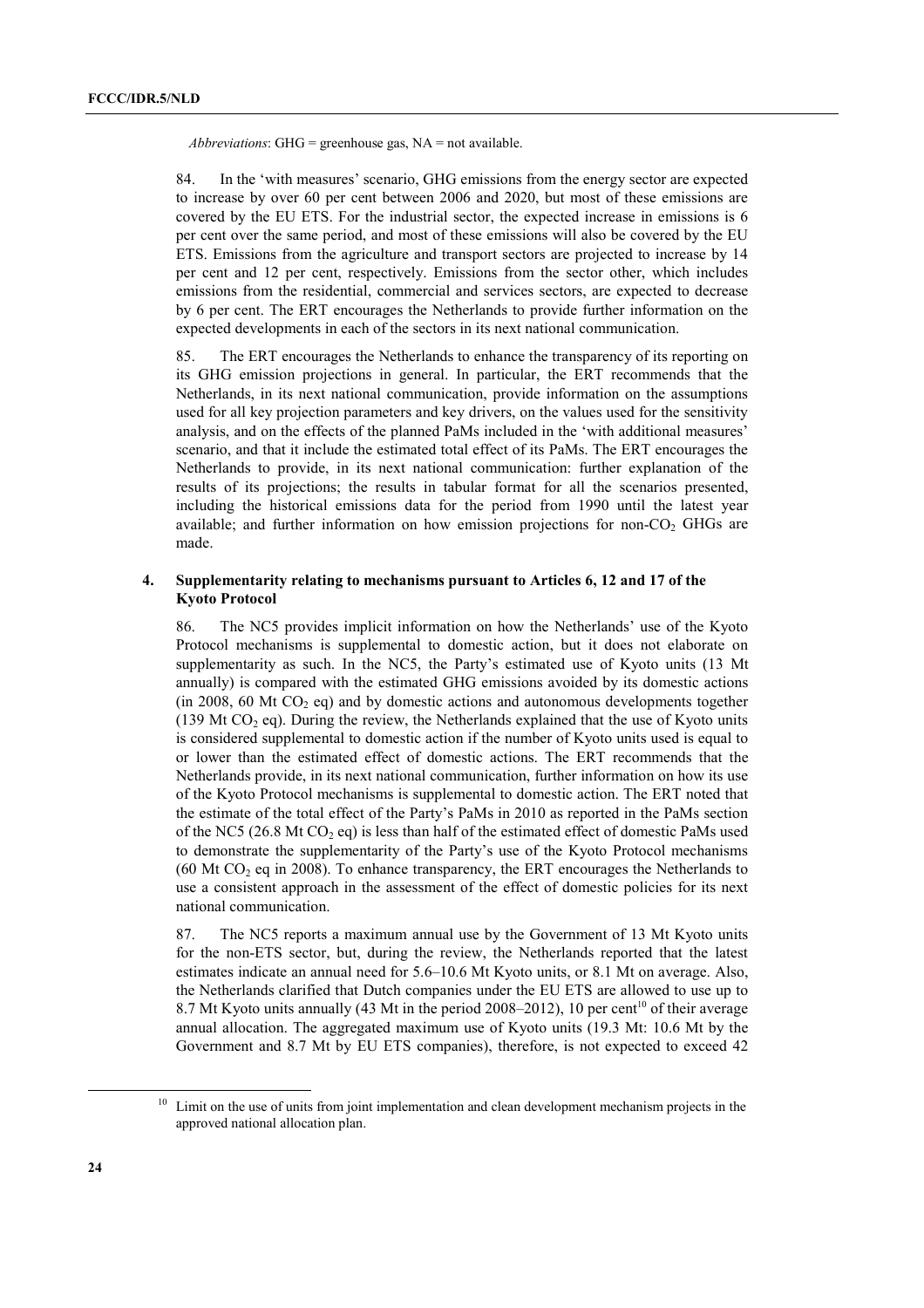percent of the domestic effort,<sup>11</sup> which is less than the 50 per cent threshold used by the Party to define supplementarity. The ERT encourages the Netherlands to include in its next national communication information on the limits on the use of Kyoto units by the ETS sector.

88. The Dutch Government has allocated around EUR 600 million for the acquisition of Kyoto units for the period  $2008-2012$ . During the review, the Netherlands reported that it has contracts with around 70 clean development mechanism (CDM) and joint implementation (JI) projects via different instruments, such as a public procurement procedure, arrangements with multilateral and regional financial institutions, a facility with a private bank and participation in carbon funds, and that it is engaged in one green investment scheme (GIS). The contracted CDM and JI projects are spread over the different continents and include different technologies. The Netherlands expects to purchase up to 53 Mt Kyoto units for the period  $2008-2012$ , of which 62 per cent would come from CDM projects, 32 per cent from JI projects and 6 per cent from international emissions trading (AAUs via a GIS project).

## **D. Vulnerability assessment, climate change impacts and adaptation measures**

89. The NC5 provides the required information on the expected impacts of climate change in the country and on adaptation options. In addition, the NC5 reports on cooperation on vulnerability and adaptation with developing countries and the Partyís contributions to the Nairobi work programme on impacts, vulnerability and adaptation to climate change. The NC5 provides an update of the impact assessment reported in the NC4 through a wide range of global and regional climate models. The Netherlands may wish to provide further information in its next national communication on: the methodologies and techniques applied to analyse vulnerability and adaptation and establish priorities; mainstreaming adaptation into the national development process; and the progress of support programmes for Parties not included in Annex I to the Convention (non-Annex I Parties). Table 6 summarizes the information on vulnerability and adaptation to climate change presented in the NC5.

Table 6

| Summary of information on vulnerability and adaptation to climate change |  |  |  |
|--------------------------------------------------------------------------|--|--|--|
|                                                                          |  |  |  |

| Vulnerable area                  | Examples/comments/adaptation measures reported                                                                                                                                                                                                                                                                                                                                                                                                      |
|----------------------------------|-----------------------------------------------------------------------------------------------------------------------------------------------------------------------------------------------------------------------------------------------------------------------------------------------------------------------------------------------------------------------------------------------------------------------------------------------------|
| Agriculture and<br>food security | <i>Vulnerability</i> : The agriculture sector will be negatively affected by:<br>high water levels and flooding; more frequent and longer soil water<br>deficits during the summer; an increase in the seepage of brackish<br>groundwater; and increasing risks of diseases, pests and extreme<br>weather events. However, the change in climate will also bring an<br>extension of the growing season                                              |
|                                  | <i>Adaptation:</i> Research is important in identifying opportunities and<br>threats and in developing innovative strategies, especially in three<br>areas: national and European agriculture and energy policies; renewal<br>of agricultural and horticultural practices; and nature management.<br>Initial adaptation strategies have been developed, including 'climate<br>buffers' (water-holding areas) to reduce the risk of flooding and the |

<sup>&</sup>lt;sup>11</sup> Calculated by the ERT as follows: 26.8 Mt CO<sub>2</sub> eq emission reduction in 2010 by domestic efforts (total effect of PaMs); maximum use of Kyoto units at 19.3 Mt (10.6 Mt Government use and up to 8.7 Mt used by EU ETS companies); total effort is therefore  $26.8 + 19.3 = 46.1$  Mt CO<sub>2</sub> eq in 2010, of which Kyoto units account for 42 per cent.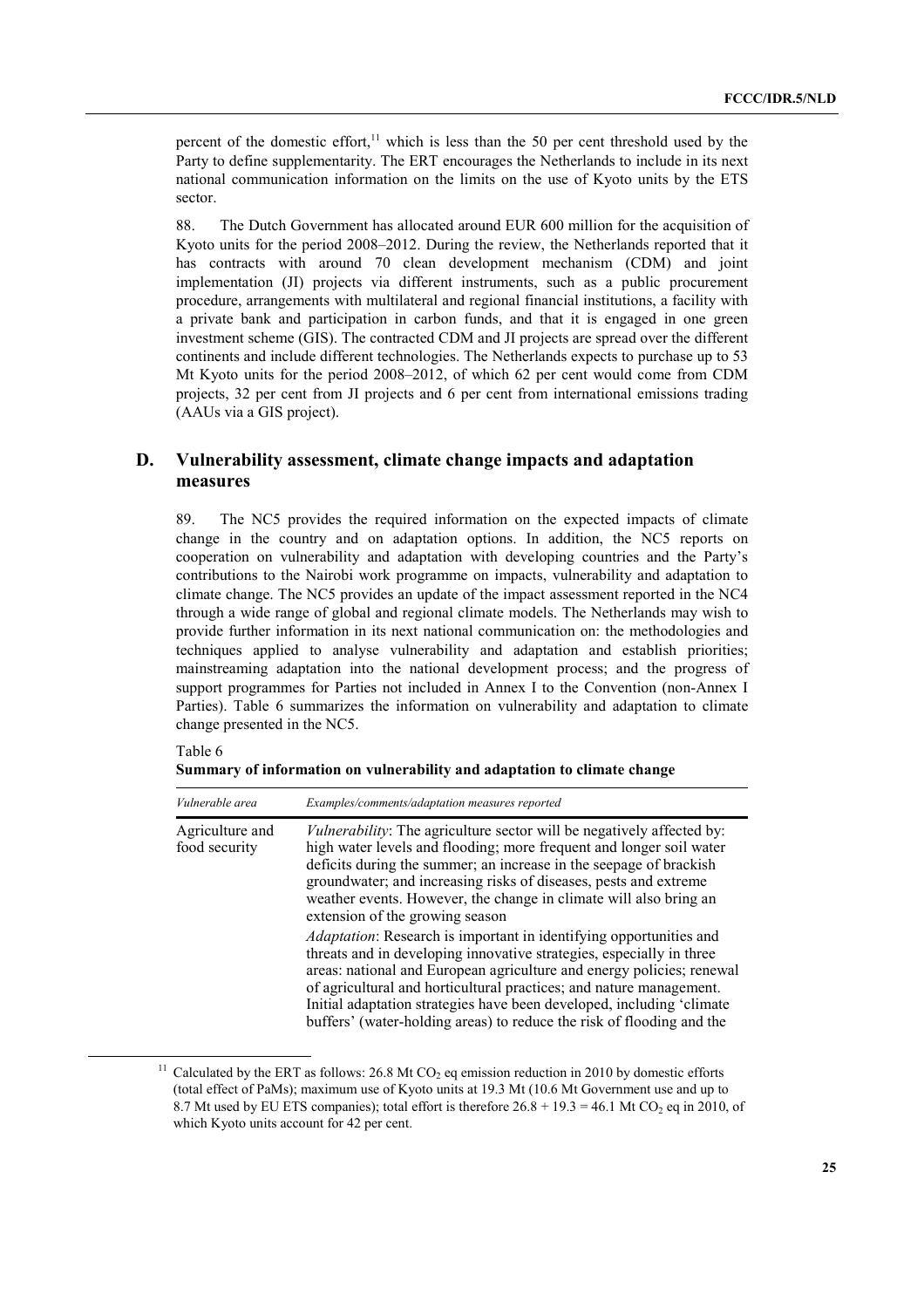| Vulnerable area                        | Examples/comments/adaptation measures reported                                                                                                                                                                                                                                                                                                                                                                                                                                                         |
|----------------------------------------|--------------------------------------------------------------------------------------------------------------------------------------------------------------------------------------------------------------------------------------------------------------------------------------------------------------------------------------------------------------------------------------------------------------------------------------------------------------------------------------------------------|
|                                        | effects of prolonged drought, and 'green and blue services' to<br>incorporate water management services into farming                                                                                                                                                                                                                                                                                                                                                                                   |
| Biodiversity and<br>natural ecosystems | Vulnerability: The likely increase in winter and decrease in summer of<br>surface and groundwater levels will affect biodiversity and natural<br>ecosystems. Alien plants and animals, including pests, will appear<br>more often. Aquatic and wet-terrestrial ecosystems (stream and river<br>systems, wetlands, wet heath and raised bog) already show irreversible<br>effects as a result of the rise in temperature. Knowledge on the impacts<br>is still limited                                  |
|                                        | Adaptation: Enlarging connected areas and corridors and establishing<br>favourable environmental conditions will increase the natural adaptive<br>capacity. The current focus on conservation (biodiversity and target<br>species) will change to a more development-oriented policy<br>(functioning of the ecosystem, and creation of conditions). The<br>construction of climate buffer zones in critical areas will improve their<br>adaptation capacity                                            |
| Coastal zones                          | <i>Vulnerability:</i> Rising sea level and greater variation in river discharge<br>will affect coastal ecosystems. About a quarter of the flood defences<br>do not fully comply with the current standard, and the compliance of<br>another 30 per cent is uncertain. The worst case scenario of a 1.5 m<br>sea level rise per century poses a serious threat                                                                                                                                          |
|                                        | Adaptation: Sand replenishment and redistribution help the coastal<br>zone to rise together with the sea. Flood protection will be increased<br>by a factor of 10. Increasing the cooperation between the national and<br>regional levels will enhance water safety                                                                                                                                                                                                                                    |
| Urban areas                            | <i>Vulnerability:</i> Soil water deficits during the summer will lead to<br>reduced groundwater levels, which will affect freshwater supply and<br>increase heat stress (heat islands) and the vulnerability of buildings'<br>foundations. The risk of flooding during the wet season and extreme<br>weather events will increase                                                                                                                                                                      |
|                                        | Adaptation: Enhanced natural flooding buffers (sand, hills and<br>upstream areas) will hold water from (extreme) precipitation longer.<br>Climate buffer zones will be constructed in critical areas. Urban areas<br>will be 'climate proofed' with 'green and blue' measures (green roofs,<br>public spaces and the construction of new open water spaces)                                                                                                                                            |
| Fisheries                              | <i>Vulnerability</i> : The temperature of the North Sea water has risen by<br>0.5 °C and of the Wadden Sea by 1 °C, and, as a result, cod and<br>flatfish are moving away. Exotics species without natural enemies<br>could become invasive and damaging, such as the invasion of mussel<br>beds by Japanese oyster. Fluctuation in the salinity of coastal areas as<br>a result of increased river discharge will disrupt ecosystems. Marsh<br>ecosystems will be affected by changes in tide heights |
|                                        | Adaptation: Policies and measures to protect the marine environment,<br>such as the European Union Water Framework Directive (directive<br>2000/60/EC), support the resilience of these ecosystems                                                                                                                                                                                                                                                                                                     |
| Forests                                | Vulnerability: Higher temperatures have already changed some<br>ecosystems (e.g. forest composition), sometimes irreversibly. The<br>scale and rate of change depends heavily on local conditions. Species<br>will be affected differently by more frequent storms                                                                                                                                                                                                                                     |
|                                        | Adaptation: A new method of prolonged monitoring of the growth of<br>trees started in 2006 to gain more insight into both the short-term<br>impact on forests and the adaptability of trees in forest reserves                                                                                                                                                                                                                                                                                         |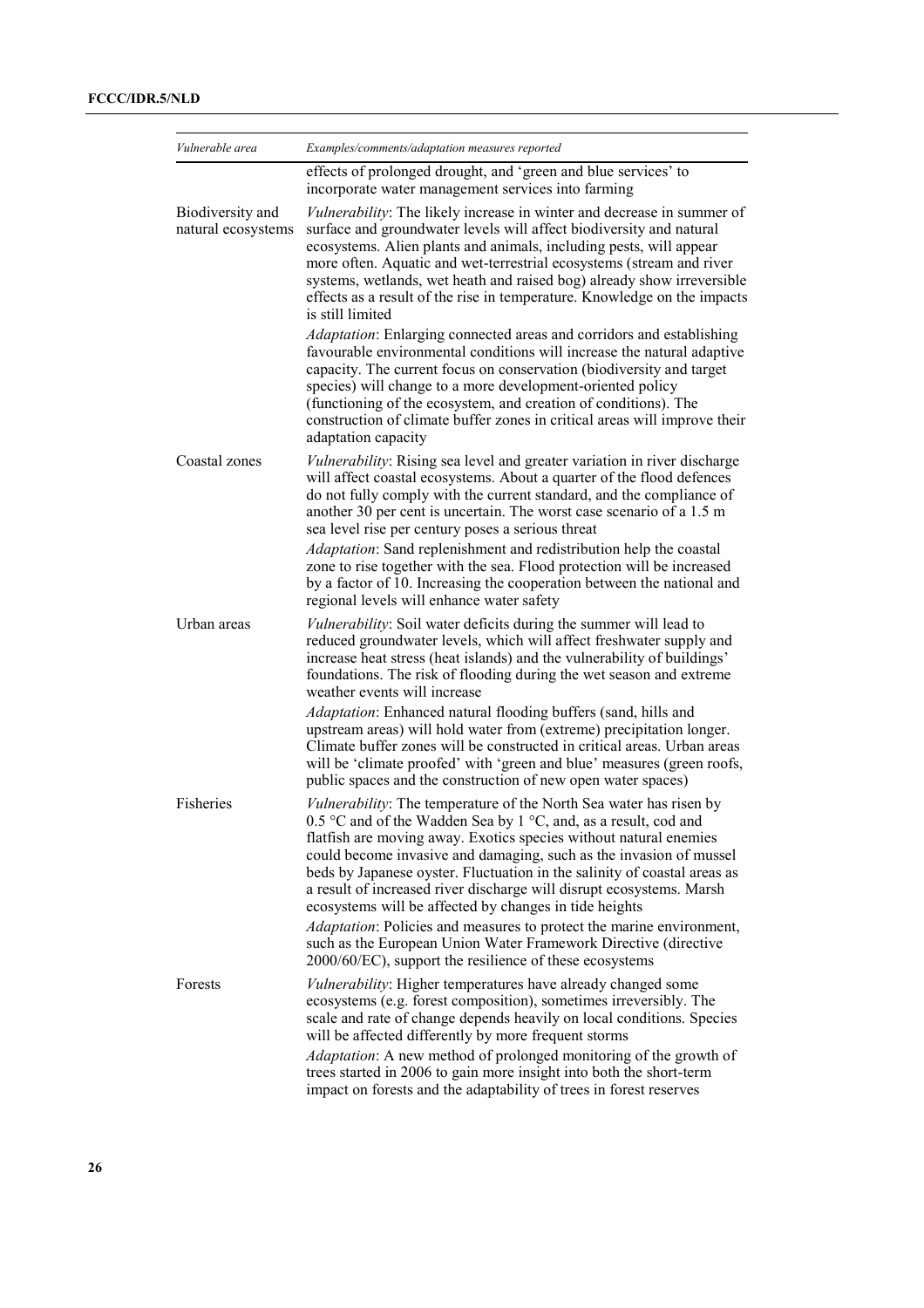| Vulnerable area                                  | Examples/comments/adaptation measures reported                                                                                                                                                                                                                                                                                                                                                                                                                                                                                                                                                                                                                                                                                                                                                    |  |  |
|--------------------------------------------------|---------------------------------------------------------------------------------------------------------------------------------------------------------------------------------------------------------------------------------------------------------------------------------------------------------------------------------------------------------------------------------------------------------------------------------------------------------------------------------------------------------------------------------------------------------------------------------------------------------------------------------------------------------------------------------------------------------------------------------------------------------------------------------------------------|--|--|
| Human health                                     | Vulnerability: Human health is very likely to be affected by stresses<br>due to heat, drought and flooding, including vector-transmitted<br>diseases, allergies, infectious diseases and heat stress. Impacts from<br>storms are moderately likely. Owing to high population<br>concentrations, there is a high probability of a large number of<br>casualties in a single flood episode<br>Adaptation: The National Heat Plan, spatial and non-spatial measures,<br>'green and blue' measures and improved contingency evacuation plans<br>address the vulnerability of urban areas. The Heat and City project<br>studies climate, temperature, heat stress and thermal comfort in urban<br>areas. Enhancing the transport and energy networks increases the<br>adaptive capacity of urban areas |  |  |
| Infrastructure and<br>economy<br>Water resources | Vulnerability: Road surface damage and corrosion of buildings will<br>increase. Energy consumption for heating will decrease during winter,<br>but energy for cooling will increase during summer. Flooding could<br>severely affect transportation and energy networks, causing important<br>economic losses. River ways will be affected by low- and high-water<br>periods                                                                                                                                                                                                                                                                                                                                                                                                                      |  |  |
|                                                  | Adaptation: The vulnerability of infrastructure is mitigated by an<br>improved water safety policy, insurance schemes (in the Netherlands,<br>flood damage is not insurable but is partly compensated in some cases<br>by the Injury Allowance Act), special attention being paid to the most<br>vulnerable areas, public awareness, spatial measures for water control,<br>and the improvement of infrastructure                                                                                                                                                                                                                                                                                                                                                                                 |  |  |
|                                                  | Vulnerability: The water system is highly vulnerable to climate<br>change. Coastal defences have high resistance but low resilience.<br>Dikes and flood protection measures needs to be upgraded. Water<br>intake and freshwater supply will be affected by increased penetration<br>of salty water as the sea level rises. Further warming and an increasing<br>precipitation deficit could cause considerable problems as early as<br>2050                                                                                                                                                                                                                                                                                                                                                      |  |  |
|                                                  | <i>Adaptation</i> : The adaptive capacity of the freshwater supply is limited,<br>but increased cooperation between regional and local authorities could<br>improve its resilience. Incentives to enhance retention areas, 'blue<br>services' such as paying the farmers that enhance water storage areas,<br>and initiatives to adapt to salination are in place and developing                                                                                                                                                                                                                                                                                                                                                                                                                  |  |  |

90. Vulnerability assessment is conducted in European and national research projects and studies, with an emphasis on flooding and the breaching of water-retaining structures, given the characteristics of this coastal country (a subsiding, low-lying delta area with large areas below sea level, four large rivers and high population density). A new Delta Committee was established in 2007 to advise on water policy and spatial planning for 2100 and beyond. It identified two priorities: flood protection and securing freshwater supplies. To adapt to flooding, the Delta Committee considers scenarios with low probability but high impact: by 2100, a sea rise of 1.2 m on the Dutch coast and a 40 per cent increase in the peak discharge of the Rhine. The Netherlands has provided detailed information in its NC5 on the expected impacts of climate change on nature, agriculture, recreation, public health, housing and infrastructure, energy and transport.

91. The National Programme for Spatial Adaptation to Climate Change, initiated in 2006, brings together several ministries and the associations of provinces, municipalities and waterboards. This intersectoral, cooperative programme produced the National Adaptation Strategy in 2007. The strategy considered impacts on water safety, nature,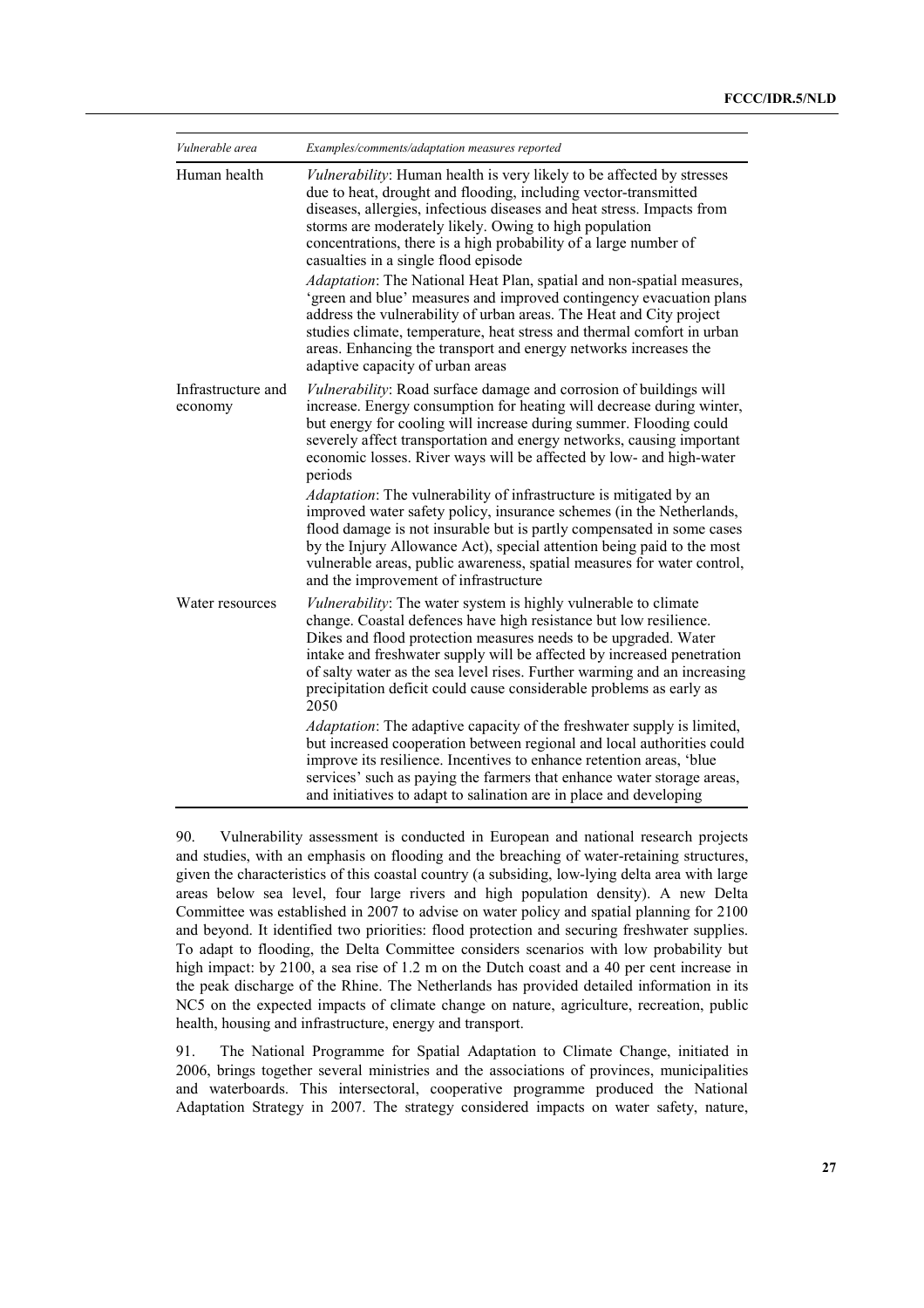agriculture, recreation, urban environment and industry and promotes anticipative action and innovation when addressing vulnerabilities. Regional initiatives will be included in the National Adaptation Agenda, under preparation, covering a wide range of topics, from climate in the city to international corridors. Some initiatives, such as planMER and the Water Assessment and Building Act, include the consideration of adaptive capacity in planning instruments.

92. The NC5 describes the assistance provided to non-Annex I Parties for adaptation, including the Global Environmental Facility (GEF) Least Developed Countries Fund. Technical and financial support is provided through bilateral and multilateral cooperation in different regions, particularly in Africa and Asia. The focus area is mainly water and coastal zone management: Viet Nam received EUR 1.2 million for water management; Bangladesh EUR 11.0 million for water and coastal zone management; and Senegal EUR 5.9 million for river management. In addition, the Netherlands supported the establishment of the Red Cross/Red Crescent Climate Centre to raise awareness, within and outside the organization, in relation to climate change adaptation and disaster risk reduction.

## **E. Financial resources and transfer of technology, including information under Articles 10 and 11 of the Kyoto Protocol**

#### **1. Provision of financial resources, including "new and additional" resources and resources under Article 11 of the Kyoto Protocol**

93. The NC5 provides all the information required under the Convention and its Kyoto Protocol, including information on what "new and additional" financial resources the Netherlands has provided pursuant to Article 4, paragraph 3, of the Convention and how these resources have been determined as "new and additional". To improve transparency, the ERT encourages the Netherlands to further explain how financial resources are determined as being "new and additional" in its next national communication. During the review, the Netherlands explained that all financial resources beyond its official development assistance (ODA) of 0.8 per cent of gross national income (GNI) were considered "new and additional", but that after the change of the Government in 2010 the threshold was lowered to 0.7 per cent of GNI.

94. The Netherlands has provided detailed information on the assistance it has made available to developing country Parties that are particularly vulnerable to the adverse effects of climate change to help them meet the costs of adaptation to those adverse effects. Furthermore, the Netherlands has provided information on financial resources related to the implementation of the Convention provided through bilateral, regional and other multilateral channels, including the GEF. During the review, the Netherlands reported its pledge of EUR 82.9 million for the fifth replenishment of the GEF for the period 2010– 2013.

95. The NC5 reports on the Party's financial contribution to the Adaptation Fund, established in accordance with decision 10/CP.7. To enhance the implementation of the Convention by developing countries, during the period 2005–2008, the Netherlands contributed EUR 1.1 million to the Adaptation Fund and EUR 3.0 million to the Readiness Fund of the Forest Carbon Partnership Facility (as part of the Dutch EUR 15 million contribution for the 2008–2012 period to the Readiness Fund).

96. The NC5 describes the Partyís Promoting Renewable Energy Programme (PREP) to help developing countries, especially countries in Africa and Indonesia, to develop and implement RES projects that also contribute to poverty reduction. The PREP has a budget of EUR 500 million for the period  $2008-2011$ , of which EUR 375 million is beyond the 0.8 per cent of GNI threshold and therefore "new and additional". During the review, the ERT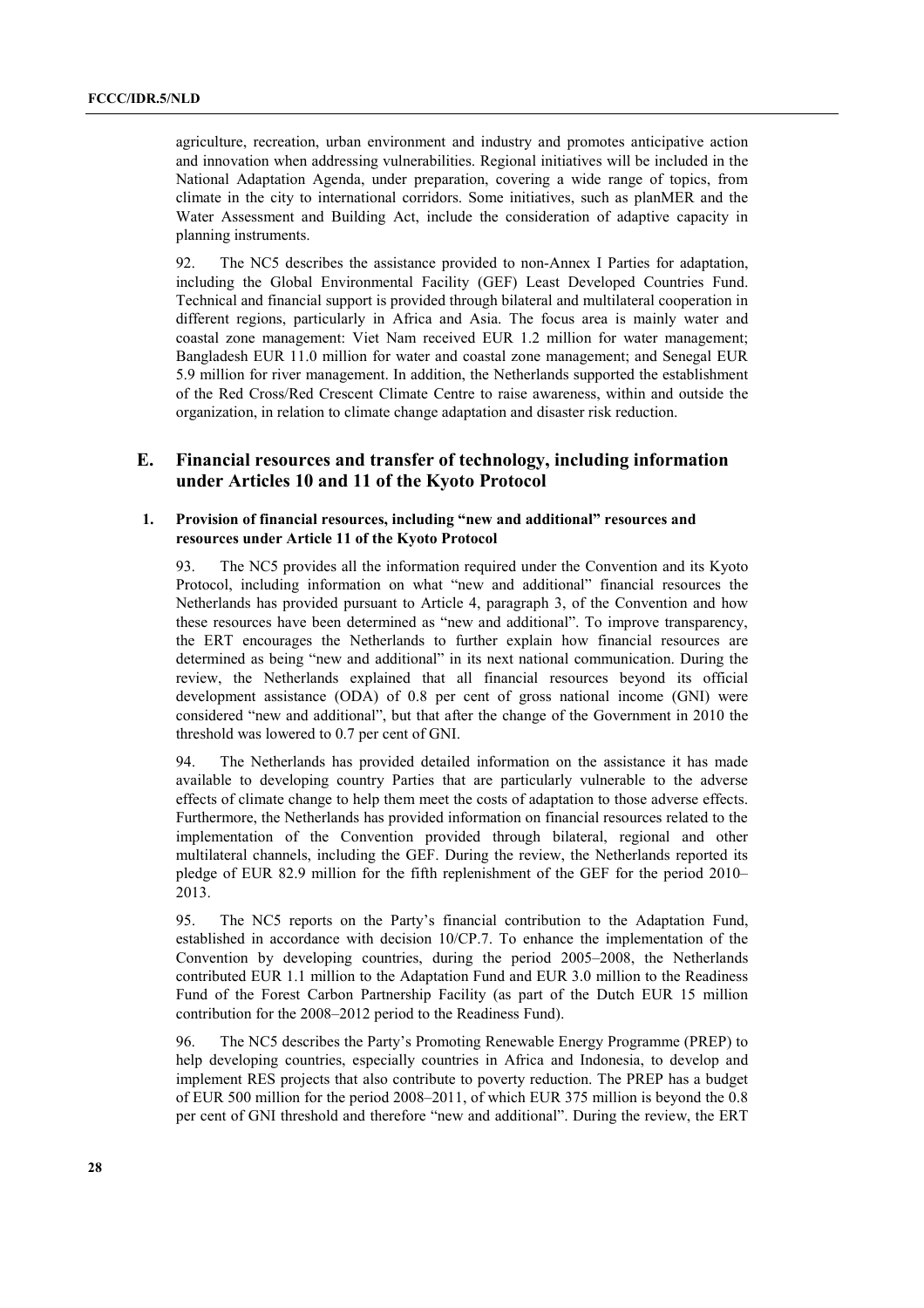learned that, of that EUR 375 million, EUR 300 million is the pledge for fast-start financing under the Copenhagen Accord of 18 December 2009, but that the new Government is reviewing these arrangements. Table 7 summarizes the information reported on financial resources.

#### Table 7

#### **Summary of information on financial resources for 2005–2008**

|                                                                                               | Years of disbursement |       |       |       |
|-----------------------------------------------------------------------------------------------|-----------------------|-------|-------|-------|
| Channel of financial resources                                                                | 2005                  | 2006  | 2007  | 2008  |
| Official development assistance (ODA) as a percentage<br>of gross national income             | 0.83                  | 0.82  | 0.81  | 0.80  |
| Total ODA for nature and environment (EUR million)                                            | 501.5                 | 537.8 | 615.4 | 635.2 |
| Total ODA related to climate (EUR million)                                                    | 79.3                  | 82.1  | 81.5  | 98.7  |
| Climate-related expenditure (bilateral programmes and<br>civil-society support) (EUR million) | 50.9                  | 49.1  | 49.5  | 67.0  |
| Contributions to the GEF, ODA (EUR million) <sup><math>a</math></sup>                         | 24.4                  | 40.0  | 33.4  | 24.1  |
| Contributions to the GEF, non-ODA (EUR million) <sup><math>a</math></sup>                     | 5.5                   | 10.8  | 9.4   | 0.8   |
| Climate change bilateral and civil society support<br>expenditure on mitigation (EUR million) | 36.4                  | 31.1  | 35.6  | 51.3  |
| Climate change bilateral expenditure on adaptation<br>(EUR million)                           | 13.5                  | 15.7  | 12.2  | 12.9  |
| JI and CDM under the Kyoto Protocol (non-ODA)<br>(EUR million)                                | 26.2                  | 29.0  | 32.3  | 49.3  |

*Sources*: The Netherlands' fifth national communication and information received during the review.

*Abbreviations*: CDM = clean development mechanism, GEF = Global Environment Facility,  $JI =$ joint implementation.

<sup>*a*</sup> 40 per cent of the contributions to the GEF are allocated to climate.

97. In the ODA for the 2005–2008 period, the share of financial resources provided to multilateral institutions declined, while that for bilateral and regional cooperation increased. Over the same period, the resources for adaptation varied between a half and one quarter of the mitigation resources.

#### **2. Activities related to transfer of technology, including information under Article 10 of the Kyoto Protocol**

98. The NC5 provides detailed information on measures related to the promotion, facilitation and financing of the transfer of, or access to, environmentally sound technologies and clearly distinguishes between activities undertaken by the public sector and the private sector. The NC5 reports on bilateral and multilateral activities related to transfer of technology, including institutional support for the development and transfer of technology, the promotion of the participation of the private sector, and technology research and development in relation to mitigation and adaptation. Most of the support, including in relation to 'hard' and 'soft' environmentally sound technologies, is channelled through the private sector. The NC5 also reports on steps taken by governments to promote, facilitate and finance transfer of technology and to support the development and enhancement of endogenous capacities and technologies of developing countries. The NC5 provides information on programmes to improve the access to finance of the private sectors of developing countries.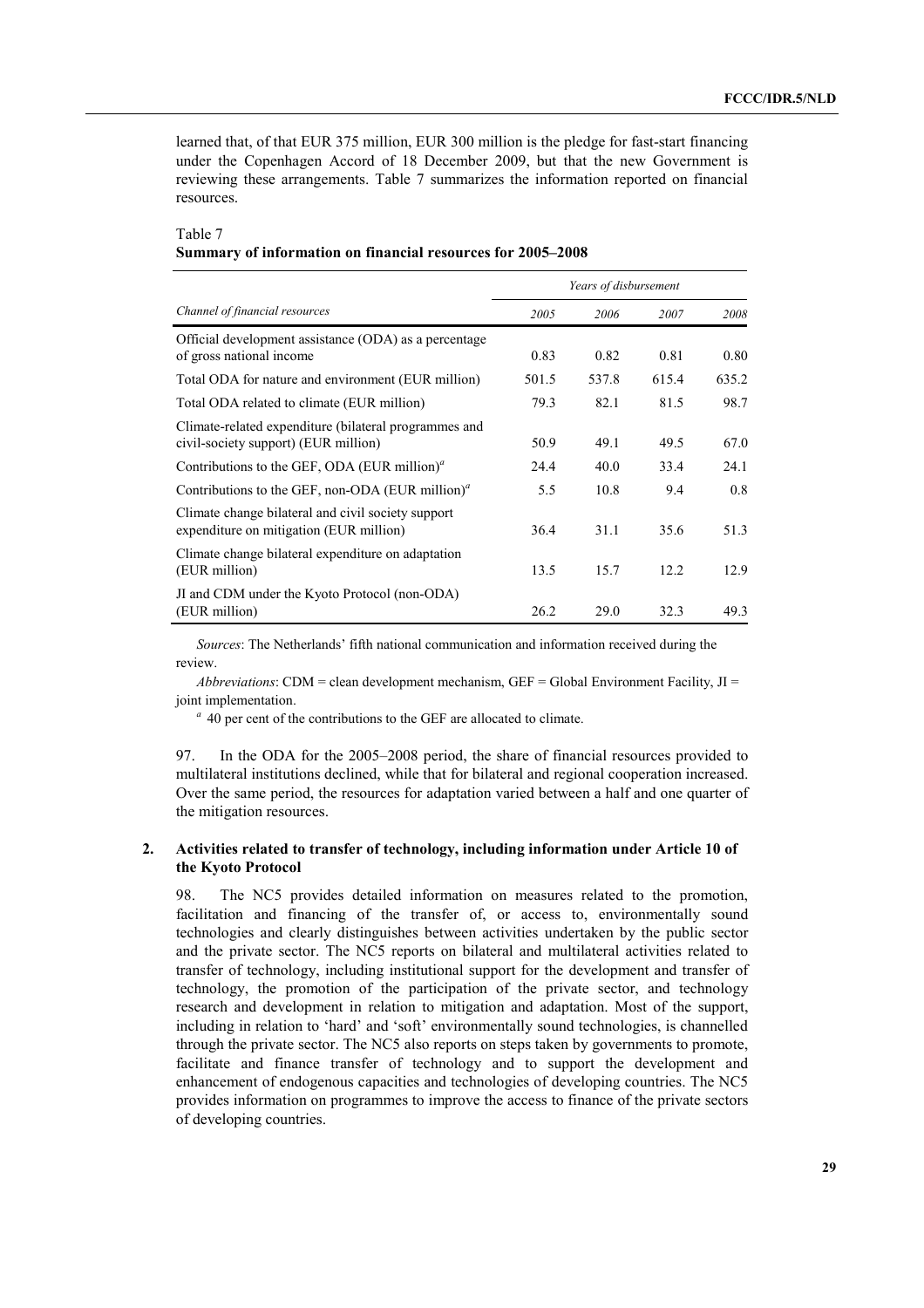99. The NC5 reports that expenditure on technology transfer focuses on mitigation, particularly RES, rather than on adaptation. Capacity-building and dissemination of endogenous technologies are especially relevant in biomass energy projects. The Netherlands is committed to providing 10 million persons in developing countries with sustainable energy services by 2015. Between 2004 and 2008, 6.3 million persons got access to modern, sustainable forms of energy, including biogas installations, small-scale hydraulic power stations and solar panels.

100. The NC5 provides information on financial incentive programmes for the private sector to participate in the development and transfer of environmentally sound technologies, particularly in the energy sector. The former Programme for Cooperation with Emerging Markets, now the Private Sector Investment Programme, subsidizes a part of the investment costs of eligible projects in emerging markets, while the Facility for Infrastructure Development supports non-commercial environmental and sustainable investments in developing countries.

101. The ERT noted that several funds have been established to support RES: the Access to Energy Fund has a EUR 70 million budget for the  $2006-2014$  period for loans to provide access to energy for 2.1 million people, and around half of the loans are for renewable energy projects; the Daey Ouwens Fund, created in 2008, has a budget of EUR 20 million to promote access to sustainable energy for 800,000 persons through small-scale RES and job creation in the least developed countries, especially in sub-Saharan Africa; and the Global Sustainable Biomass Fund, created in 2009, has a budget of EUR 12.5 million to support the sustainable production of biomass for energy use (this fund complements the EUR 7.5 million Sustainable Biomass Import Fund). Indonesia and Mozambique receive support for sustainable biomass production and the participation of small farmers in the production chain. SNV Netherlands Development Organisation, supported with the EUR 12.9 million of the Dutch Asia Biogas Programme for  $2005-2012$ , has equipped more than 250,000 households with biogas plants. The success of SNV led to an additional target of 1 million biogas plants in Asia (in cooperation with the Asian Development Bank) and EUR 29.9 million to install 70,000 biogas plants in Africa. The Netherlands has supported capacity-building under the CDM since 2002 through the Capacity Development for the CDM initiative (EUR  $3.3$  million in the period  $2005-2008$ ).

102. The ERT noted that the information provided on transfer of technology, including the information under Article 10 of the Kyoto Protocol, could be made more transparent. Specifically, the ERT recommends that the Netherlands provide further information on its cooperation with developing countries on research and development and deployment of technologies for mitigation and adaptation in its next national communication.

#### **F. Research and systematic observation**

103. The NC5 provides information on the Netherlands' actions relating to research and systematic observation (RSO) and addresses both domestic and international activities, including the World Climate Research Programme (WCRP), the International Geosphere– Biosphere Programme (IGBP), the Global Climate Observing System (GCOS) and the Intergovernmental Panel on Climate Change (IPCC). The NC5 also reflects action taken to support related capacity-building in developing countries, particularly in Africa.

104. The Knowledge for Climate, Climate changes Spatial Planning and Energy Transition programmes are national research programmes on climate change issues. Different organizations in the Netherlands conduct research related to RSO individually and in clusters. The Netherlands cooperates internationally in RSO with the EU and countries worldwide (Global Earth Observation System of Systems). The Climate Monitoring in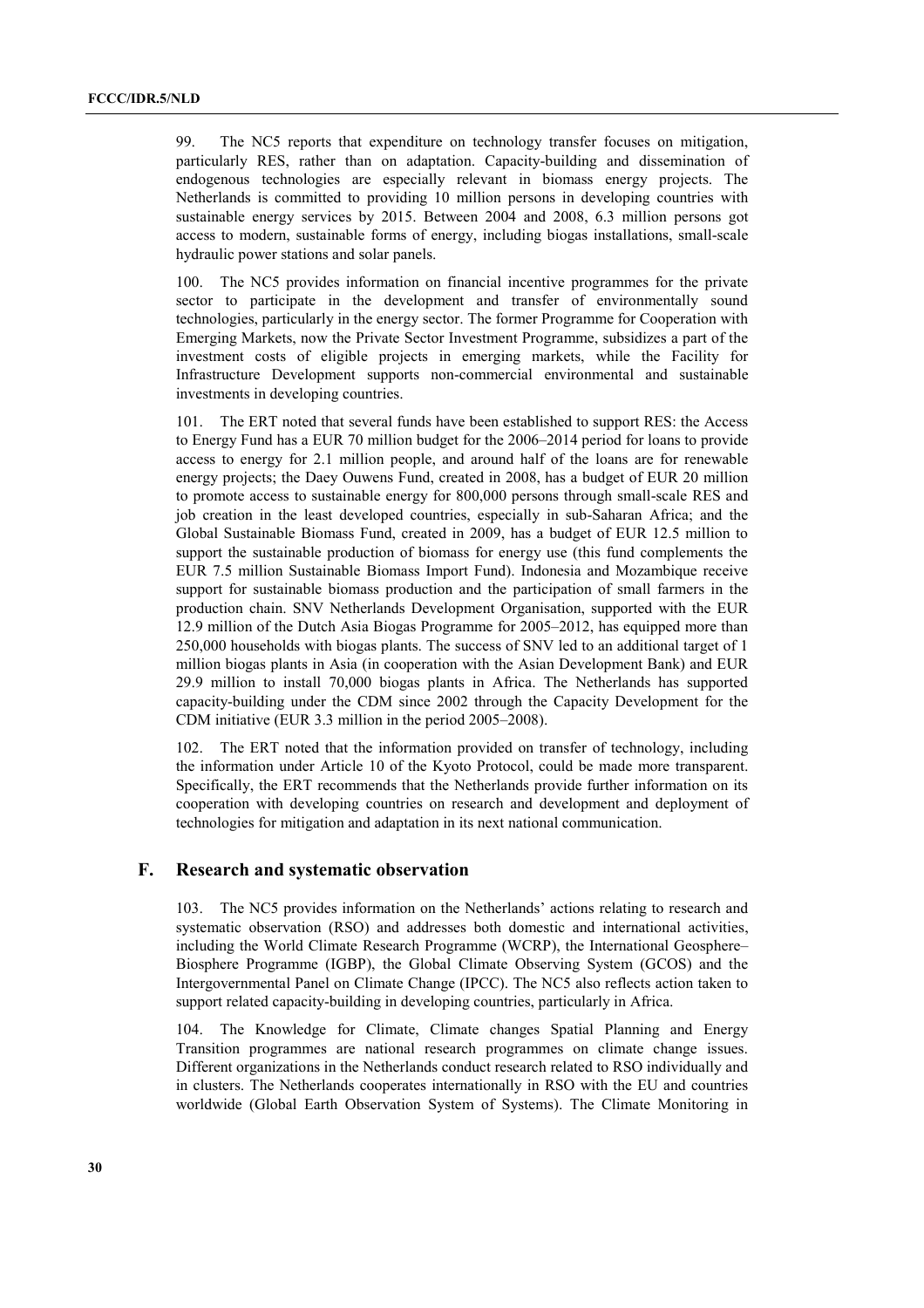Africa initiative was established to assist the region with RSO. Dutch researchers actively participate in IPCC activities.

105. The Netherlands has participated in working groups of the IGBP, WCRP, International Human Dimensions Programme and IPCC. It is also involved in the EU Sixth and Seventh Framework Programmes. The monitoring activities in the Netherlands are embedded in international programmes (European and global). The Netherlands has provided a summary of information of national efforts related to networks specified in the GCOS implementation plan. This includes the atmospheric, oceanic and terrestrial essential climate variables. The ERT noted that the Netherlands is developing an integrated national programme in contribution to GCOS. The ERT commends the Netherlands for its reporting of its RSO initiatives.

## **G. Education, training and public awareness**

106. The NC5 reports on the Netherlandsí actions relating to education, training and public awareness at both the domestic and the international level. The NC5 also reports on the Partyís activities related to the New Delhi work programme on Article 6 of the Convention.<sup>12</sup> SenterNovem is the agency responsible for training at professional levels, while Milieu Centraal focuses on the consumers. However, the NC5 included limited information on training programmes, particularly in relation to international cooperation and support relating to Article 6 of the Convention. The Netherlands may wish to provide further information on international cooperation and on support for the implementation of the New Delhi work programme in its next national communication.

107. The NC5 reports similar information on education and training to the NC4. Priorities in education include clean and efficient energy, and water management. The Netherlands uses the education system, public-awareness campaigns and access to environmental information to enhance public participation in relation to climate change issues. In addition, the NC5 indicates that there are various training programmes directed at professionals and students in developing countries.

108. The Subsidy Scheme for Civil Society Organizations and the Environment had a budget of EUR 6 million in 2009 to support environmental projects and programmes of non-profit organizations. EUR 450,000 was allocated to projects with an emphasis on international cooperation, reduction of GHG emissions, energy efficiency and renewable energy. The Hier climate campaign involves more than 40 organizations, mostly nongovernmental organizations (NGOs), in coordinated consumer campaigns, raising awareness, joint communication efforts and political lobbying.

## **H. Evaluation of supplementary information under Article 7, paragraph 2, of the Kyoto Protocol**

109. The Netherlands has provided all supplementary information under Article 7, paragraph 2, of the Kyoto Protocol in its NC5. The supplementary information is placed in different sections of the NC5. Table 8 provides an overview of the supplementary information under Article 7, paragraph 2, of the Kyoto Protocol as well as references to the sections of the NC5 in which this information is provided. The technical assessment of the information reported under Article 7, paragraph 2, of the Kyoto Protocol is contained in the relevant chapters of this report.

<sup>&</sup>lt;sup>12</sup> Decision 11/CP.8.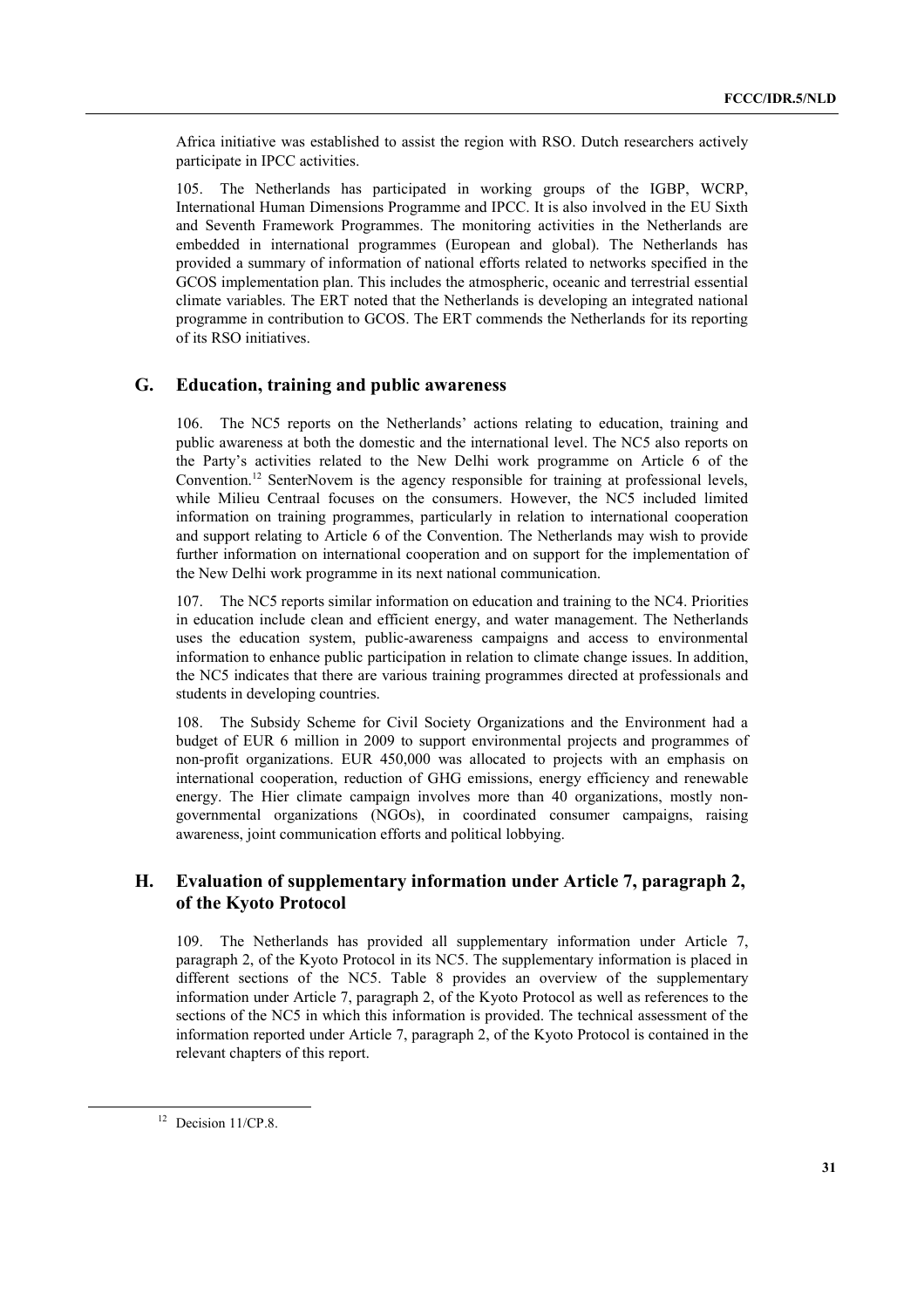| Supplementary information                                                                                            | Reference                                                                            |  |  |
|----------------------------------------------------------------------------------------------------------------------|--------------------------------------------------------------------------------------|--|--|
| National system                                                                                                      | NC5 section $3.3($ C $)$                                                             |  |  |
| National registry                                                                                                    | NC5 section $3.4(p)$                                                                 |  |  |
| Supplementarity relating to the mechanisms pursuant to<br>Articles 6, 12 and 17                                      | NC5 section $5.3($ C)                                                                |  |  |
| Policies and measures in accordance with Article 2                                                                   | NC5 section $4.4(C)$                                                                 |  |  |
| Domestic and regional programmes and/or legislative<br>arrangements and enforcement and administrative<br>procedures | NC5 section $4.3(B)$                                                                 |  |  |
| Information under Article 10                                                                                         | NC5 sections 3.3.(C), 4.3.(B),<br>$6.3(C)$ , 7.4.(D) and 8, and<br>annexes 8.1 and 9 |  |  |
| Financial resources                                                                                                  | NC5 sections 7.1.(A), 7.2.(B)<br>and $7.3(C)$                                        |  |  |

Table 8 **Overview of supplementary information under Article 7, paragraph 2, of the Kyoto Protocol** 

*Abbreviation*: NC5 = Fifth national communication of the Netherlands.

## **I. Minimization of adverse impacts in accordance with Article 3, paragraph 14, of the Kyoto Protocol**

110. The Netherlands reported the information requested in section H, "Minimization of adverse impacts in accordance with Article 3, paragraph 14", of the annex to decision 15/CMP.1 as a part of its 2011 annual submission. It has not reported, however, how it gives priority to the actions taken in implementing its commitments under Article 3, paragraph 14. The ERT recommends that the Netherlands include this information in its next annual submission. The ERT encourages the Netherlands to continue exploring methods for evaluating the adverse impacts of response measures and to continue its reporting on the minimization of adverse impacts in accordance with Article 3, paragraph 14, of the Kyoto Protocol in its annual submissions.

111. During the review, the Netherlands presented additional information, including the information provided in its 2011 annual submission, on how it strives to implement its commitments under Article 3, paragraph 1, of the Kyoto Protocol in such a way as to minimize adverse social, environmental and economic impacts on developing country Parties, particularly those identified in Article 4, paragraphs 8 and 9, of the Convention. The ERT considers the reported information to be transparent.

112. The Netherlands considers that climate-related PaMs may have positive and negative effects, and mostly indirect effects, on other Parties. The Netherlands emphasized that the lack of an internationally agreed methodology for evaluating the adverse impacts of climate-related PaMs on developing country Parties makes it difficult to assess such impacts and to be more specific in terms of priority being given to specific actions and the relevant effects of its PaMs.

113. The Partyís 2011 annual submission and additional information provided during the review presented several initiatives to minimize adverse impacts. The Netherlands emphasizes the diversification of its portfolio of PaMs by implementing PaMs across Parties (national, European and other Parties), sectors and technologies and by focusing on both CO<sub>2</sub> and non-CO<sub>2</sub> GHGs. The Netherlands is cooperating in a demonstration project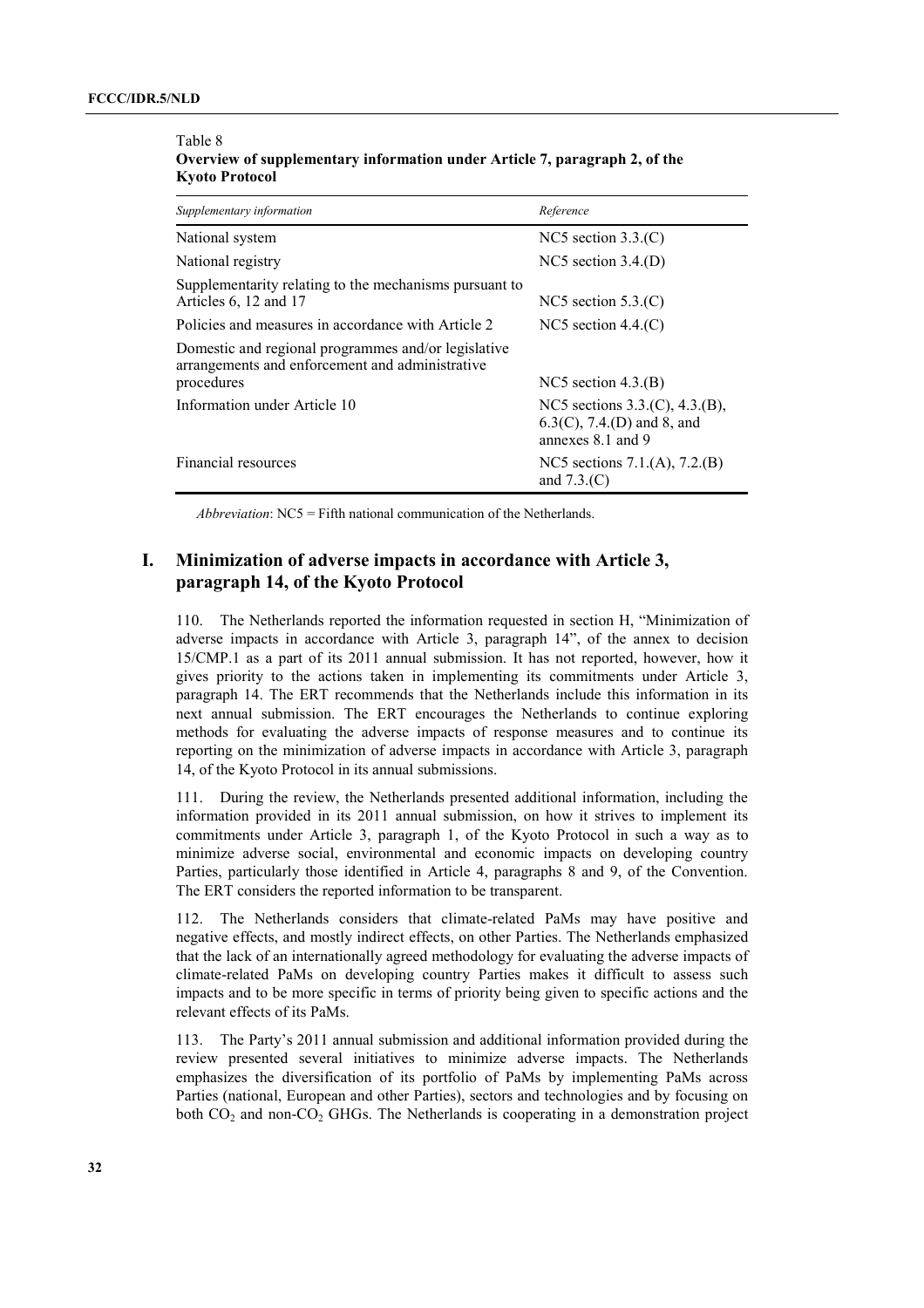for carbon capture and sequestration, and the lessons learned will be made publicly available. The biofuels used in transport satisfy sustainability criteria relating to GHG emissions and the protection of biodiversity.

114. In international climate negotiations, the Netherlands focuses strongly on finance, specifically on transparency in the amounts and use of finance, helping to build trust in the process, and welcomes the establishment of the Green Climate Fund. Knowledge-sharing and capacity-building in relation to adaptation, disaster prevention and risk management are important steps, including finance for adaptation, especially for the most vulnerable countries. In that direction, the establishment of the Cancun Adaptation Framework is welcomed. The cost-efficient allocation of resources under the CDM, JI and new mechanisms to be designed contributes to minimizing impacts on the world economy.

115. The Netherlands assists developing country Parties to promote RES and related policies, and the PREP is an important instrument to this end (see para. 96 above). The Netherlands cooperates with several programmes of international financial institutions on RES, including the World Bank, the International Finance Corporation and the Asian Development Bank, that promote the diffusion of knowledge, capacity-building and access to finance for RES projects.

## **III. Conclusions and recommendations**

116. The ERT concludes that the NC5 provides a good overview of the national climate policy of the Netherlands. The information provided in the NC5 includes almost all of the mandatory information required by the UNFCCC reporting guidance and all elements of the supplementary information under Article 7 of the Kyoto Protocol.

117. The Netherlandsí GHG emissions in 2009 excluding LULUCF were 6.1 per cent below the 1990 level and 6.2 per cent below the 1990 level including LULUCF. Emission decreases were driven by reductions in emissions of non- $CO<sub>2</sub>$  GHGs and the improved efficiency of energy supply and use. These factors outweighed the impact of economic growth (GDP increased by 55 per cent between 1990 and 2009) and the related increase in energy demand.

118. The NC5 presents GHG emission projections for the period 2007–2020. Three scenarios are included: 'without measures', 'with measures' and 'with additional measures', and the projected GHG emission levels under these scenarios in  $2010$  are  $+12.5$ per cent,  $-0.1$  per cent and  $-3.8$  per cent compared with the base year level, respectively. During the review, the Netherlands presented updated projections: the updated projected GHG emission levels in 2010 under the 'with measures' and 'with additional measures' scenarios are  $-4.1$  per cent and  $-4.3$  per cent compared with the base year level, respectively.

119. The projections indicate that the Netherlands cannot meet its Kyoto Protocol target for the first commitment period (a 6 per cent reduction in emissions compared with the base year level) with domestic efforts alone. The Netherlands has distributed its Kyoto Protocol target between the ETS and the non-ETS sector. The Government plans to use up to 53 Mt Kyoto units in the period  $2008-2012$  (10.6 Mt annually) to meet its Kyoto Protocol target for the non-ETS sector, and Dutch companies under the EU ETS are allowed to use up to 43 Mt Kyoto units (8.7 Mt annually). The NC5 contains information on how the Netherlands' use of the mechanisms under Articles 6, 12 and 17 of the Kyoto Protocol is supplemental to domestic action, although it does not elaborate on supplementarity as such. Together, the Netherlands' ETS and non-ETS sectors plan to use a maximum annual average of 19.3 Mt Kyoto units, which accounts for less than the estimated effect of implemented and adopted domestic PaMs  $(26.8 \text{ Mt } CO_2 \text{ eq})$ .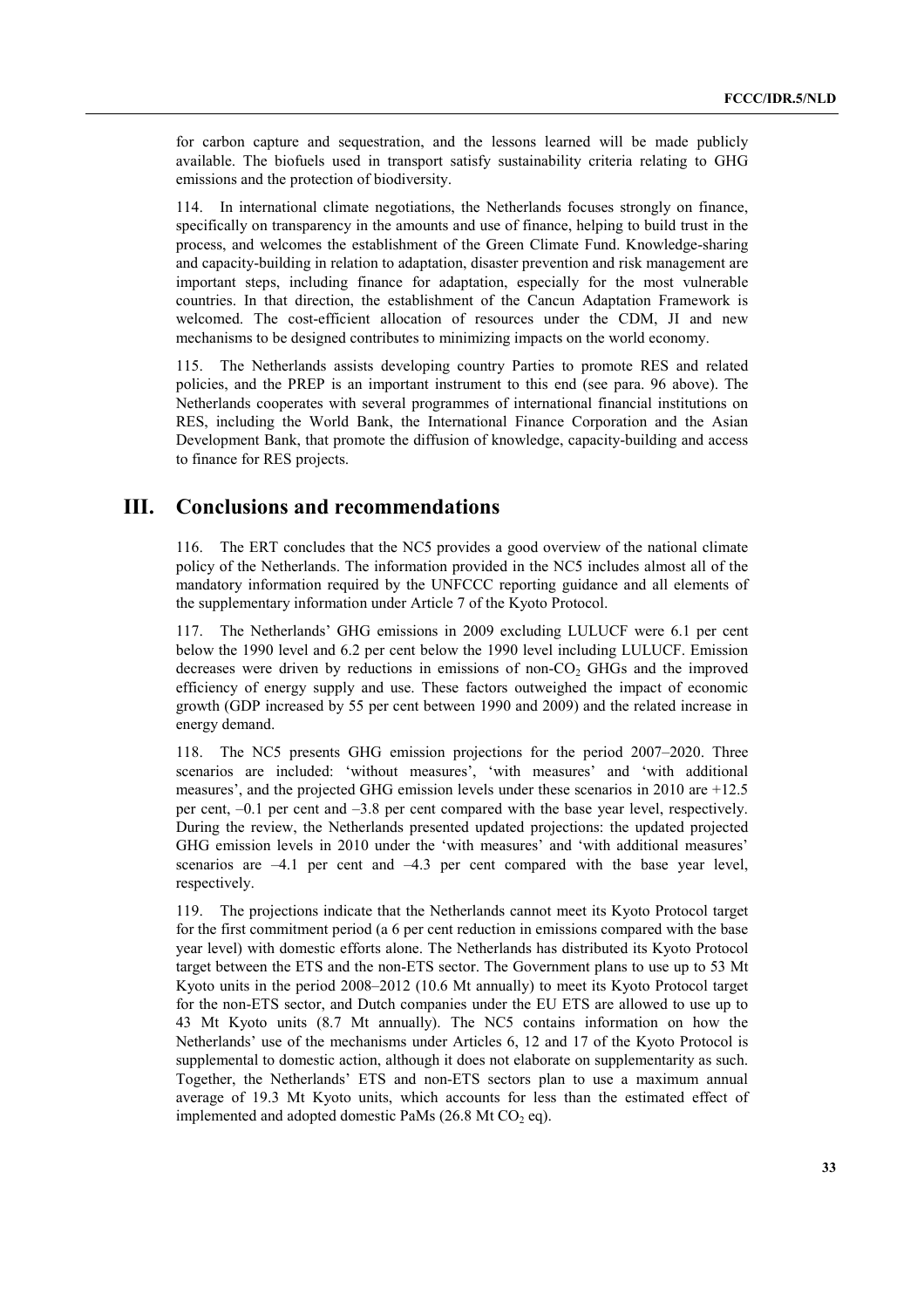120. The NCPIP is the key framework plan for the Netherlands to meet its Kyoto Protocol target for the 2008–2012 period, and the CEP set targets for 2020 for GHG emissions, energy efficiency and RES. During the review, the Netherlands reported that the CEP and its rigorous targets had been withdrawn. The new targets for GHG emissions (a 21 per cent decrease compared with the 2005 level for sources covered by the EU ETS and a 16 per cent decrease for sources not covered by the EU ETS) and RES (a 14 per cent share of RES in total energy consumption), based on the EU targets for 2020, are less ambitious, and there is no economy-wide target for energy efficiency. However, most of the PaMs associated with the CEP are expected to continue. The EU ETS is the main PaM for the ETS sector, displacing voluntary agreements. A range of financial incentives, mandatory standards and voluntary agreements address GHG emissions from the non-ETS sector.

121. During the review, the Netherlands clarified that all financial resources beyond its ODA of 0.8 per cent of GNI were considered "new and additional", including the EUR 300 million pledged for the period  $2010-2012$  in response to the Copenhagen Accord of 18 December 2009, but that after the change of the Government in 2010 the threshold was lowered to 0.7 per cent of GNI. The climate-related assistance provided to developing countries focuses on RES, capacity-building and water management.

122. The focus of the Netherlands' vulnerability analysis is flooding and water-retaining structures, and freshwater supply. The Delta Committee advises on water policy and spatial planning for 2100 and beyond. The central Government and the associations of regions, municipalities and waterboards produced the National Adaptation Strategy, approved in 2007. The sectors assessed included water safety, nature, agriculture, recreation, urban areas and industry.

123. The education system covers topics such as renewable energy, energy efficiency and water management. In addition, public-awareness campaigns and access to environmental information enhance public participation in relation to climate change issues. Domestic and international projects of NGOs are supported. The Netherlands is actively participating in RSO activities internationally.

124. The ERT concluded that the Netherlands's national system continues to perform its required functions as set out in decision 19/CMP.1; and that the national registry continues to perform the functions set out in the annex to decision 13/CMP.1 and the annex to decision 5/CMP.1, and continues to adhere to the technical standards for data exchange between registry systems in accordance with relevant decisions of the Conference of the Parties serving as the meeting of the Parties to the Kyoto Protocol. The ERT noted that updates of databases and applications, implemented security measures, and changes to the national registry software are documented on a regular basis by nominated responsible persons.

125. Supplementary information under Article 7, paragraph 1, of the Kyoto Protocol on the minimization of adverse impacts in accordance with Article 3, paragraph 14, of the Kyoto Protocol provided by the Party in its 2011 annual submission is mostly complete and transparent.

126. In the course of the IDR, the ERT formulated several recommendations relating to the completeness and transparency of the Netherlands' reporting under the Convention and its Kyoto Protocol. The key recommendations<sup>13</sup> are that the Netherlands, in its next national communication:

 (a) Improve the completeness of its reporting by including complete projections for the LULUCF sector;

<sup>&</sup>lt;sup>13</sup> The recommendations are given in full in the relevant sections of this report.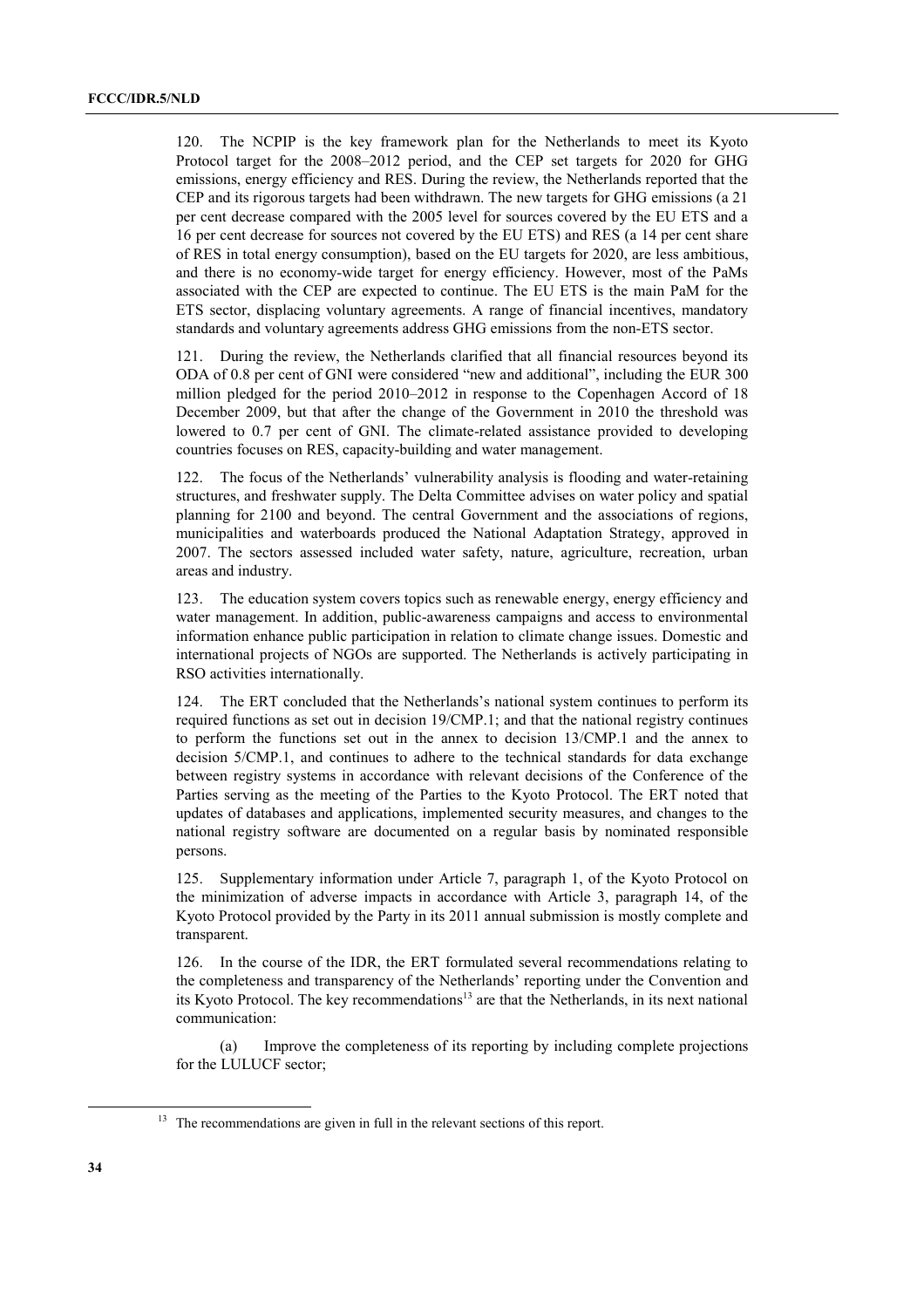(b) Improve the transparency of its reporting by including further information on:

(i) Voluntary agreements and covenants with the private sector, regions and municipalities;

(ii) The nature (actual or normalized) of the historical data used for the projections;

(iii) The assumptions used for all the important projection parameters, including in the sensitivity analysis;

(iv) The estimated total effect of its implemented and adopted PaMs;

(v) How its use of the Kyoto Protocol mechanisms is supplemental to domestic action;

(vi) Its cooperation with developing countries on technology transfer and research and development.

127. The ERT also recommends that the Netherlands include in its future annual submissions information on how it gives priority to the actions taken to implement its commitments under Article 3, paragraph 14, of the Kyoto Protocol.

128. The ERT encourages the Netherlands to undertake a number of improvements regarding the transparency and completeness of its reporting; the most important are that the Netherlands, in its next national communication:

 (a) Include further information on how industry, the building stock and the urban structure have influenced the country's GHG emission profile and trends;

 (b) Provide information on policies and practices which encourage activities that lead to higher levels of anthropogenic GHG emissions than would otherwise occur;

 (c) Improve the consistency and completeness of the information provided in the PaMs section, including estimates of the effects of all PaMs;

 (d) Compare the methodology and assumptions used for and the results of the GHG emission projections with those of the projections included in the previous national communication;

(e) Further explain the GHG emission projections for the non- $CO<sub>2</sub>$  GHGs.

## **IV. Questions of implementation**

129. During the review, the ERT assessed the NC5, including supplementary information provided under Article 7, paragraph 2, of the Kyoto Protocol, and reviewed information on the minimization of adverse impacts in accordance with Article 3, paragraph 14, of the Kyoto Protocol, with regard to timeliness, completeness and transparency. No question of implementation was raised by the ERT during the review.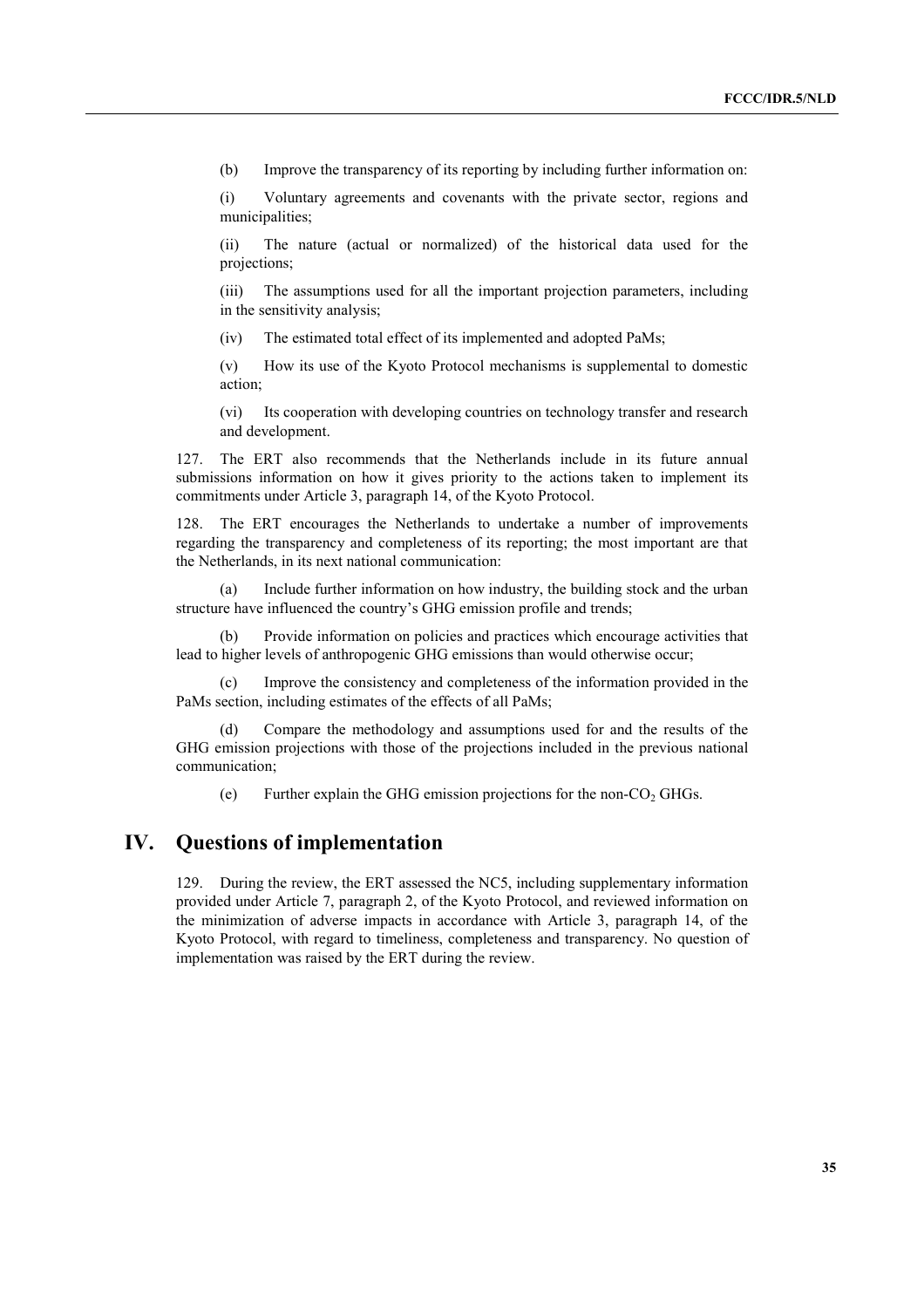## **Annex**

## **Documents and information used during the review**

#### **A. Reference documents**

ìGuidelines for the preparation of national communications by Parties included in Annex I to the Convention, Part II: UNFCCC reporting guidelines on national communications". FCCC/CP/1999/7. Available at <http://unfccc.int/resource/docs/cop5/07.pdf>.

ìGuidelines for the preparation of national communications by Parties included in Annex I to the Convention, Part I: UNFCCC reporting guidelines on annual inventories". FCCC/CP/1999/7. Available at <http://unfccc.int/resource/docs/cop5/07.pdf>.

ìGuidelines for the preparation of the information required under Article 7 of the Kyoto Protocol". Decision 15/CMP.1.

Available at <http://unfccc.int/resource/docs/2005/cmp1/eng/08a02.pdf#page=54>.

ìGuidelines for review under Article 8 of the Kyoto Protocolî. Decision 22/CMP.1. Available at <http://unfccc.int/resource/docs/2005/cmp1/eng/08a03.pdf#page=51>.

FCCC/SBI/2011/INF.1. Compilation and synthesis of fifth national communications. Executive summary. Note by the secretariat. Available at <http://unfccc.int/resource/docs/2011/sbi/eng/inf01.pdf>.

FCCC/SBI/2011/INF.1/Add.1. Compilation and synthesis of fifth national communications. Note by the secretariat. Addendum. Policies, measures, and past and projected future greenhouse gas emission trends of Parties included in Annex I to the Convention. Available at <http://unfccc.int/resource/docs/2011/sbi/eng/inf01a01.pdf>.

FCCC/SBI/2011/INF.1/Add.2. Compilation and synthesis of fifth national communications. Note by the secretariat. Addendum. Financial resources, technology transfer, vulnerability, adaptation and other issues relating to the implementation of the Convention by Parties included in Annex I to the Convention.

Available at <http://unfccc.int/resource/docs/2011/sbi/eng/inf01a02.pdf>.

FCCC/SBI/2011/INF.2. Compilation and synthesis of supplementary information incorporated in fifth national communications submitted in accordance with Article 7, paragraph 2, of the Kyoto Protocol. Available at <http://unfccc.int/resource/docs/2011/sbi/eng/inf02.pdf>.

FCCC/ARR/2009/NLD. Report of the individual review of the annual submission of the Netherlands submitted in 2009.

Available at <http://unfccc.int/resource/docs/2010/arr /nld.pdf>.

FCCC/IRR/2007/NLD. Report of the review of the initial report of the Netherlands. Available at <http://unfccc.int/resource/docs/2007/irr/nld.pdf>.

FCCC/IDR.4/NLD. Report of the centralized in-depth review of the fourth national communication of the Netherlands. Available at <http://unfccc.int/resource/docs/2008/idr/nld04.pdf>.

Fourth national communication of the Netherlands. Available at <http://unfccc.int/resource/docs/natc/nld\_nc4.pdf>.

Fifth national communication of the Netherlands. Available at <http://unfccc.int/resource/docs/natc/nld\_nc5.pdf>.